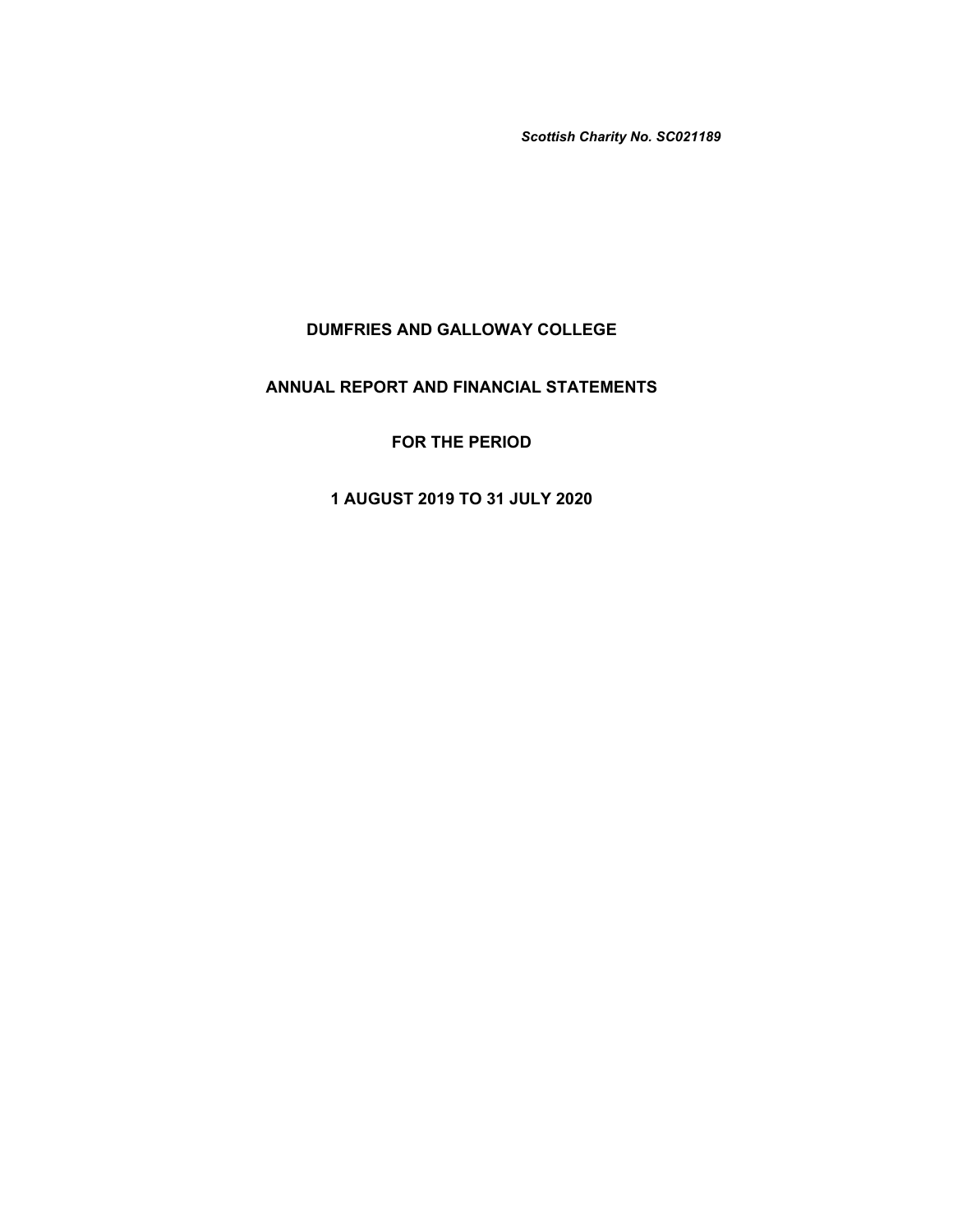**Dumfries and Galloway College**

**Contents**

# **Performance Report**

| <b>Performance Overview</b>                                     |    |
|-----------------------------------------------------------------|----|
| Principal's Statement on Performance                            | 3  |
| Purpose and Activities of Dumfries and Galloway College         | 4  |
| <b>Strategic Outcomes</b>                                       | 4  |
| Key Issues and Risks Affecting Dumfries and Galloway College    | 5  |
| Performance Summary                                             | 6  |
| <b>Performance Analysis</b>                                     |    |
| <b>Financial Objectives</b>                                     | 8  |
| How We Measure Performance                                      | 8  |
| Development and Performance During the Year                     | 10 |
| <b>Accountability Report</b>                                    |    |
| <b>Corporate Governance Report</b>                              |    |
| Directors' Report                                               | 15 |
| Statement of Board of Management's Responsibilities             | 17 |
| Governance Statement                                            | 19 |
| <b>Remuneration and Staff Report</b>                            | 27 |
| <b>Independent Auditor's Report</b>                             | 34 |
| <b>Annual Accounts</b>                                          |    |
| <b>Financial Statements</b>                                     | 37 |
| Appendix - Accounts Direction from the Scottish Funding Council | 59 |

The financial statements were approved and authorised for issue on 8 December 2020.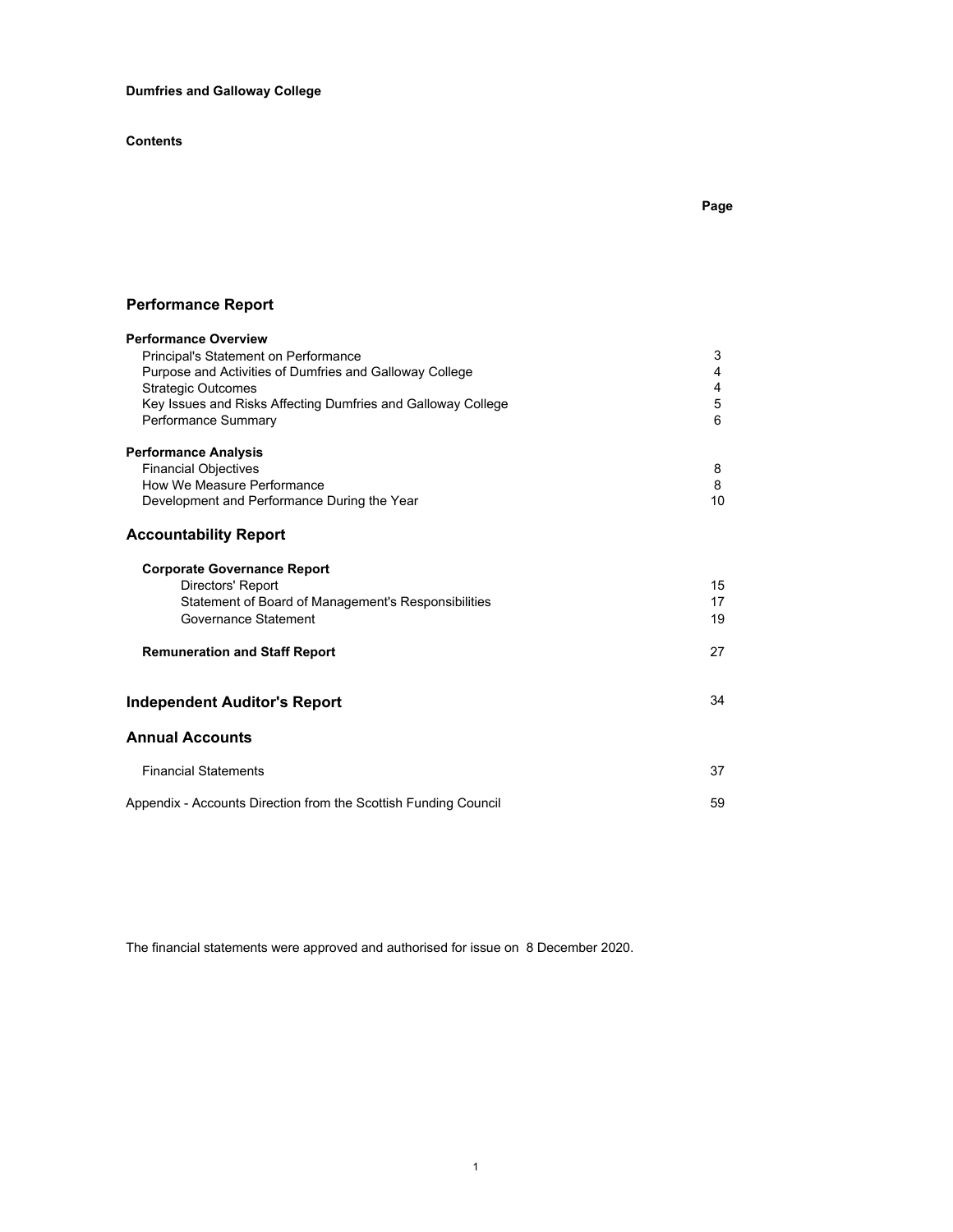## **Professional Advisers**

## **External Auditors:**

Semple Street Edinburgh Exchange Place 3 Azets

## **Internal Auditors:**

RSM Risk Assurance Services LLP, 6th Floor 25 Farringdon Street London

## **Bankers:**

Royal Bank of Scotland 2nd Floor 62 Hamilton Road Motherwell

### **Solicitors:**

Grieve, Grierson, Moodie and Walker Dumfries 14 Castle Street

MacRoberts Solicitors 152 Bath Street Glasgow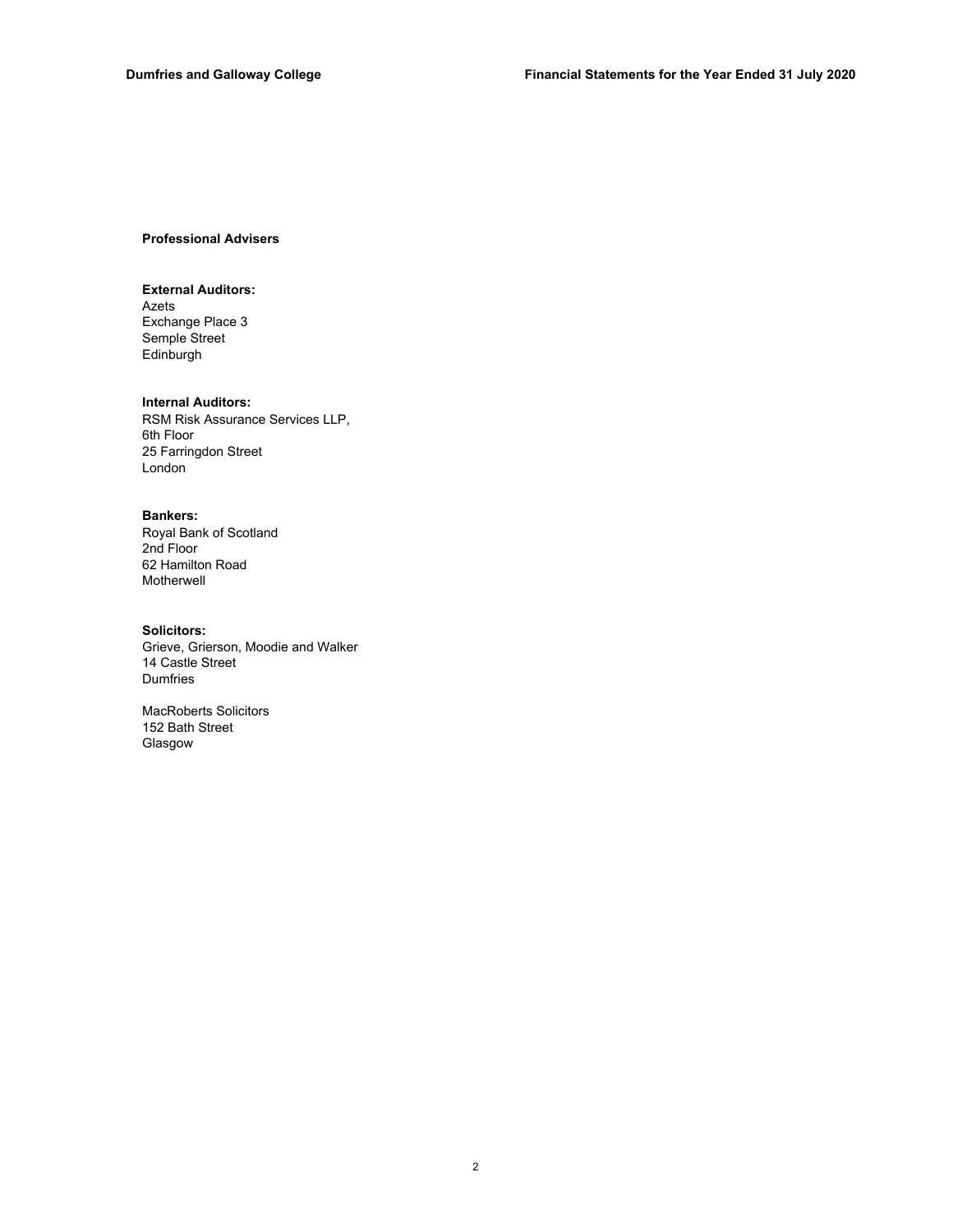## **Performance Report**

## **Performance Overview**

The purpose of this Overview is to give a short summary, with sufficient information to provide an understanding of Dumfries and Galloway College, its purpose, key risks facing the College in achieving its objectives, and how the College has performed over the period to July 2020.

## **Principal's Statement on Performance**

Academic year 2019-20, despite dealing with the impact of a global pandemic, has been a successful one for Dumfries and Galloway College as a result of the continued hard work and dedication of our staff and students.

Dumfries and Galloway College continues to play a critical role in allowing communities and their economies to thrive. The College is pivotal in supporting a skills led recovery and working with its key stakeholders to build a prosperous regional economy as we work to mitigate the impact of the COVID-19 pandemic.

Dumfries and Galloway College's expert and experienced team aspire to achieve excellence in academic and financial performance and aim to deliver the highest quality learning for our 1,300 full time students and 4,700 part time students. We do this by making a positive contribution to local and national priorities and harnessing the expertise of our staff to deliver a far reaching and impactful portfolio of educational provision.

In June 2020 we launched our new 5 year strategic plan, Ambition 2025. Ambition 2025 outlines our vision of an ambitious and far reaching student experience that aims to provide individuals, businesses and communities with the 21st century skills to flourish. This will be achieved by nurturing aspiration, ambition and achievement, supporting and stimulating the local economy, developing people and partnerships, enabling equity of access and social mobility and creating a prosperous net zero economy

In what are very challenging operating environment across the college sector, Dumfries and Galloway College continues to see improvements in performance across a number of fronts including increases in student retention, student satisfaction and student attainment. The work of the College Academic Council, which was established at the start of academic year 2019-20, provides greater rigour on academic provision and performance. This has provided greater oversight of governance and monitoring arrangements of the College's Enhancement Plan.

The financial out-turn for 2019-20 shows an deficit position of £1,950,000 with an underlying operating deficit of £607,000. This reflects the difficulty in maintaining a break-even position each year within the constraints of a challenging Scotlandwide funding and policy environment. The overall operating deficit shown in the Statement of Comprehensive Income includes non-cash adjustments for pension valuation and expenditure from the allocation of 'Fixed Cash Budget for Priorities' as explained in the Performance Analysis pages.

A two year college transformation plan was initiated in 2019-20. We aim to transform the College and strengthen its finances, in a way that is sustainable and student focussed. The focus in year one was on creating a financially sustainable institution, a leadership structure aligned to realising Ambition 2025 and reducing staffing costs through a voluntary severance scheme, which have now been reduced from 74% of overall costs to 68%. In year two the transformation plan will focus on business systems transformation and commercial growth opportunities

In my first full year as Dumfries and Galloway Principal, I am proud of the College achievements in a year where we have had to contend with issues of significant magnitude as we work towards achieving aspirational levels of performance and implement Ambition 2025

Joanna Campbell

Principal and Chief Executive Officer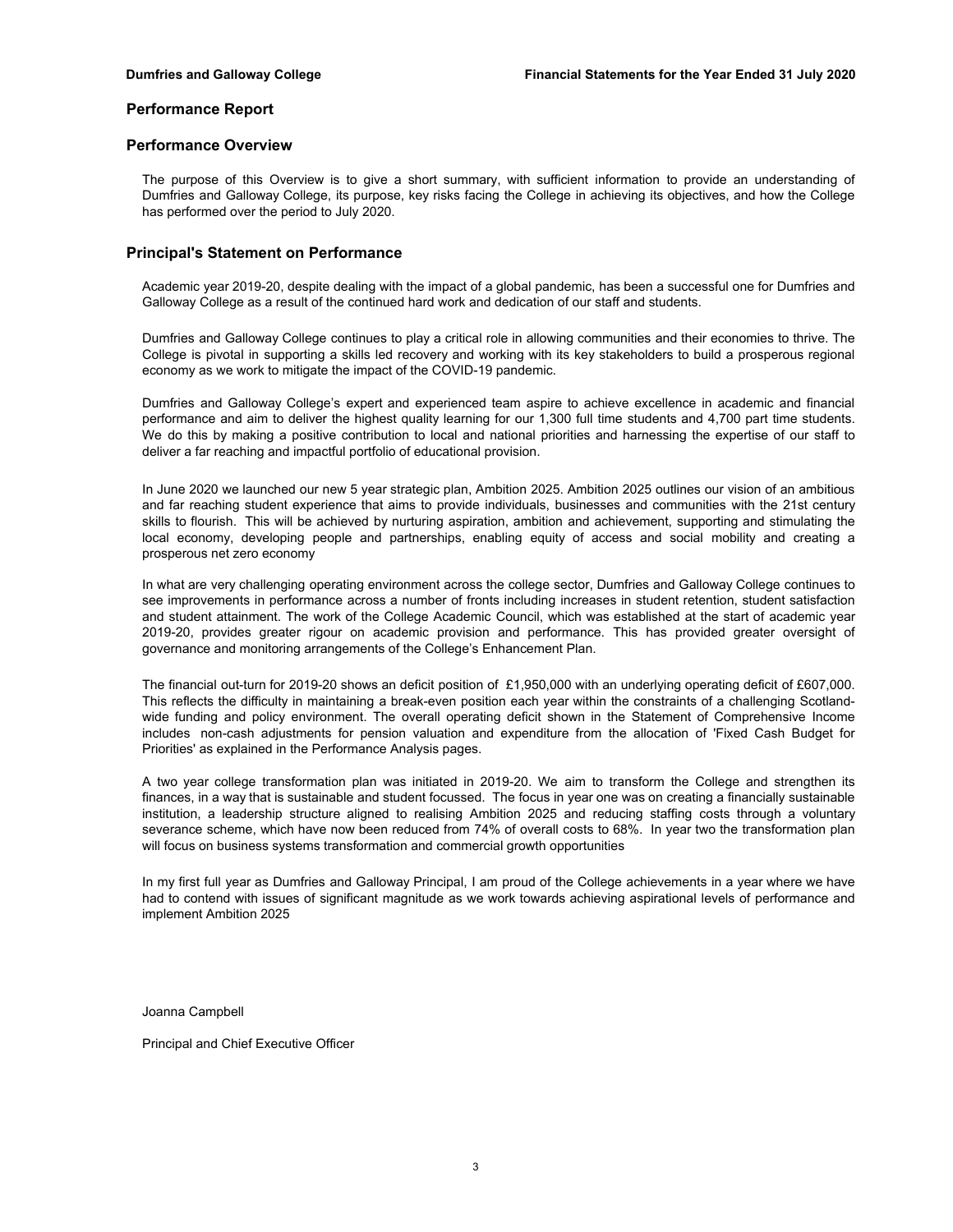## **Purpose and Activities of Dumfries and Galloway College**

The Board of Management of Dumfries and Galloway College was established under The Further and Higher Education (Scotland) Act 1992 for the purpose of conducting Dumfries and Galloway College. The College is a registered charity (Scottish Charity Number SC021189) for the purposes of the Charities and Trustee Investment (Scotland) Act 2005, and is exempt from corporation tax and capital gains tax. The College receives no similar exemption in respect of Value Added Tax.

Dumfries and Galloway College is a single college in a single region. Dumfries and Galloway Council is the sole Local Authority for the region. The College is the only general further education college in the region and potential learners and employers are dependent on it to deliver a curriculum which meets their needs. The College delivers further and higher education across a broad range of curriculum areas from access level to SCQF level 8, to approximately 1,300 full-time and 4,700 part-time learners through its campus locations in Dumfries and 75 miles away in Stranraer.

Dumfries and Galloway College is located in the beautiful South West of Scotland. It is 77 miles from Glasgow and 79 miles from Edinburgh to the town of Dumfries, where the College's main campus is located. In particular, the Crichton Campus brings the choice of university learning to a region that in the past people have had to leave to attend university. A smaller campus is located in Stranraer in the west of the region, 75 miles from Dumfries and offers a range of full and part-time programmes.

Due to the characteristics of the Region, the College will remain financially challenged. Dumfries and Galloway College has a role as a regional college in a remote rural setting, and provides a wide range of curriculum and services at our Stranraer campus where lower student numbers and demand provides additional pressure to create sustainable provision. Some courses have been structured differently, for example by combining different levels of learner or using mixed delivery methods for existing and new provision. Dumfries and Galloway College have implemented a Transformation Plan to meet the challenges in academic, financial and resource, to ensure that the organisation is placed on a sustainable footing for the future. The plan is looking at income generation and diversification, improving student retention and attainment, and ensuring our portfolio meets the needs of the region and wider South of Scotland economies.

The College's approach to learning is a reflection of the rural locality, the local economy and the changing patterns of lifestyles. As a major employer and a dynamic rural learning institution, the 'digital' revolution has been strongly embraced by us and its many forms are fast becoming the basis for the College's operations and delivery. The establishment of a digital learning network in a joint project with Borders College has meant that the College has been able to move quickly due to the impact of COVID-19 to blended learning for students, and the majority of our staff have been able to continue their work from home.

The College will continue to work with partnerships across the region. We are a College without walls - creating flexible learning opportunities to suit everyone. This means learning opportunities are varied and abundant - from full time courses to flexible, part time courses, learning in College and at home, work or elsewhere. The range of learning includes basic skill development to degree level, including articulation links with Universities.

## **Strategic Outcomes**

Dumfries and Galloway College's new Strategic Plan, Ambition 2025, will be delivered through five supporting college strategies:

- 1 Student Experience
- 2 People & Culture
- 3 Growth & Innovation
- 4 Finance and Performance
- 5 Systems and Infrastructure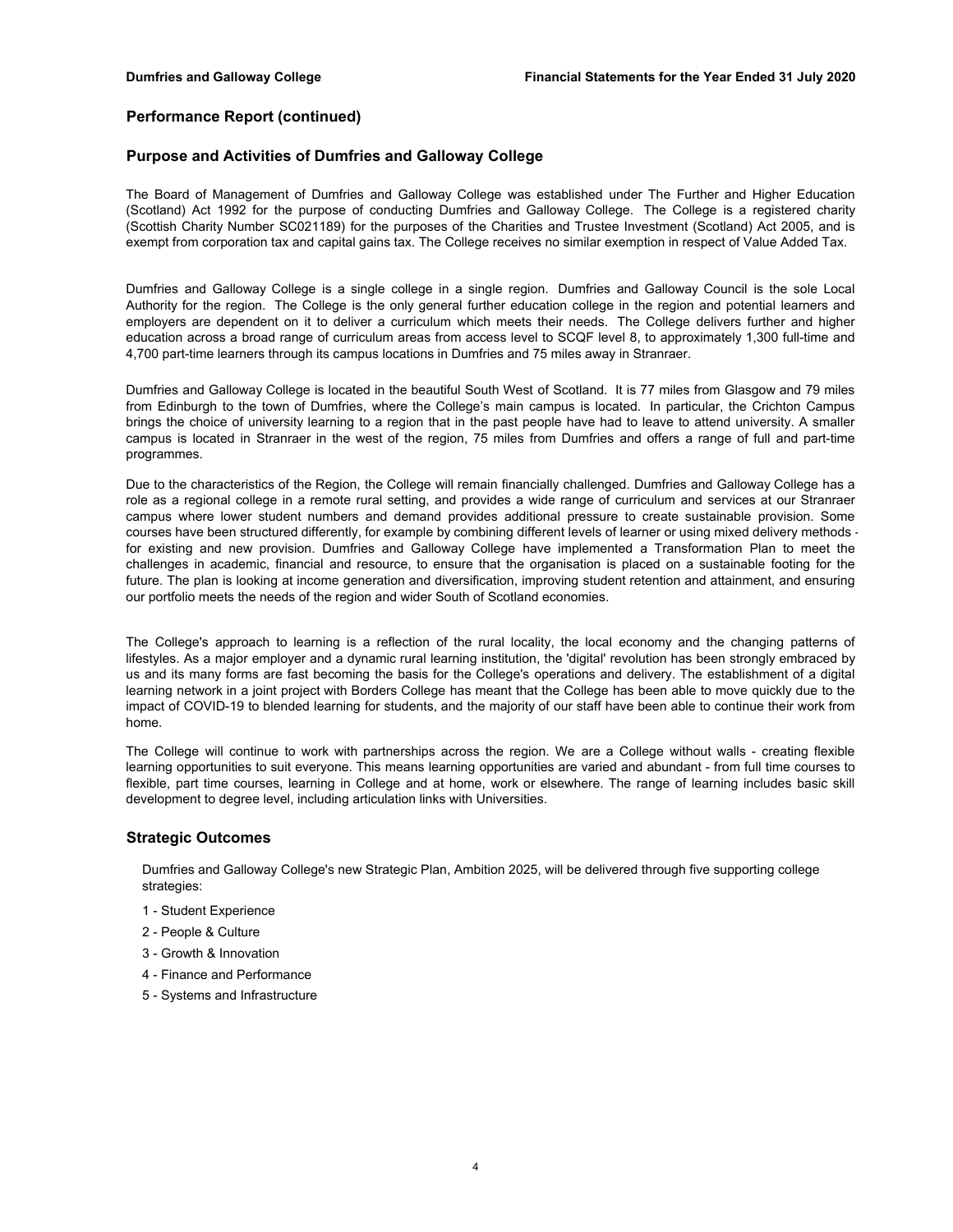## **Strategic Outcomes (continued)**

By 2025 Dumfries and Galloway College will provide an ambitious and far reaching student experience that will:

- Nurture aspiration, ambition and achievement;
- Support and stimulate the local economy;
- Develop our people and partnerships;
- Enable equity of access and social mobility;
- create a prosperous net zero economy.

## **Key issues and risks affecting Dumfries and Galloway College**

The College has an established Risk Management Policy and Risk Assessment Procedure, in order to provide a systematic way of identifying, recording, monitoring and reporting risks to ensure the College is able to meet its objectives. The Risk Management Policy outlines the approach to risk management and defines the key principles, processes and responsibilities for the management of risk across the College.

Risk Management is an integral part of the overall governance arrangements of the College, and as such there are specific responsibilities for people and groups undertaking different roles in the organisation. The Board of Management determines the risk appetite for the College, and considers reports on the operation of Risk Management arrangements through the work of the Audit Committee, The Principal, reporting by auditors and annual accounts. The Audit Committee consider the corporate Risk Register at each committee meeting, as well as any internal and external audit reports involving risk and risk management.

The Executive Management Team has day to day responsibility for the management of the system of internal control including risk management, and the member of the Executive Management Team responsible for planning maintains the College Risk Register, which is updated and considered regularly by the Executive Management Team as well as the Audit Committee. The likelihood and impact of each risk is scored together with mitigating actions, in order to identify the residual risks which require to be monitored on an ongoing basis.

The following risks from the College Risk Register have been identified as key risks, which have been scored as a Significant or Major Risk:

**- Failure to achieve institutional sustainability -** The impact of COVID-19, changes in funding methodology, 'flat cash' settlements for core grant funding, and increasing costs have all impacted on the College's ability to maintain a balanced budget out-turn. Actions are currently being taken to implement savings and a clear programme of transformation is being implemented to achieve ongoing financial sustainability.

**- Salary and conditions of service pressures -** there is a risk that salary and cost implications of changes to conditions of service will outstrip the College's ability to fund those costs. The College will continue to work with the Employers' Association to influence negotiations, and model pay costs going forward. In addition, measures are being introduced to ensure robust workforce planning together with modelling for future costs and demands.

**- Failure to achieve credit targets -** the ongoing impact of COVID-19 continues to be monitored, and ongoing actions are being taken to meet the needs of students and support them with their learning.

**- Reputational risk** - potential loss of reputation with key stakeholders, with actions being taken to strengthen stakeholder engagement and monitoring of Social Media, as well as a re-branding and development of the College website.

**- Unexpected incident -** failure of emergency procedures, and threats to health - including COVID-19, and MIS failure. Clear disaster recovery plans are in place, including scenario testing. The College continues to follow Public Health guidance, and monitors effectiveness of communications to all stakeholders. A separate Covid Risk Register is maintained and updated regularly.

**- Breach of ICT/ Cyber security -** this continues to be a risk for the college sector. Effective management of ICT arrangements is in place, as well as ICT/ data security monitoring, staff training on cyber security issues, and there is regular monitoring of cyber resilience plans.

**- Failure to reach aspirational standards in learning, teaching and service delivery** - measures have been implemented over the previous two years to increase student retention and attainment. Mitigating actions include ensuring clear quality arrangements, continuous self evaluation and action monitoring, and rigorous CPD arrangements are in place. Comprehensive monitoring of PI's and staff and student feedback is in place, regular Stop and Review events, and external review and validation of findings.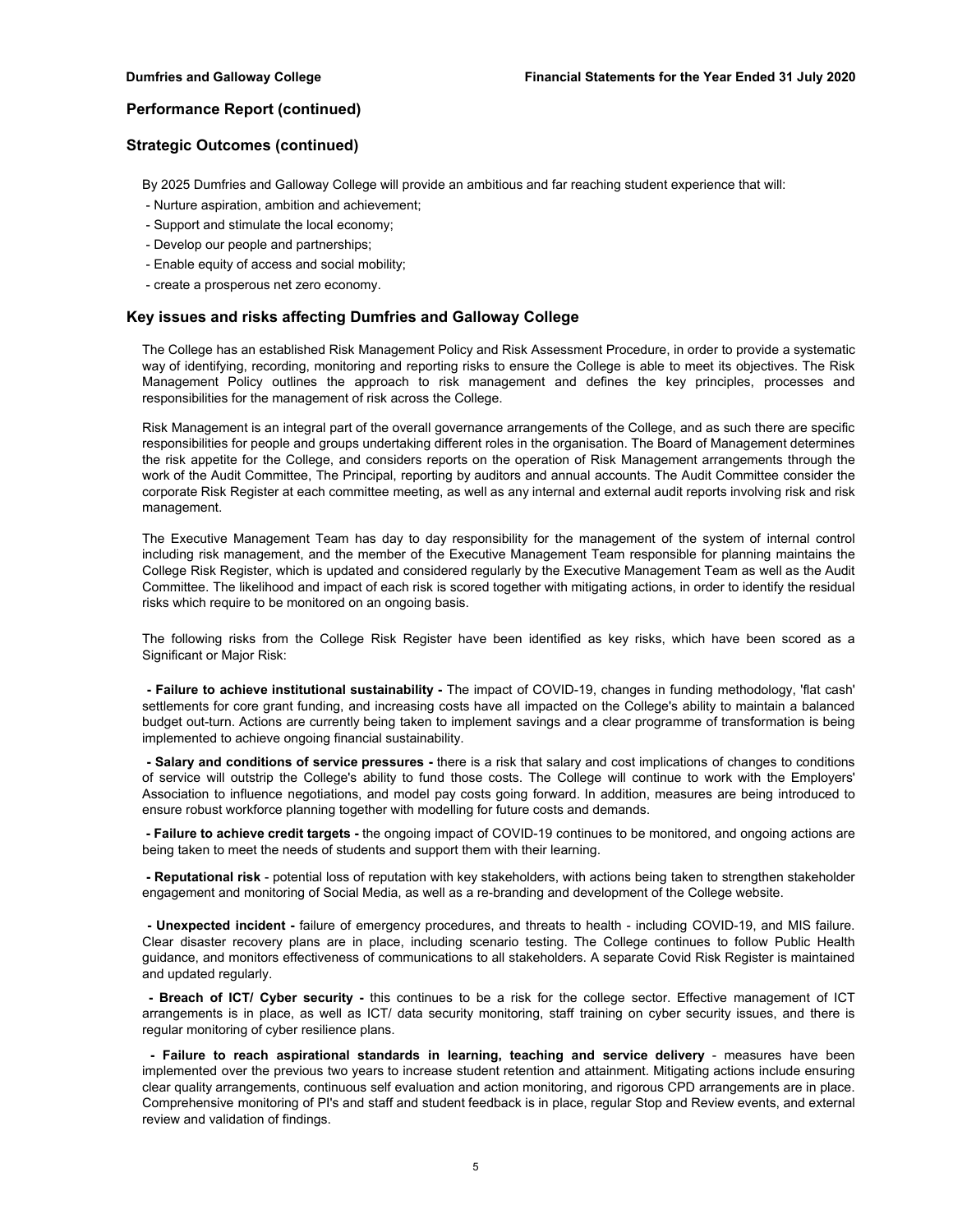**- Failure to meet the deadlines for the SoSEP project** - Curriculum development planning is monitored through the Learning & teaching Committee, and the overall project is monitored by the Board of Management. The project will be further scrutinised through the SFC Project Planning Board.

In addition to the College Risk Register, a Business Continuity Team have been operating throughout the pandemic to highlight potential risks and monitor the impact of COVID-19 on the operations of the College.

## **Performance Summary**

The College's Performance Indicators (PI's) demonstrate an improvement on academic year 2018-19 in all modes and levels. In full time Further Education the completed successful PI is 67.5%, an increase of 8.9% on the previous year; in full time Higher Education the completed successful PI is at 82.3%, an increase of 12.6% on the previous year; in part time Further Education completed successful was 76.8%, an increase of 3.7%; in part time Higher Education completed successful was 80.4%, an increase of 5.9%

In academic year 2019-20 the College delivered activity of 29,648 credits against a target of 30,176. During this academic year, SFC, recognising the challenges due to COVID-19 and the resulting course changes, provided flexibility around the credit target and no clawback of core grant is expected.

During 2019-20 much of the attention on student performance was on the implementation of processes to ensure that students were retained on their course of study. It is clear from the outturn that this work by teaching and support staff has realised improvements in retention and attainment.

### **Student Numbers**

In all modes of attendance and levels - there were 5,982 students in attendance during academic year 2019-20, of these 1,307 were full time students. Full time Further Education (FE) and Higher Education (HE) student retention improved on 2018-19 - early withdraw in both improved by 2% and further withdrawal improved for full time FE by 3.4% and full time HE by 5%.

#### **Student Achievements**

Complete success for all modes and levels improved over a 3 year period by 8.9% for full time FE and 12.6% for full time HE. At the time of this report the latest college sector Performance Indicator figures are not available.

The College developed a strategy during 2019-20 to focus on the retention of students. The strategy, with the support of College managers, ensured that those students at risk were identified early and mechanisms were put in place to assist them with their academic work or personal issues.

Retention and attainment rates continued to be a priority area for the College in 2019-20. A number of key actions have been implemented:

- as a result of the first phase of Transformation a Director of Student Experience and Academic Performance has been added to the management structure to drive improvement in our onboarding of students and their support whilst on their chosen course;

- the role of the Director of Curriculum has been added to ensure that we effectively plan our curriculum and its associated portfolio;

- the role of Student Advisors has been enhanced to support curriculum staff in supporting at risk students;

- portfolio reviews have been introduced to ensure that we scrutinise course performance and plan our curriculum offer.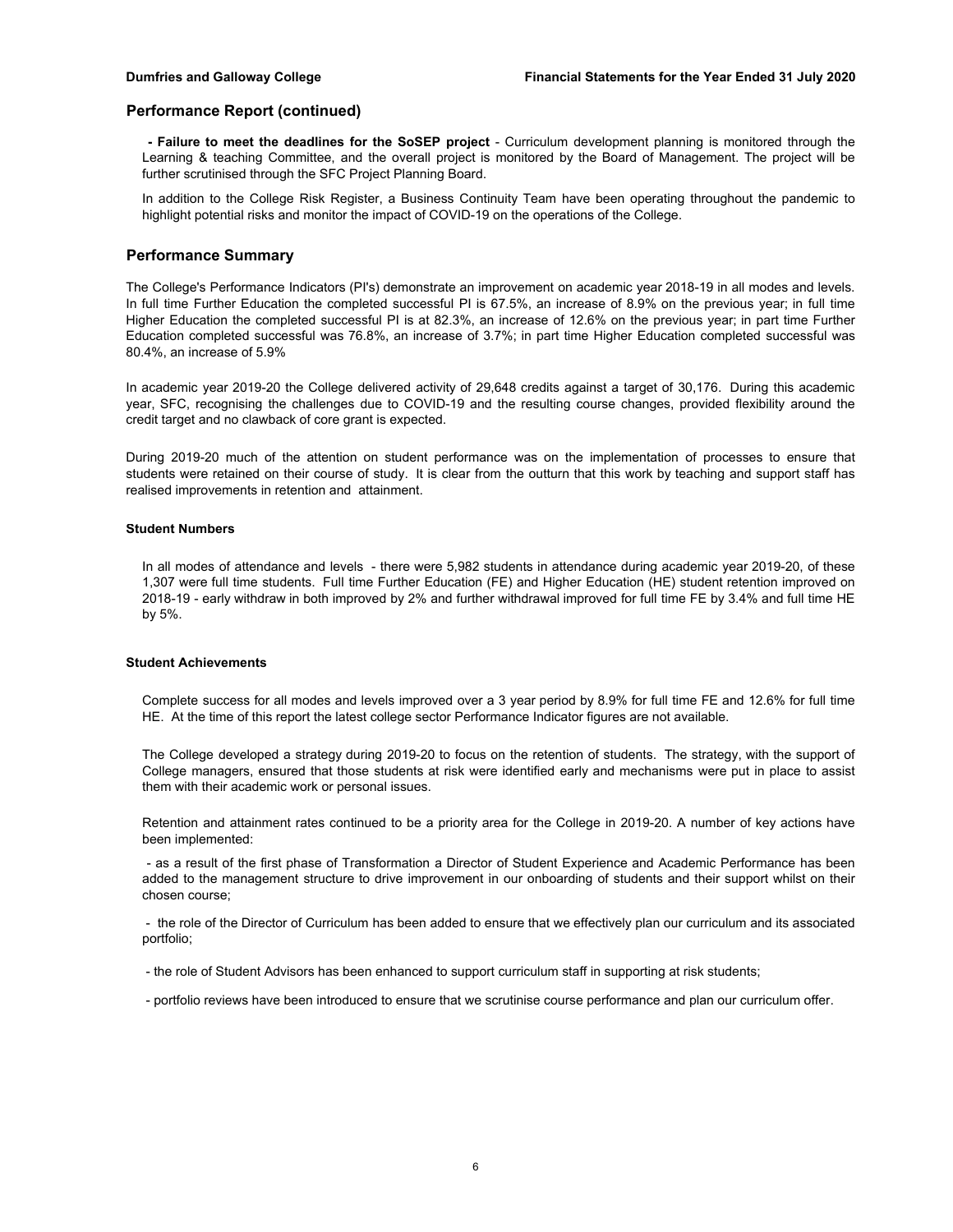## **Quality Assurance and Enhancement**

As a result of COVID-19 the Scottish Funding Council did not require the College to submit an Evaluative Report and Enhancement Plan. During 2020-21 the College will be working to develop a new plan in alignment with the guidance being developed by SFC to ensure that enhancements are brought to the student experience.

#### **Curriculum Developments**

The College will review its curriculum portfolio to ensure that it meets the needs of the Regional Skills Assessment and the Regional Skills Investment Plan. This process using a series of portfolio review meetings which will examine the offer and identify new programmes that are more in line with future demand in Digital, Enterprise, Health and Social Care and Green Energy.

The College is currently working on a strategic project which will look to devising a plan for medium to long term delivery of a digital curriculum to ensure that our pedagogy, online platforms and assessment approaches support a blended learning delivery. In addition we have commenced work on a Green Skills Academy Hub which will enable us to develop our curriculum offer in green technology.

A Student Experience Strategy has been devised with clear stretch targets which underpins the College's Ambition 2025. As part of the Student Experience Strategy a new pedagogical model has been developed which focuses delivery on employer engagement, digital, EDI and active learning.

The College continues to map is curriculum to key industries and learner need across both campuses.

Dumfries and Galloway College has a good record of widening access and we continue to promote our curriculum to students from SIMD, care, veteran and BME backgrounds. Our aim is to promote access to all.

We will continue to work collaboratively with community partners to reduce barriers to entry to college education and we have reshaped our schools provision in a College Academy which ensures we provide relevant pathways to employment or further study.

STEM qualifications at all levels are needed in businesses in Dumfries and Galloway, and this is a developing area. The College is active in working partnership with industry to deliver the qualifications they require in green energy, health and social care, enterprise and digital.

Dumfries and Galloway College is a key partner in Developing the Young Workforce and does this through offering Modern Apprenticeships in the South of Scotland and the delivery of Foundation Apprenticeships pathways. The development and delivery of Modern Apprenticeships is essential for effective workforce development, and the College is working with industry-bodies including SECTT, CITB, SNIPEF and SDS to achieve an increase in this activity.

#### **Future Developments**

The College will continue to widen access to education for a range of society that have historically had difficulties in accessing FE and HE this includes care experienced students, people who have caring responsibilities, those from postcode areas with high levels of deprivation and people who are disabled.

Priority outputs to be delivered in 2020-21 are:

- achieving the increased student activity target of 30,798 credits;
- setting a baseline target for the Student Experience strategy;
- continued enhancements in student retention and attainment;
- continued numbers of students entering positive destinations; and
- a curriculum which reflects the skills requirements and meets the needs of the region.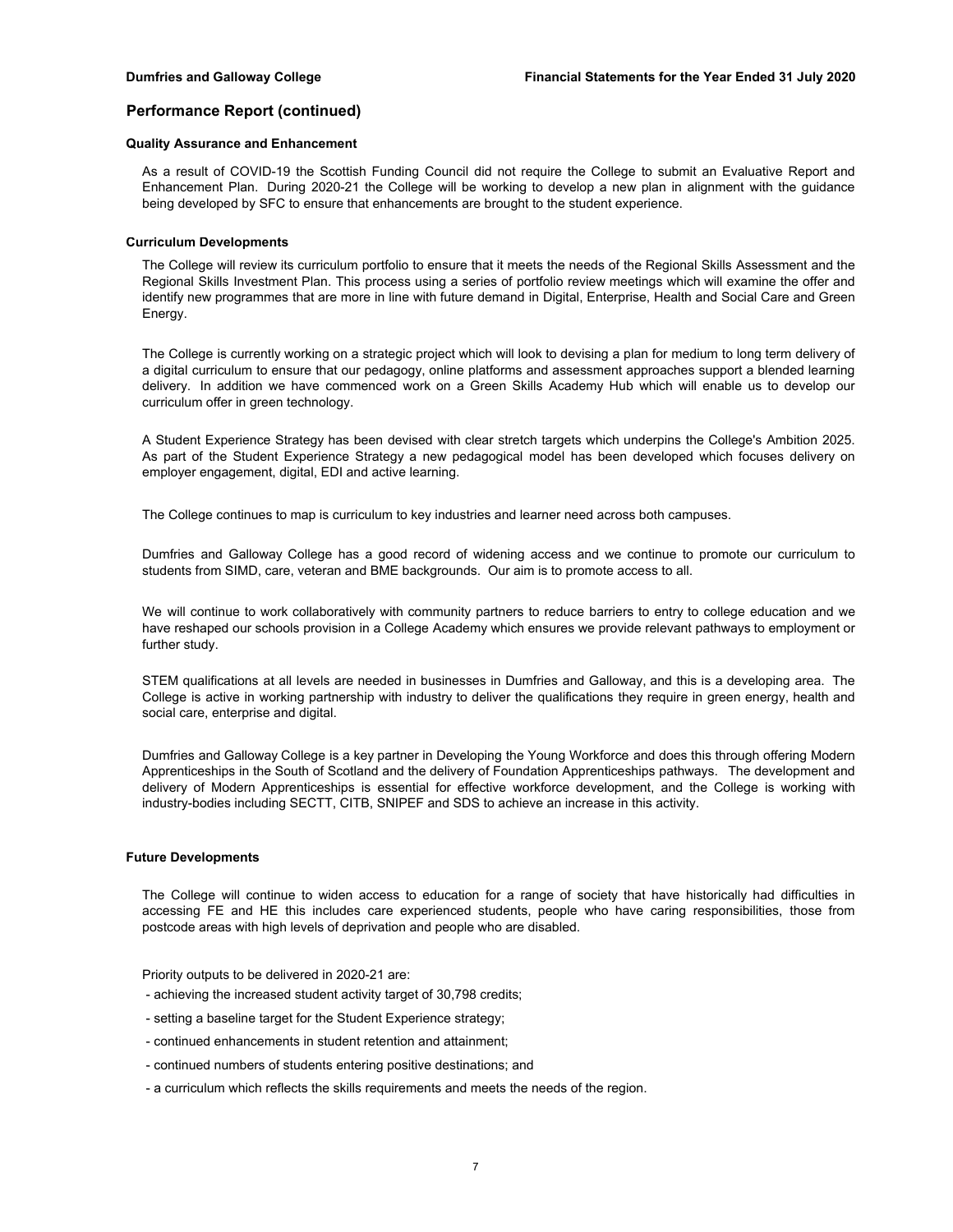We continue to demonstrate our relevance and contribution to the achievement of both Scottish Government and the Scottish Funding Council priorities. We are committed to regularly monitoring progress towards the delivery of the outcomes set out in this agreement.

## **Performance Analysis**

## **Financial Objectives**

The College's financial objectives following reclassification are:

- To operate a balance between operating income and expenditure, and achieve a break-even position;

- To manage the College's annual budget in line with the requirements of the Scottish Public Finance Manual, HM Treasury's Consolidated Budget Guidance and balance the budget in Resource and cash terms each year;

- To maintain cash balances throughout the year at a level that is compatible with the efficient operation of the College.

The College requires to manage its income and expenditure against Scottish Government budget control limits, and maintain broadly the same level of working capital year on year.

#### **How we measure performance**

The College Outcome Agreement with the Scottish Funding Council (SFC) sets out what the College plans to deliver in return for funding. The Outcome Agreement reflects the College's commitment to responding to the educational and skills needs within the Dumfries and Galloway Region. The College Strategic Outcomes set out in the 2019-20 SFC Outcome Agreement supports the Scottish Funding Council's priority outcomes:

**1. Higher rates of access for people from widest range of backgrounds** - to improve access to further and higher education for people from the widest possible range of backgrounds, this includes ensuring gender balance and Developing the Young Workforce (DYW).

**2. High quality & efficient learning, including improved rates of articulation** – to ensure that learner journeys are as short, efficient and effective as possible and that learners experience the highest quality of learning and teaching and achieve successful outcomes. We aim to stretch ourselves with the targets listed in the measures table around increase attainments levels and articulation rates.

**3. Improved rates of retention and achievements** – ensuring that all students have the necessary support and guidance to enable them to attend college and to achieve their qualifications. The college is aware that students have various barriers to successful study and students with combinations of barriers (where the effect is greater than the sum of the individual parts) is something we recognise and our targets listed in our key measures table will be stretch for the College to achieve.

**4. Innovation in Partnership with Industry** – We will work closely with industry to develop innovation and other core skills to maximize the impact of the College Innovation Fund (CIF). This will result in custom designed courses for local industries thereby ensuring those companies have well trained staff enabled to provide creative and pragmatic solutions to local problems. We have made a bid to the newly formed South of Scotland Economic Partnership, if successful with this bid we hope to have the facilities to support industry more and upskill employees of local firms.

The College's Priority Outcomes to be delivered by the end of 2019-20 were:

- Design and planning of a range of HE courses in conjunction with HEI institutions for delivery start in 2019-20 and 2020- 21;

- Realise and implement "South of Scotland Digital Skills and Learning Network" project which will create a technology enabled network connecting schools and colleges across the South of Scotland (July 2019). Commence delivery of project by December 2019. Implement Crichton Consolidated Agreement over the next 5 years;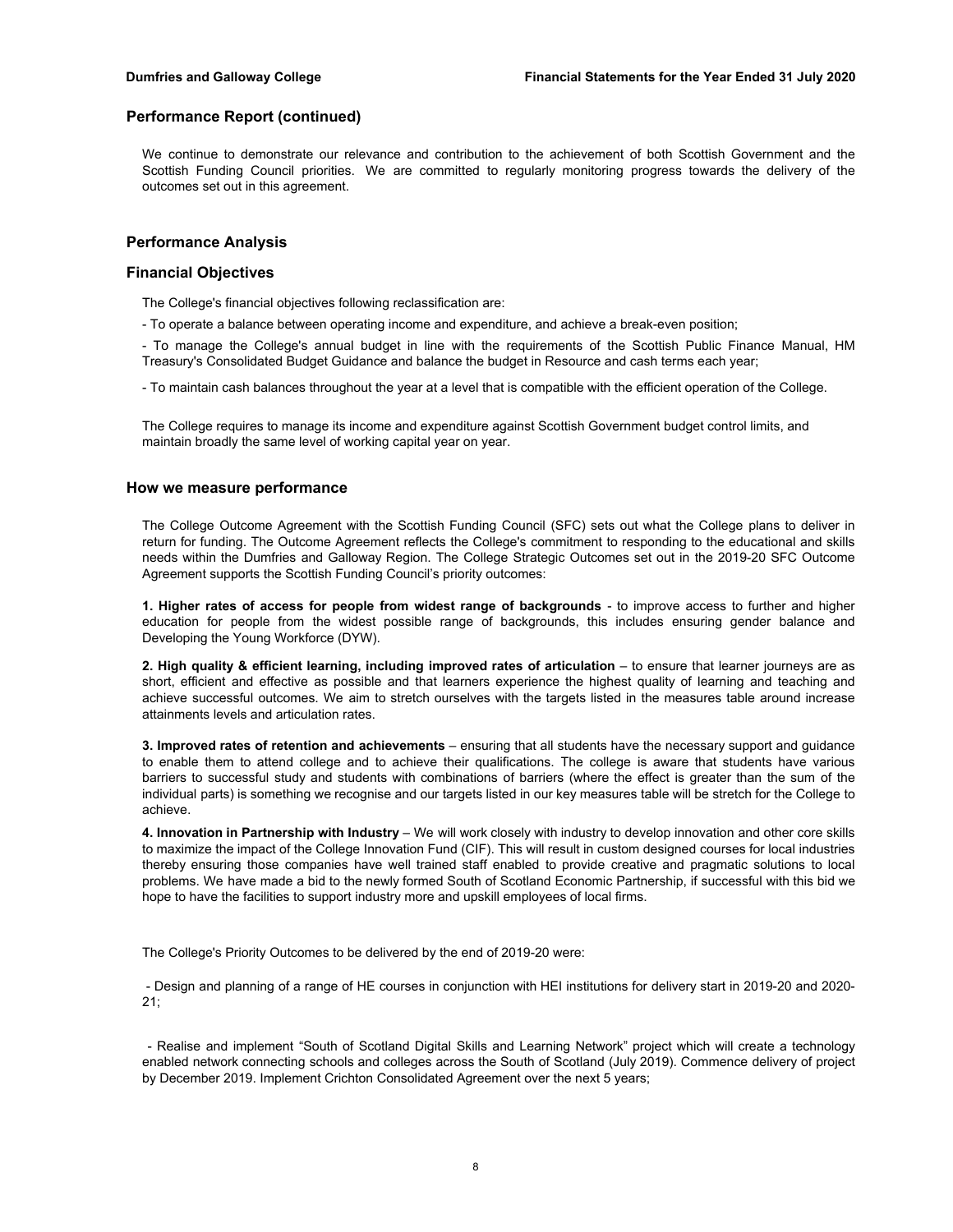d

## **Performance Report (continued)**

## **How we measure performance (continued)**

- To work in partnership with local industry, local authority employability and skills teams, SDS and other key stakeholders to contribute to a reduction in the region's unemployment, improving life chances for all learners;

- To ensure provision is delivered efficiently, is accessible and meets national, regional and local employer needs;
- To support learners to complete their study and achieve successful outcomes.

Priority Outputs to be delivered in 2019-20 were:

- Achievement of Activity target;
- Improvement in student retention and attainment;
- An increase in the number of students entering positive destinations;

 - A curriculum which reflects the skills requirements and meets the needs of the region and national economic priorities.

The College Board of Management and Committees regularly measure and monitor progress towards delivery of the targets set out in the outcome agreement through regular reporting.

The College also produces an annual outcome agreement self evaluation report.

The College Senior Leadership Team meet on a regular basis to review performance and agree actions to be taken. Standing items for discussion at each meeting are:

- Transformation Plan
- Financial Update
- Performance Indicators
- Admissions and Enrolments

The Learning & Teaching Committee of the Board also monitors academic performance, including retention, progression and outcomes, including sector comparators. In addition the Human Resources Committee of the Board monitors staffing.

Education Scotland carries out periodic reviews of Scottish Colleges on behalf of the Scottish Funding Council with the aim of providing assurance on the quality of Scottish Education and promote improvement and innovation to enhance learners' experiences.

The College is committed to implementing the new SFC and Education Scotland quality arrangements 'How good is your College?'. This new approach integrates quality arrangements with outcome agreement evaluation and reporting. The College produced an evaluation report and enhancement plan in October 2018.

Comprehensive systems are in place to review and enhance curriculum quality, planning, retention and outcomes. These systems include self evaluation by teams, as well as a number of management reporting tools which provide information in various formats to enable staff to monitor key areas across the curriculum, including admissions, enrolments, credits, and other performance indicators for specific courses, faculties and across the whole College.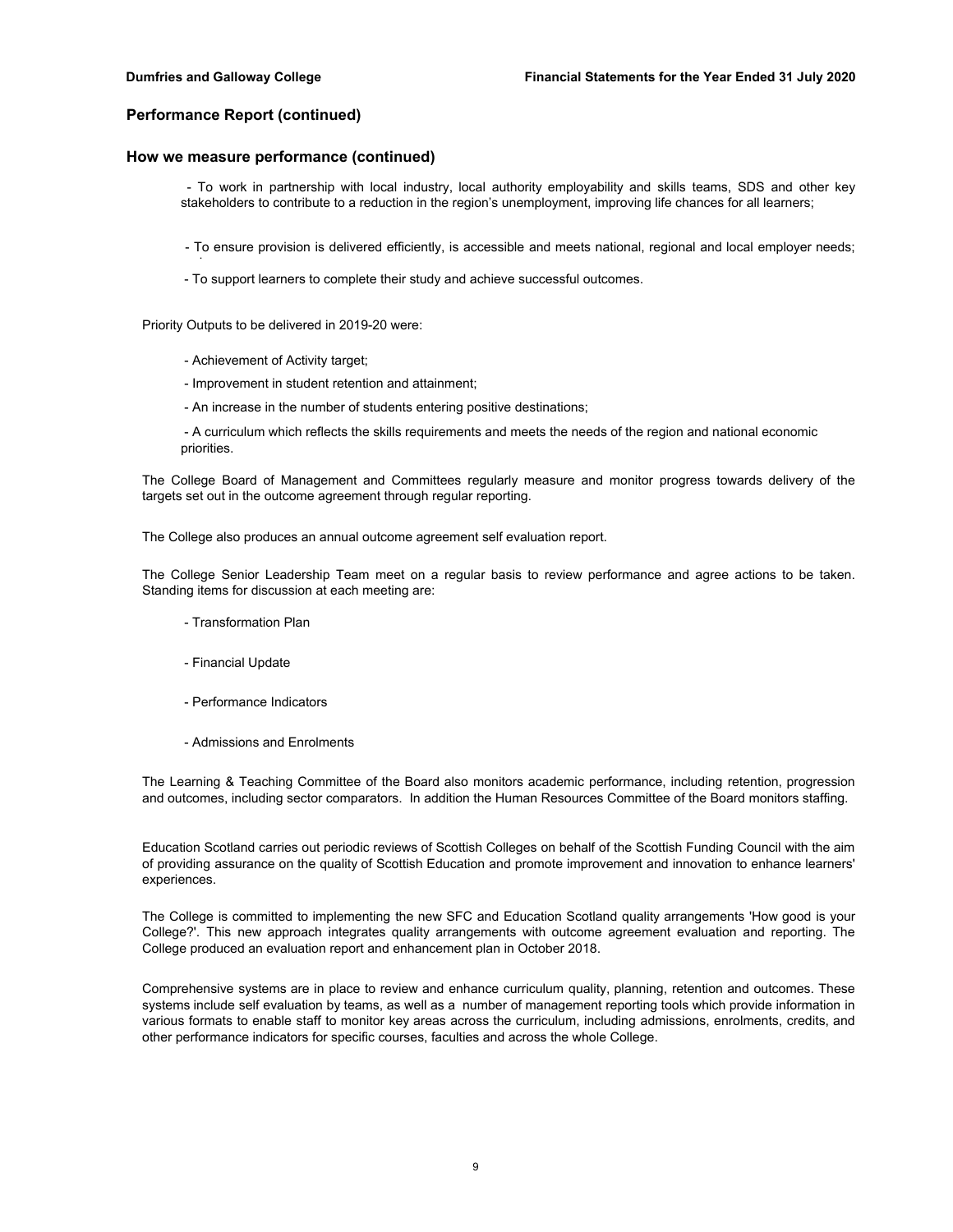## **Development and performance during the year**

The Scottish Funding Council measure the volume of activity in credits - One credit is equivalent to 40 hours of learning.

The College delivered activity of 29,648 credits against a target of 30,176, which represents a shortfall of 528 credits or 1.75% of the target. Delivery was planned throughout the year to meet the credit targets, but the challenges due to COVID-19 have impacted on the ability to deliver courses, in particular face to face teaching, and assessments for practical delivery have been deferred until 2020-21. Scottish Funding Council have recognised those sector-level difficulties and have allowed for some flexibility around the credit target.

As noted above, student performance indicators demonstrate an improvement from the previous year for all modes and levels. Full time Further Education PI's for successful completion increased by 8.9%, and full time Higher Education increased by 12.6%. Part time Further Education showed an increase of 3.7% and part time Higher Education by 5.9%.

|                                                                | 2019-20      | 2018-19        |
|----------------------------------------------------------------|--------------|----------------|
| <b>Student performance:</b>                                    |              |                |
| Credits achieved                                               | 29,648       | 30,805         |
| Credits per FTE staff                                          | 121          | 130            |
| Target Credits (including in-year reallocation in 2018-19)     | 30,176       | 30,526         |
| Full-time equivalent funded places                             | 1,977        | 2,054          |
| Enrolments                                                     | 5,982        | 3,981          |
| <b>Student Retention</b>                                       |              |                |
| - Full Time Further Education                                  | 77%          | 72%            |
| - Full Time Higher Education                                   | 89%          | 82%            |
| Student Outcomes:*                                             |              |                |
| - Full Time Further Education                                  | 68%          | 59%            |
| - Full Time Higher Education                                   | 82%          | 70%            |
| <b>Financial Performance:</b>                                  |              |                |
| Operating deficit (inclusive of IAS 19 adjustments)            | (E1,950,000) | (E1, 513, 000) |
| Deficit as a % of total income                                 | 14.13%       | 10.72%         |
| Deficit as a % of total expenditure                            | 12.38%       | 9.68%          |
| Staff costs (excluding fundamental restructuring costs) as a % |              |                |
| of total expenditure                                           | 69.89%       | 68.7%          |
| Ratio of current assets to current liabilities                 | 0.47         | 1.63           |
| Days cash to total expenditure excluding depreciation          | 22           | 94             |
| Non SFC income as a % of total expenditure                     | 17.8%        | 16.9%          |

*\* Student Outcomes are subject to further updating for deferred results during 2020-21*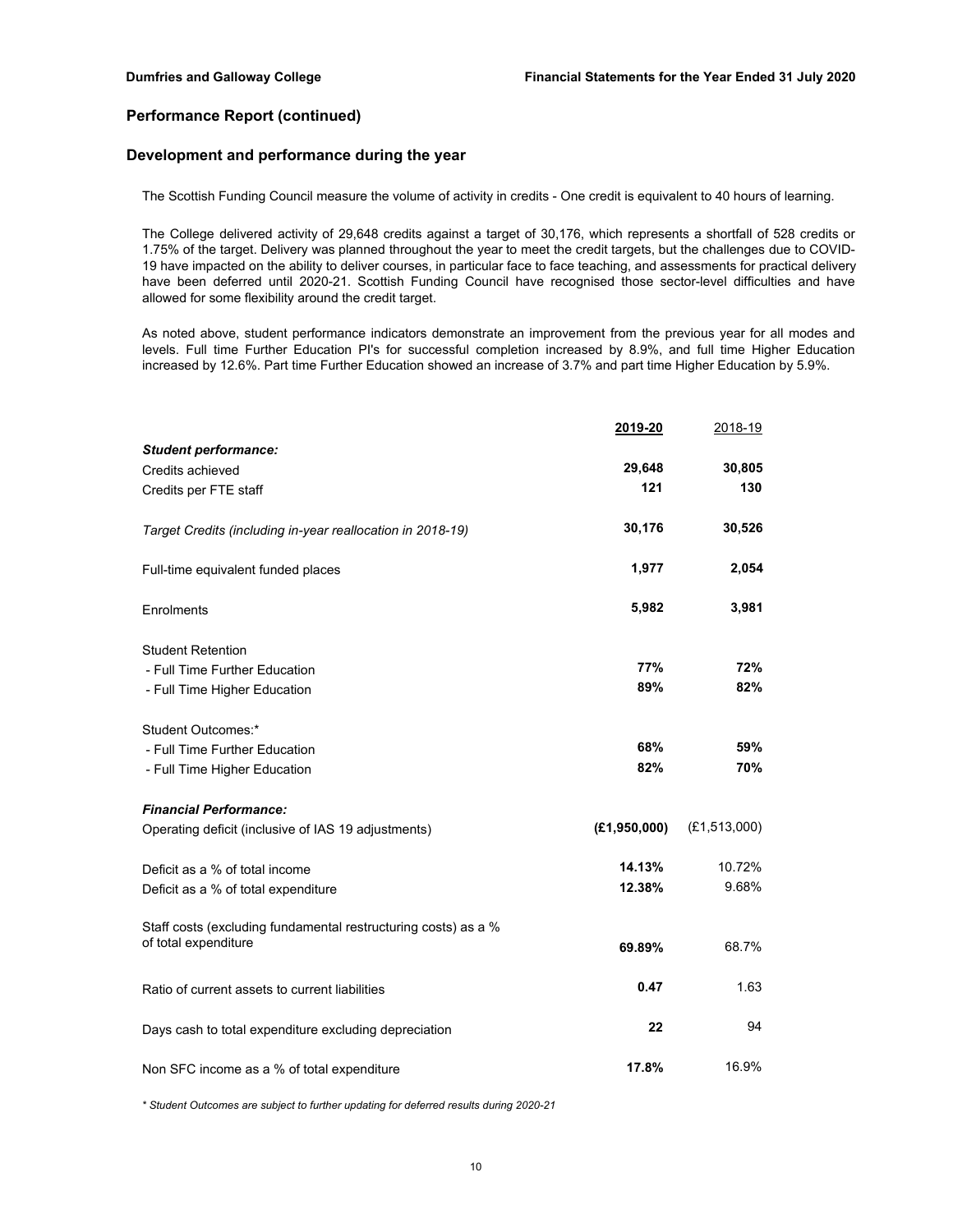## **Development and performance during the year (continued)**

#### **Financial Out-turn for the period**

The College operating results are for a twelve month accounting period, from 1 August 2019 to 31 July 2020. The underlying results for the year, which exclude the net depreciation costs and pension valuation changes, show a net deficit of £607,000 as noted below.

The overall results for the period show an operating deficit of £1,950,000, which includes non-cash depreciation costs, net of deferred grant release, of £657,000 as well as a net charge of £923,000 included in the Statement of Comprehensive Income to reflect the pension valuation changes for the Local Government Pension Scheme and unfunded pension provisions at 31 July 2020, in accordance with the technical accounting requirements as detailed at Note 10.

The budget for 2019-20 had highlighted increasing staff costs and a forecast net deficit out-turn for the year. The financial impact of national bargaining and increased pension costs has increased the overall annual pay costs from previous years.

As a result of the changing financial position, the introduction of a College Transformation Plan was brought forward. The aims of the Transformation Plan were to:

- create a firm foundation for the future of the College, and provide the capacity to deliver the new Strategic Plan - Ambition 2025;

- prioritise leadership capacity to enhance the student experience and improve performance;
- deliver key Scottish Funding Council Outcomes;
- Create capacity to develop, increase and enhance the diversification of income;
- increase accountability and performance;
- to identify a number of projects which will be implemented over a longer period of time;
- safeguard our financial sustainability in the context of the increasing financial pressures on the sector;
- invest in staff to enable the development of the College and its curriculum offer and to enhance outcomes for all learners;

- invest in digital capabilities throughout the College including e-learning, online delivery, transformational systems and reporting; and

- to match staff costs with projected activity and sector standards.

Several changes were implemented during 2019-20 in order to reduce staffing and other costs, including a recruitment freeze, re-alignment of non-staff budgets, and scrutiny at Senior Leadership team level of any proposed staffing and budget changes.

The COVID-19 outbreak has had a significant impact on the commercial courses and other training which was planned during 2019-20. Additional costs were also incurred to prepare the college for the safe return of staff and students, which has impacted the overall deficit for the year. The College has commenced implementation of the first phase of the two-year Transformation Plan. Budgets have been reviewed in order to re-align available funds to priority areas and ensure minimal impact on students during the period.

The College is investing in digital systems and equipment to support students and staff two work remotely where required, ensuring that equipment needs are identified and systems are resilient to support remote and blended learning.

The STEM hubs were completed during the year and will support the College's Digital Transformation going forward.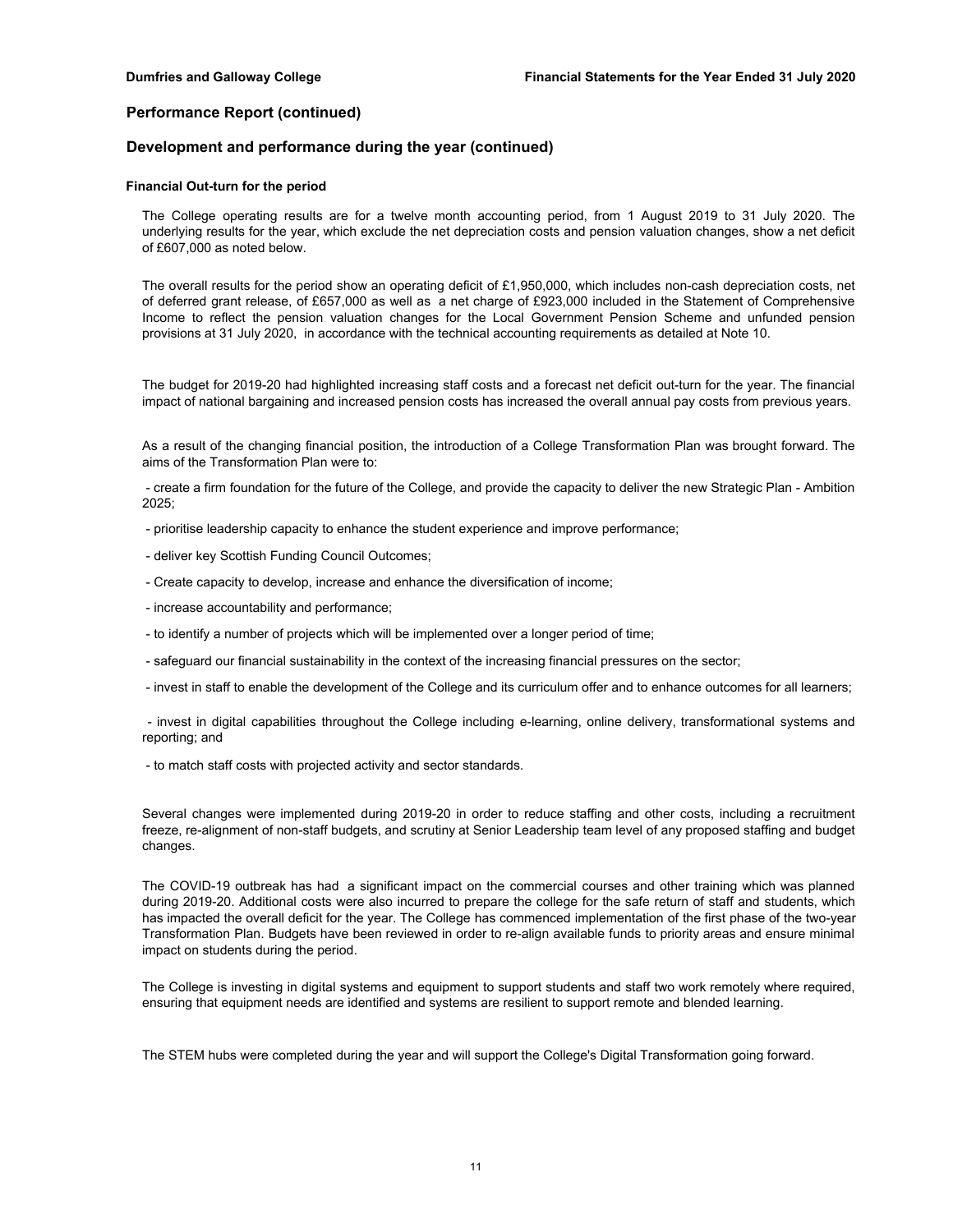## **Financial Out-turn for the period (continued)**

The College Balance Sheet at 31 July 2020 shows net current liabilities of £1,698,000. Included in creditors are deferred capital grants of £906,000 and unspent student support funds of £176,000. In addition, the College received a cash advance of £550,000 from Scottish Funding Council at 31 July 2020 to meet the costs of voluntary severance and provide working capital for the start of the 2020-21 academic year.

#### **Spend of Cash Budget for Priorities**

Following their reclassification as central government bodies from 1 April 2014, colleges are now also required to comply with Central Government budgeting rules. In addressing the impact of these budgeting rules, Scottish Government and SFC committed to providing the cash budget previously earmarked for depreciation to use on specified priorities.

Colleges have now each been given a fixed cash budget for priorities which must be spent on agreed government priorities as outlined in the table below. Spend of the College's cash budget for priorities, and the impact on the operating position for the academic year, is detailed below.

#### **Table of cash budget for priorities spend:**

|                                        | 2019-20 | 2018-19 |
|----------------------------------------|---------|---------|
| <b>Revenue Priorities</b>              | £000    | £000    |
| 2015-16 Pay award                      | 80      | 80      |
| Curriculum developments                | -       | 310     |
| Restructuring costs                    | 310     | ٠       |
| Total cash budget for priorities spend | 390     | 390     |

#### **Adjusted operating position**

The Statement of Comprehensive Income presents the financial performance during the year in accordance with the 2019 Statement of Recommended Accounting Practice (SORP): 'Accounting in Further and Higher Education' and Financial Reporting Standards FRS 102. The adjusted operating position (as defined by SFC) is intended to reflect the financial performance of the College after allowing for non-cash adjustments and other material one-off or distorting items required by the SORP. The adjusted operating position is therefore designed to smooth any volatility in reported results arising from FRS 102 and also to recognise that some of the reported costs do not have an immediate cash impact on the College. This should give a better indication of the College's operational cash generative capacity.

|                                                             | 2019-20 | 2018-19 |
|-------------------------------------------------------------|---------|---------|
|                                                             | £000    | £000    |
| (Deficit) before other gains and losses (FE/HE SORP basis)  | (1,950) | (1,513) |
| Add back:                                                   |         |         |
| - Depreciation (net of deferred grant release) on both      |         |         |
| government funded and privately funded assets               | 657     | 687     |
| - Non-cash pension adjustments - Net service cost           | 759     | 808     |
| - Non-cash pension adjustments - Net interest cost          | 164     | 70      |
| - Non-cash pension adjustments - early retirement provision | (104)   | 63      |
| Deduct:                                                     |         |         |
| - Non-government capital grants                             | (133)   | (61)    |
| Underlying operating surplus/ (deficit)                     | (607)   | 54      |

#### **Payment Practice Code**

The College has implemented the 'Better Payment Practice Code'. As such, we aim to pay suppliers within the agreed credit terms and deal with all disputes and complaints as quickly as possible. The proportion of year-end creditors to the aggregate invoiced amounts during the academic year was 3.58% (2018-19 - 1.72%). The College did not pay any interest on late payments as defined under the Late Payment of Commercial Debts (Interest) Act 1998.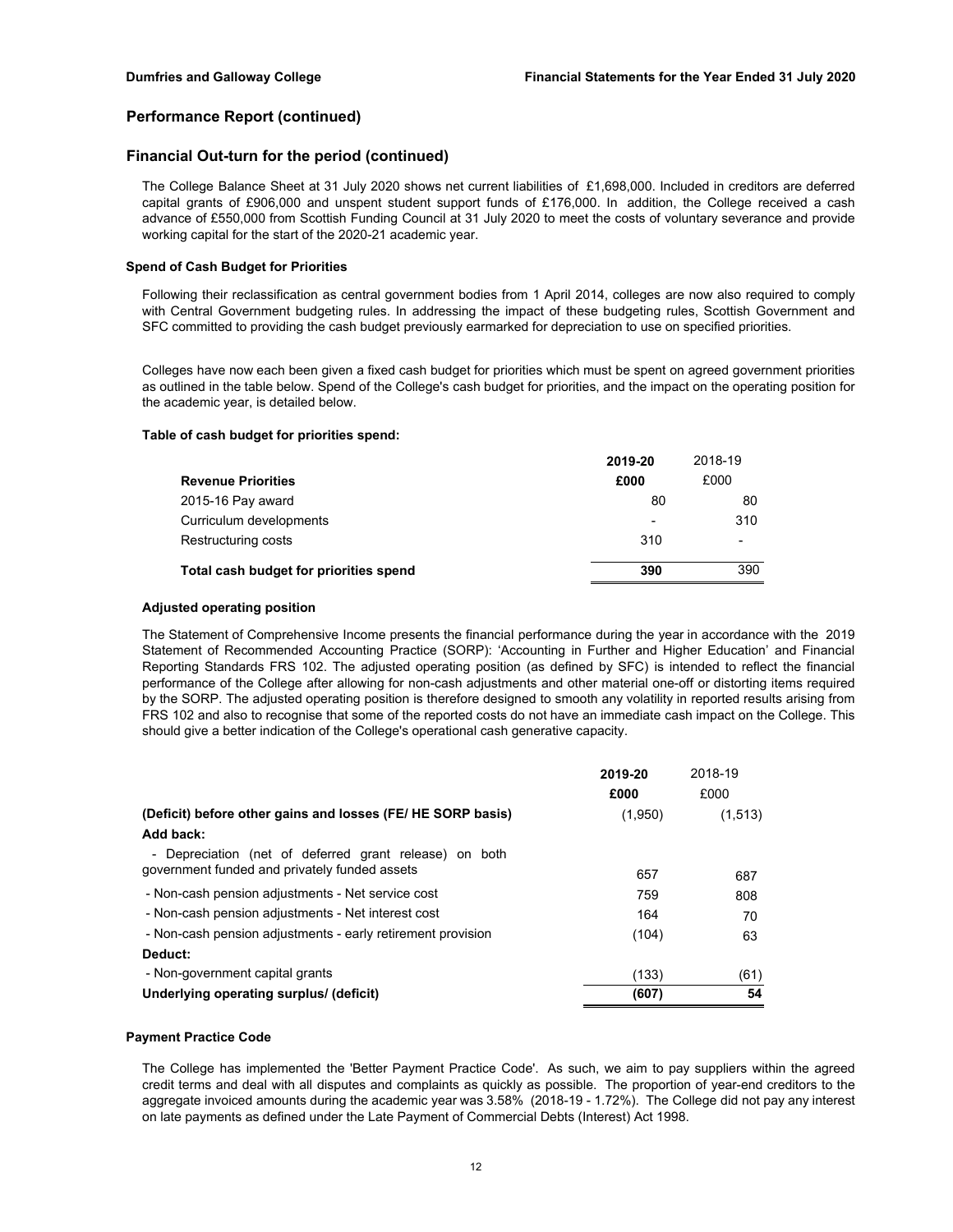## **Taxation Status**

The College has been entered into the Scottish Charity Register (Reference SC021189) and is entitled, in accordance with section 13 (1) of the Charities and Trustee Investment (Scotland) Act 2005, to refer to itself as a Charity registered in Scotland. The College is recognised by HM Revenue & Customs as a charity for the purposes of Section 505, Income and Corporation Taxes Act 1988 and is exempt from corporation tax on its charitable activities. The College receives no similar exemption in respect of Value Added Tax.

### **Environmental Considerations and Sustainability Reporting**

Dumfries and Galloway College continues to actively monitor and report its carbon emissions in line with the Public Bodies Climate Change Reporting Duties. The report is in progress and is due for submission in November 2020.

The College has continued to work to reduce its emissions through innovative working practices. In the last reporting year the College has worked on initiatives such as:

- Reduction of travel by promoting digital meetings and study tools;
- Continuation of Estates improvements including LED lighting for the sports hall;
- Removal of waste streams by recycling wood waste and eliminating the use of single use plastics; and
- Continued work of the Climate Emergency Group.

A copy of our Carbon Management Plan 2015-20 which provides detailed information in respect of our works towards facilitating greater sustainability can be accessed using the following web link:

### *https://www.dumgal.ac.uk/dumgalcontent/uploads/2016/03/Climate\_Change\_Action\_Plan\_Dec2015.pdf*

The College is in the process of creating a new action plan which will run from 2021 to replace the previous 5 year plan. The plan will focus on emissions reductions and embedding sustainability into education.

The College confirms that it complies with Scottish Government sustainability reporting in line with the requirements of the Climate Change (Scotland) Act 2009.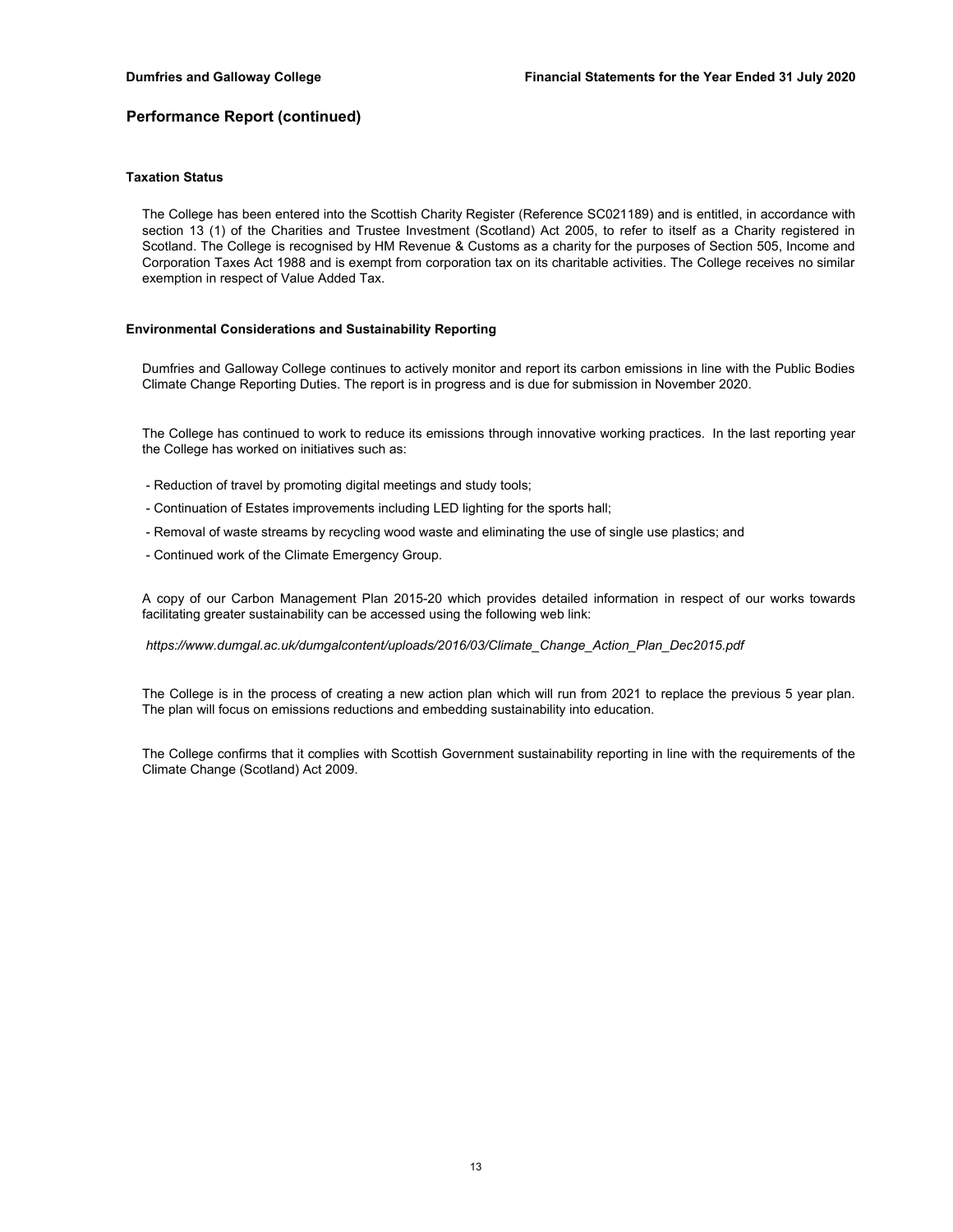## **Social Matters**

## **Respect for Human Rights**

The College's Equality Impact Assessment template requires consideration of Human Rights as a mandatory step in the Policy Approval process. Assessments are completed for all new or reviewed policies, procedures, strategies or plans. This ensures that all our activities support the human rights of our staff, students and stakeholders. Copies of the assessments can be requested by members of the public through our Equality and Diversity Officer, and are available to our staff through our intranet website. Assessments completed this year include the new five year strategy for the College, Ambition 2025, the Transformation project, voluntary severance scheme and the risk assessment for return to College in light of COVID-19 restrictions. We have found no detriment to Human Rights through College activity and considerable positive impact in terms of strengthening rights to education, employment, privacy and family life.

#### **Anti-corruption and anti-bribery**

The College has an established Anti-Fraud and Corruption Policy, which is updated on a regular basis. Any instances of fraud or corruption by College employees, Board members or contractors will be treated as a serious breach of discipline and as potentially criminal acts. The overriding principle applied is to prevent any acts of fraud or corruption. Preventative measures adopted by the College are:

- Policies and procedures - to reduce as far as possible the risks from fraud or corruption, these measures include risk management processes, procurement, and the scheme of delegation;

- Systems - incorporating internal controls, and segregation of duties;

- Internal audit - the internal audit programme supports the systems and procedures in place;

- Culture - the College aims to maintain a culture of openness, honesty and accountability, which is also supported by a Whistleblowing Policy;

- Staff Recruitment, Induction and Training - references are taken up for all permanent and temporary staff, and part of the induction includes raising awareness of all policies and procedures pertinent to the post, including governance processes.

#### **Going Concern**

The financial statements have been prepared on the going concern basis, which provides that the organisation will continue in operational existence for the foreseeable future. The deficit reported in the Statement of Comprehensive Income includes non-cash depreciation costs, net of deferred grant release, of £1,950,000 as well as a net charge of £923,000 included in the Statement of Comprehensive Income to reflect the pension valuation changes for the Local Government Pension Scheme. In addition, deferred government capital grants of £24,159,000 have been disclosed as long-term creditors in the financial statements in accordance with FRS 102. The creditors relating to deferred capital grants do not represent future cash outflows for the College. These technical accounting adjustments are not considered to have an impact on the College's ongoing financial sustainability.

The College continues to have an ongoing dialogue with SFC. The budget for 2020-21 has been prepared on the basis that actions taken during 2019-20 will reduce staff FTE and related costs, but further work will be required to bring staff costs to a sustainable level.

A management re-structure has taken place which will provide a sound basis to develop some areas and maximise opportunities for growth, increase non-SFC income, and achieve a reduction in the proportion of staff against non-staff costs, in line with sector averages. A voluntary severance scheme was agreed which has resulted in a reduction of 14.52 FTE from August 2020.

Phase 2 of the College's Transformation Plan is being implemented during 2020-21. The three strands of the plan include projects to develop marketing and re-branding, digitalisation, and business development.

Joanna (ampbell **Joanna Campbell** 18 December 2020Principal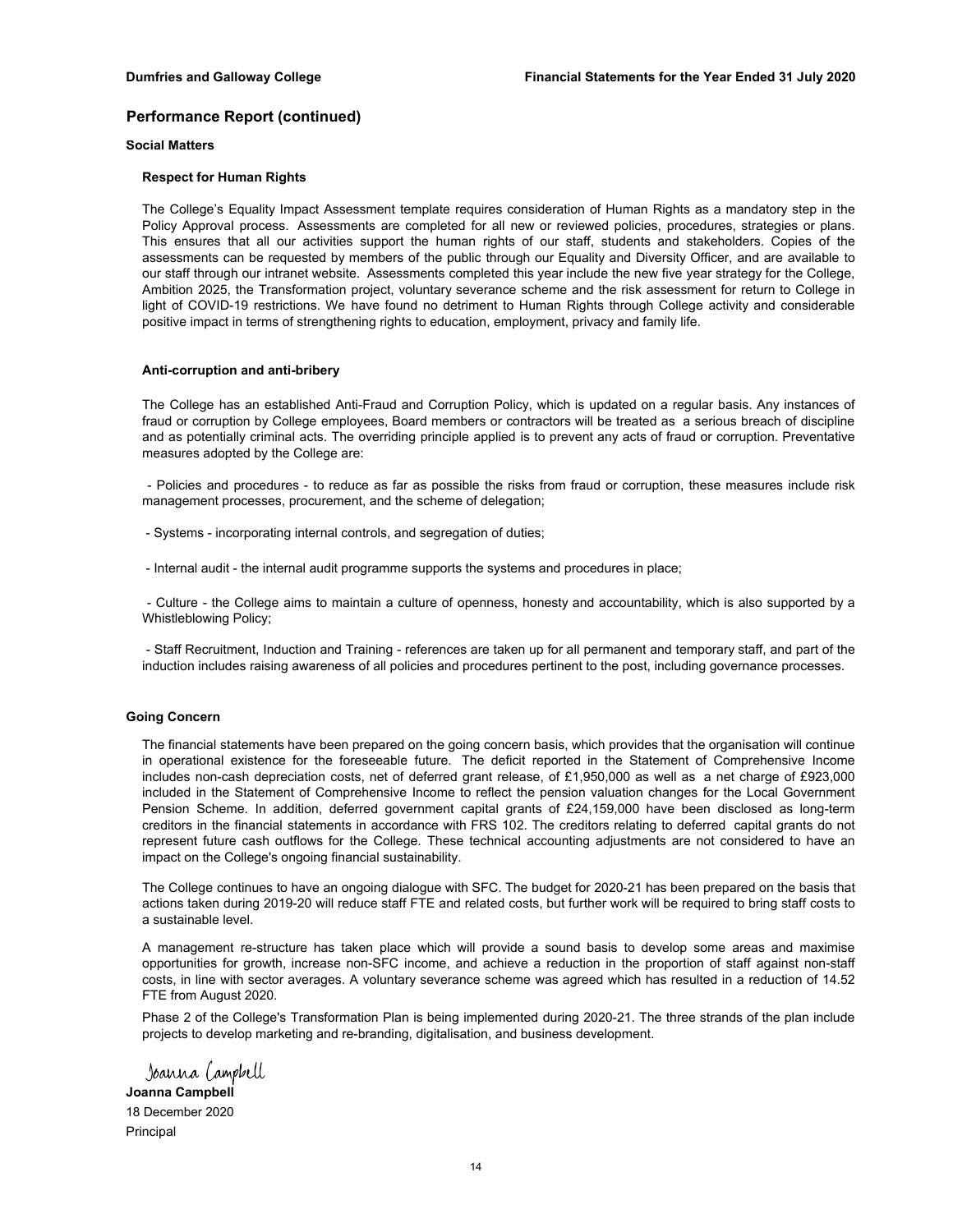The Accountability Report comprises the Corporate Governance Report and the Remuneration and Staff Report, and is signed by the Chair and the Principal.

## **Corporate Governance Report**

The Corporate Governance Report comprises the following sections:

- Directors' Report
- Statement of the Board of Management's Responsibilities
- Governance Statement
	- Statement of Compliance
	- Governance Structure
	- Self Evaluation
	- Corporate Strategy
	- Risk Management and Internal Control
	- Going Concern

## **Directors' Report**

### **Composition of the Board of Management**

Brian Johnstone acted as Regional Chair until his term of office finished on 1st March 2020. Delia Holland acted as Interim Chair from 1st to 30th March 2020, with Hugh Carr taking over the role as Interim Chair from 30th March 2020 pending recruitment of a permanent Chair by SFC.

The undernoted individuals are the current members of the Board of Management:

Janet Brennan Bronwyn Brown (Student member) Joanna Campbell (Principal and Chief Executive) Hugh Carr (Interim Chair) Amy Farley (Student member) Ros Francis John Henderson Ann Hill (from August 2019) Delia Holland (Vice Chair) Naomi Johnson Pat Kirby (Senior Independent Member) Sue Livermore (Support Staff member) Karen McGahan Rob Orr Robbie Thomas Ian White (Lecturing Staff Member)

The following individuals were also Board members in the period from August 2019 up to 31 July 2020:

Brian Johnstone (term of office finished 01.03.20) Nikki Vjatschslav (resigned 07.02.20) Caitlin McCutcheon (term of office finished 30.06.20) Barry Graham (resigned 03.11.20)

The Board Secretary maintains a register of financial and personal interests of the members of the Board of Management. A short biography of each Board member, together with their Register of Interests, can be accessed on our website using the following link: *http://www.dumgal.ac.uk/dumgalportal/index.php?pageid=BOM-profiles*

Ann Walsh acted as Board Secretary for the period August 2019 to December 2019, and Penny Davies acted as Interim Secretary from January 2020 until August 2020. Lorraine Grierson was appointed as Board secretary from August 2020.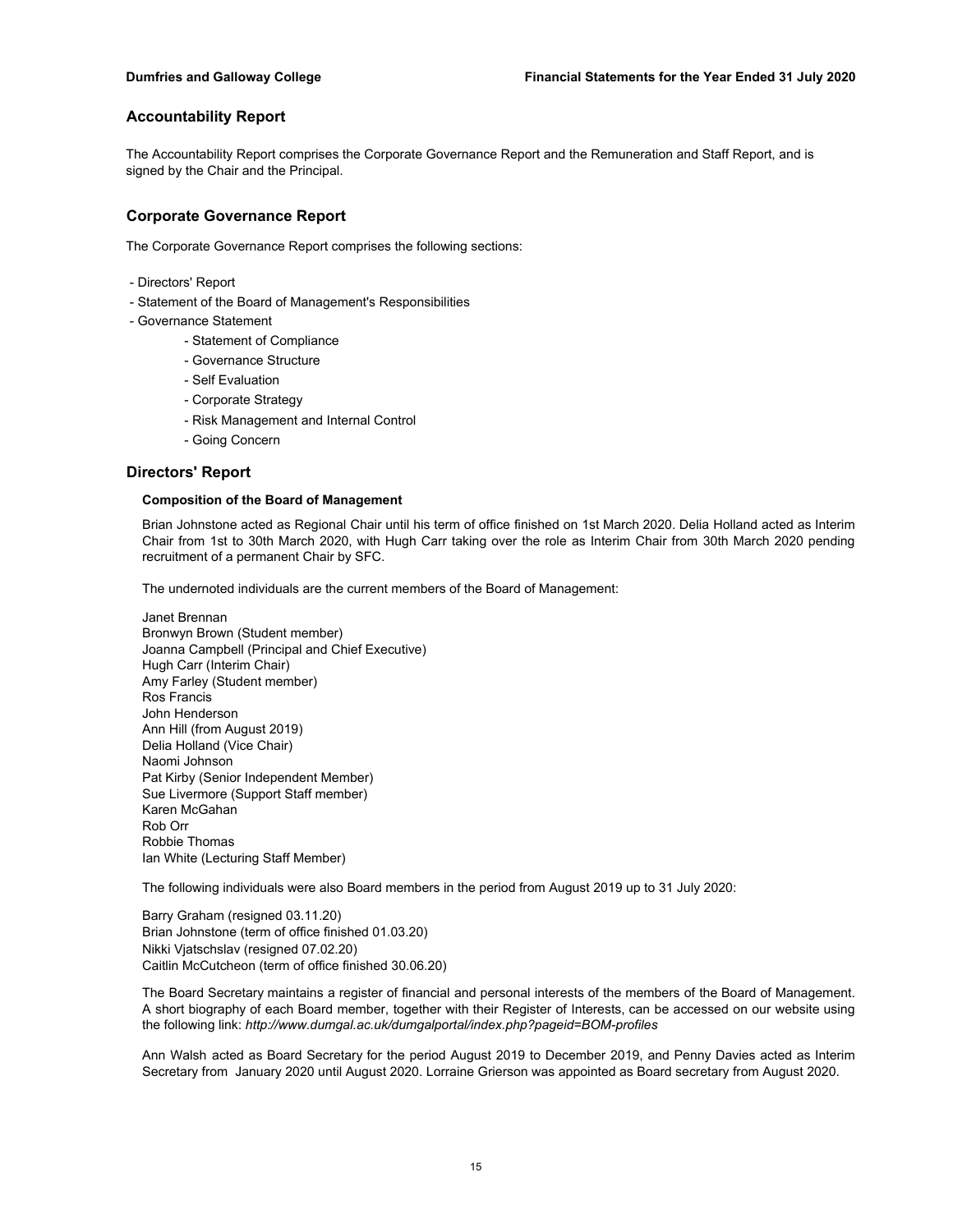## **Corporate Governance Report**

## **Directors' Report (continued)**

#### **Composition of Senior Management and Committees**

#### **Executive Management Team**

The Board of Management has delegated day to day responsibility for running the College to the Executive Management Team.

The undernoted individuals are the current members of the Executive Management Team:

Joanna Campbell (Principal and Chief Executive)

Andrew Glen (Vice Principal Planning and Performance)

Hannah Ritchie (Acting Vice Principal, Learning, Teaching and Student Experience) from September 2019 to November 2019

Douglas Dickson (Vice Principal Learning, Skills and Student Experience) from February 2020

Steve Uphill (Acting Vice Principal Finance and Commercial Services - from September 2020)

#### **Committee Members**

The Board of Management has formally constituted several committees with terms of reference. These committees act with delegated authority. Information on the Board's committees and Committee Structure is set out in the Governance Statement on page 21.

Current Committee Members are as follows:

Human Resources Committee Janet Brennan (Chair), Joanna Campbell, Ros Francis, Delia Holland, Rob Orr and Ian White

Board Development Committee

Janet Brennan, Hugh Carr (Chair), Delia Holland, Naomi Johnson and Pat Kirby.

Remuneration Committee

Janet Brennan, Hugh Carr, Delia Holland (Chair), Karen McGahan and Ian White

Audit Committee Ros Francis, John Henderson, Naomi Johnson (Chair), Pat Kirby and Robbie Thomas

Finance and General Purposes Committee Joanna Campbell, Hugh Carr (Chair), John Henderson, Ann Hill, Delia Holland, Sue Livermore and Karen McGahan.

Learning and Teaching Committee

Bronwyn Brown, Joanna Campbell, Amy Farley, John Henderson, Ann Hill, Delia Holland, Naomi Johnson, Pat Kirby (Chair), Sue Livermore, Rob Orr, Robbie Thomas and Ian White.

Grievance/ Appeals Committee

Janet Brennan, Hugh Carr (Chair), Ros Francis and Karen McGahan

### **Data Security**

There were no personal data-related incidents reported to the Information Commissioners Office during the 2019-20 financial period.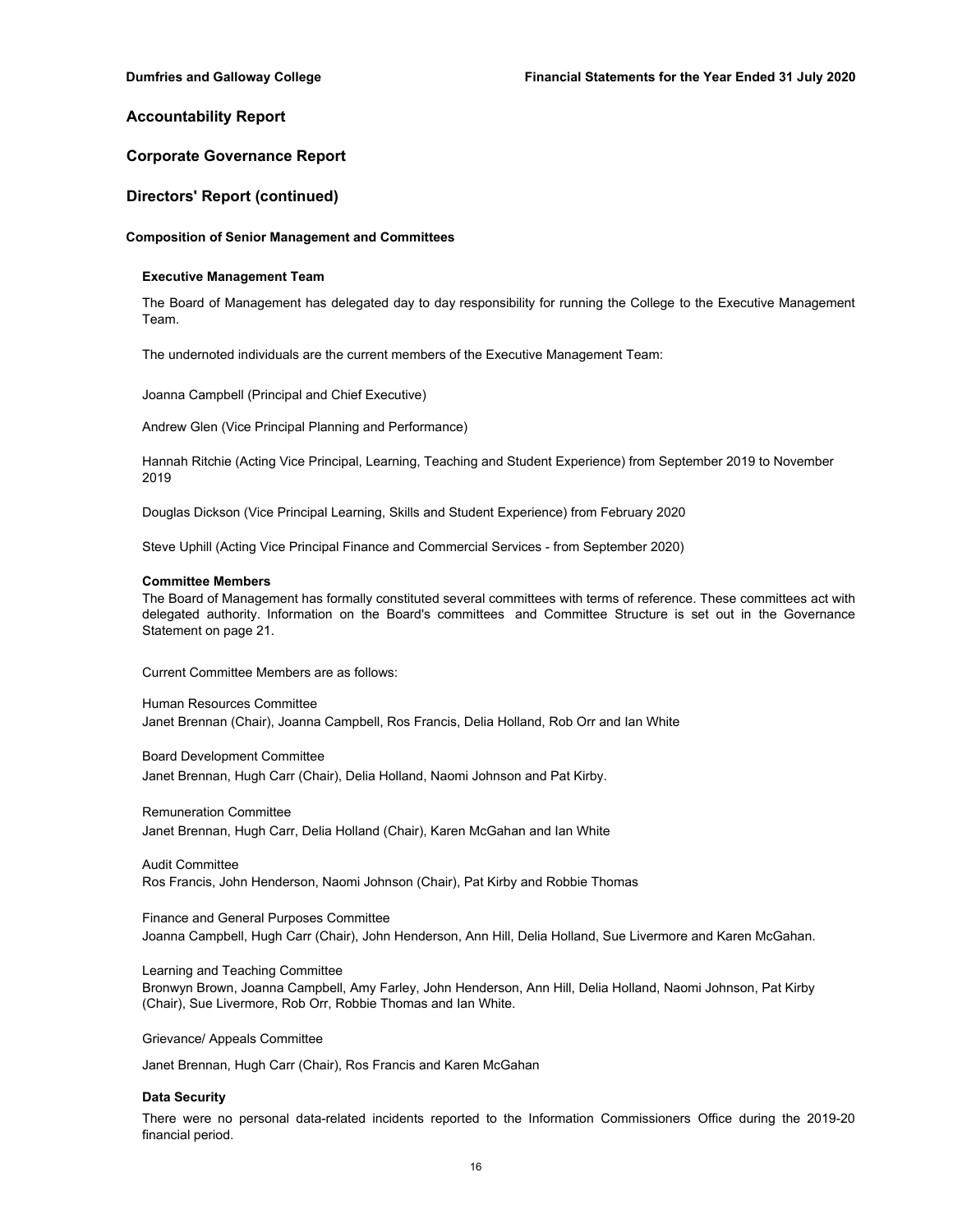## **Corporate Governance Report**

## **Statement of the Board of Management's Responsibilities**

The Board of Management is required to present audited financial statements for each year.

In accordance with the Further and Higher Education (Scotland) Act 1992, the Board of Management is responsible for the administration and management of the College's affairs, including ensuring an effective system of internal control, and is required to present audited financial statements for each financial year.

The Board of Management is responsible for keeping proper accounting records which disclose, with reasonable accuracy at any time, the financial position of the College and enable it to ensure that the financial statements are prepared in accordance with the Further and Higher Education (Scotland) Act 1992, the 2019 Statement of Recommended Practice 'Accounting in Further and Higher Education', the 2019-20 Government Financial Reporting Manual (FReM) issued by the Scottish Government, and other relevant accounting standards. In addition, within the terms and conditions of a Financial Memorandum agreed between the Scottish Funding Council and the College's Board of Management, the Board of Management, through its designated office holder, is required to prepare financial statements for each financial year which give a true and fair view of the College's state of affairs and of the surplus or deficit and cash flows for that year.

In preparing the financial statements, the Board of Management has ensured that:

- Suitable accounting policies are selected and applied consistently;
- Judgements and estimates are made that are reasonable and prudent;
- Applicable accounting standards have been followed, subject to any material departures disclosed and explained in the financial statements;
- Financial statements are prepared on the going concern basis unless it is inappropriate to presume that the College will continue in operation. The Board of Management is satisfied that it has adequate resources to continue in operation for the foreseeable future and for this reason the going concern basis continues to be adopted in the preparation of the financial statements.

The Board of Management has taken reasonable steps to:

- Ensure that funds from the Scottish Funding Council are used only for the purposes for which they have been given and in accordance with the Financial Memorandum with the Funding Council and any other conditions which the Funding Council may from time to time prescribe;
- Ensure that there are appropriate financial and management controls in place to safeguard public funds and funds from other sources;
- Safeguard the assets of the College and prevent and detect fraud;
- Secure the economical, efficient and effective management of the College's resources and expenditure.

The key elements of the College's system of internal financial control, which is designed to discharge the responsibilities set out above, include the following:

- Clear definitions of the responsibilities of, and the authority delegated to, heads of academic and administrative departments;
- A comprehensive medium and short-term planning process, supplemented by detailed annual income, expenditure, capital and cash flow budgets;
- Regular reviews of key performance indicators and business risks and quarterly reviews of financial results involving variance reporting and updates of forecast outturns;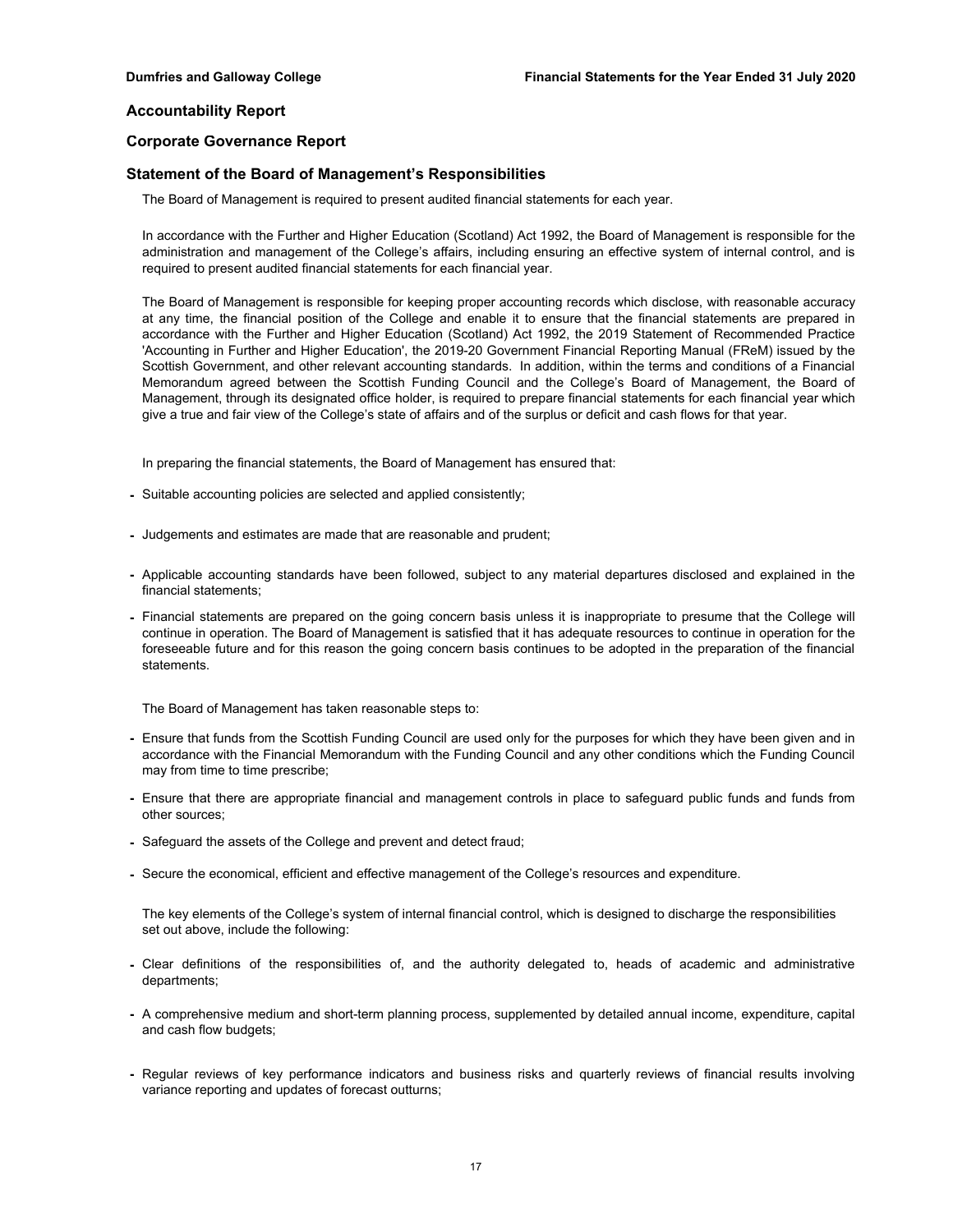## **Corporate Governance Report**

## **Statement of the Board of Management's Responsibilities (continued)**

- Clearly defined and formalised requirements for approval and control of expenditure, with investment decisions involving capital or revenue expenditure being subject to formal detailed appraisal and review according to approval levels set by the Board of Management;
- Comprehensive Financial Regulations, detailing financial controls and procedures, approved by the Audit Committee and the Finance and General Purposes Committee;
- Professional internal audit team whose annual programme is approved by the Audit Committee and endorsed by the Board of Management and whose head provides the Board of Management with a report on internal audit activity within the College and an opinion on the adequacy and effectiveness of the College's system of internal control, including internal financial control.

Any system of internal financial control can, however, only provide reasonable, but not absolute, assurance against material misstatement or loss.

Approved by order of the members of the Board on 8 December 2020 and signed on its behalf by:

Hugh Carr

**Hugh Carr** Regional Chair 18 December 2020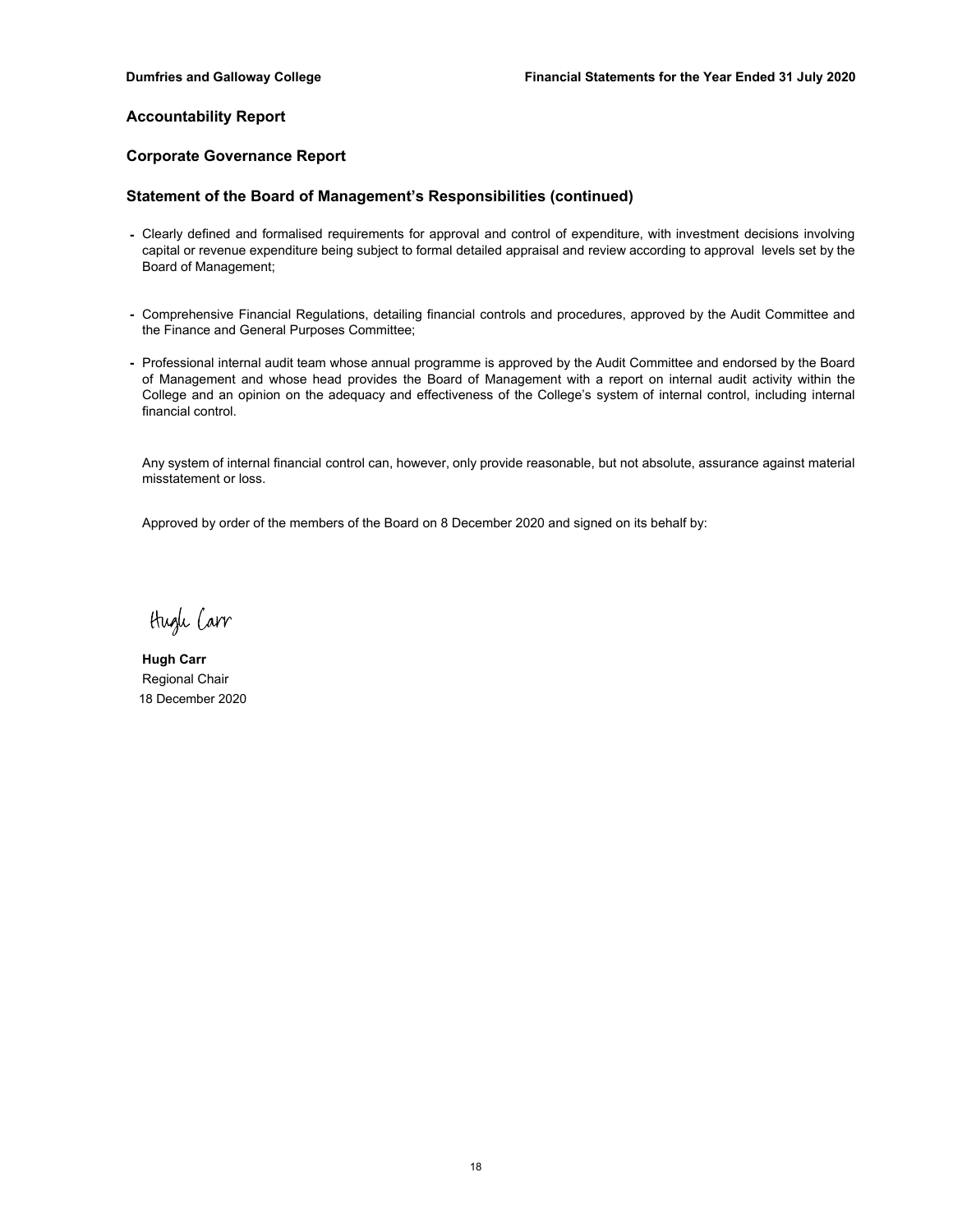## **Corporate Governance Report**

## **Governance Statement**

Dumfries and Galloway College is committed to exhibiting best practice in all aspects of corporate governance. This summary describes how the College has applied the Principles of the Code of Good Conduct for Members of the Board of Management and the 2016 Code of Good Governance for Scotland's Colleges. The Board also complies with the sector Board Development and Evaluation Framework.

This governance statement is designed to supplement the information provided in the financial statements by providing an overview of the College's governance structure, risk management and internal control processes for the year to 31 July 2020 and the Board's assessment of the effectiveness of those arrangements.

## **Statement of full compliance with the Code of Good Governance for Scotland's Colleges**

In the opinion of the Board of Management, the College complies with all the principles of the 2016 Code of Good Governance for Scotland's Colleges, and it complied throughout the year ended 31 July 2020.

## **Governance Structure**

#### **Board of Management**

Dumfries and Galloway College Board of Management was established under the provisions of the Further and Higher Education (Scotland) Act 1992, and became a regional college under the provisions of the 2013 Act. The College is also a charity registered in Scotland in terms of the Charities and Trustee Investment (Scotland) Act 2005 with registered number SC021189. The Constitution and Standing Orders of Dumfries and Galloway College Board of Management set out the Board's policy and practice on those issues which it has powers to determine

The Board of Management comprises of representatives from industry, commerce and education, and benefits greatly from Members' extensive expertise of business and public life together with practical experience in education and training. The private and public sectors are represented, as is the College's Executive Management Team (by the Principal), teaching and support staff and the student body.

The Board's key duties are to:

- Set the strategic direction and priorities of the College;
- Promote commitment to the values and ethos of the organisation, including equality and diversity;

- Ensure satisfactory delivery of the organisation's performance and financial objectives, high quality learning and outcomes, and a good learning experience;

- Be accountable to and maintain the trust of key stakeholders;
- Comply with relevant legal and financial requirements, including the Scottish Public Finance Manual;
- Ensure identification and control of the main risks to the organisation's responsibilities and business objectives;
- Adhere to the sector's Code of Good Governance and the organisation's Financial Memorandum.

The Regional Board for Dumfries and Galloway College comprises of the Chair, the Principal, two student members, two staff members and twelve non-executive members, one of which is the Vice Chair and Senior Independent Member. The College recognises the important role Board members have in acting as ambassadors for the College as well as providing a governance role.

The College's Regional Board is responsible for bringing independent judgement to bear on issues concerning the College's strategic direction, performance, resources and standards of conduct. In addition the Board is responsible for systems of internal control. The Board reviews its effectiveness on an annual basis through a robust self evaluation process. The members who served on the Board of Management during the year and up to the date of signature of this report are set out below.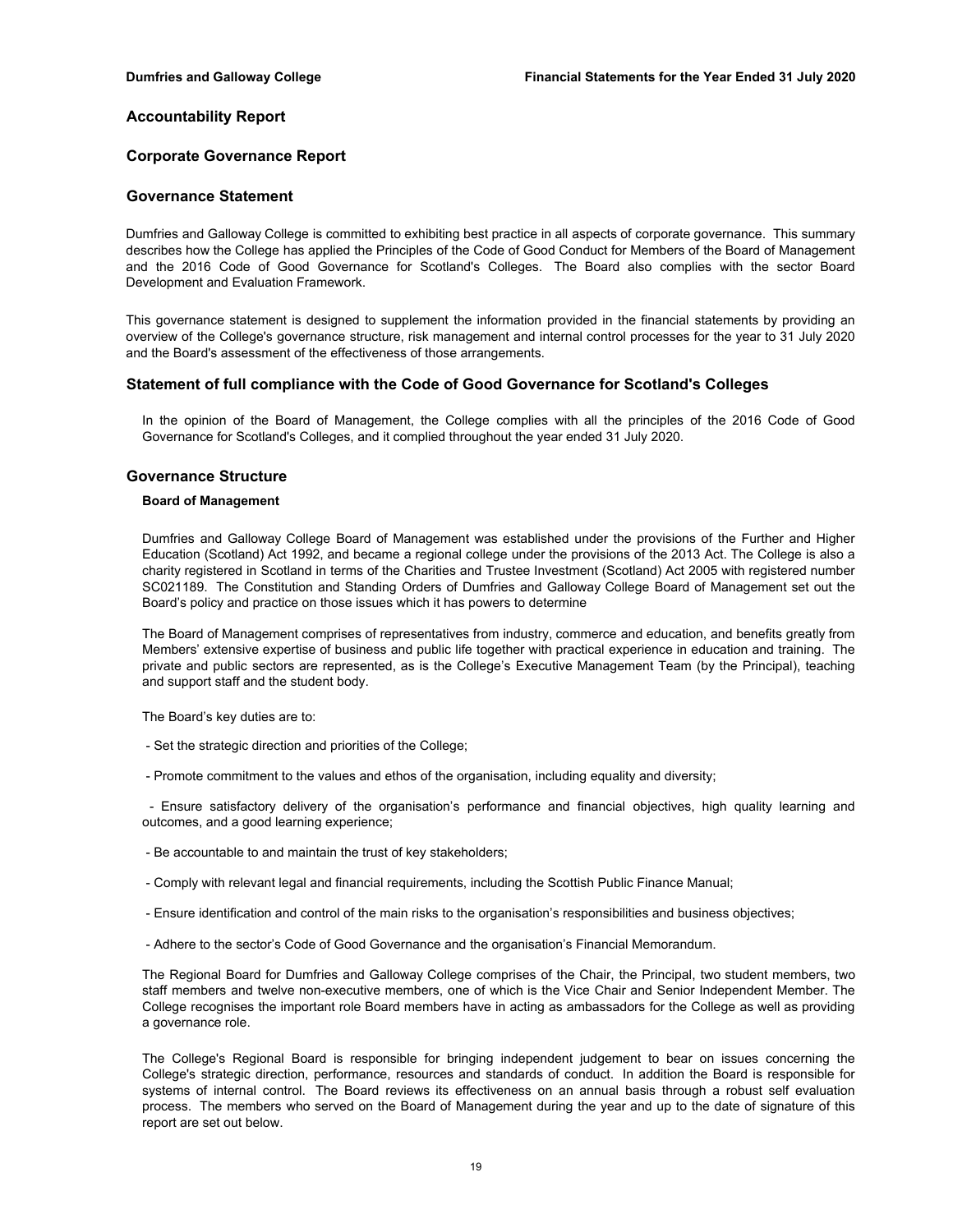## **Corporate Governance Report**

## **Governance Statement**

## **Governance Structure (continued)**

The Board is provided with regular and timely information on the overall financial performance of the College together with other information such as performance against targets, capital expenditure, quality matters and personnel related matters such as health and safety and environmental issues. Agendas, minutes, papers and reports of all meetings are available on the College website: www.dumgal.ac.uk

Following the impact of the COVID-19 pandemic on Dumfries and Galloway College, the Board has continued to meet remotely to continue with the essential business of the Board. No changes have been made to the College's Governance Framework due to COVID-19, instead digital technology has been used to support continued operations, and electronic authorisation and approval processes have been implemented which mirror existing approval requirements and authorisation thresholds.

The Board have considered the impact of COVID-19 on Risk Management processes in the College, and have worked with the Executive Team to ensure the essential business of the Board has continued throughout the period. The risks and impact of COVID-19 on students and staff wellbeing, teaching delivery, exams, and finances have all continued to be monitored.

The Audit Committee have continued to monitor the progress of Internal Audit work during the period, with some work continuing remotely.

The Board of Management has a strong and independent non-executive element and no individual or group dominates its decision making process. The Board of Management considers that each of its non-executive members is independent of management and free from any business or other relationship, which could materially interfere with the exercise of their independent judgement.

The Board of Management of Dumfries and Galloway College adopted the 'Code of Conduct for Members' in June 2014. The Board also adopted the code of Good Governance for Scotland's Colleges in January 2015. The Regional Board complies with the 'College Sector Board Appointments: 2014 Ministerial Guidance' when appointing all non-executive board members.

The Board of Management supports the work being done by the College Sector Good Governance Steering Group.

Dumfries and Galloway College Board of Management met six times during the 2019-20 financial period and conducts its business through a number of committees. All of these committees are formally constituted with terms of reference approved by the Board of Management. The committees comprise non-executive members of the Board of Management and are all chaired by a Member of the Board. These committees include a Human Resources Committee, a Finance and General Purposes Committee, a Board Development Committee (includes appointments), a Remuneration Committee, a Learning and Teaching Committee, Audit Committee and a Grievance/ Appeals Committee. All committees are required to report back to the Board on their activities.

The Board considered the Risk Management Process during the previous year. The Risk Register is now considered by all Committees to ensure that their collective expertise is focused on specific risks. A summary of the current risks is set out on page 5 of the Performance Report.

The Board of Management recognise that the most significant risk to the College relates to institutional sustainability. The College Transformation Plan was approved at the March Board meeting, and progress against the plan will continue to be monitored.

The Board Development Plan for 2019-20 included a focus on the following actions:

- Support for recruitment for the new Regional Chair;
- The Stranraer Strategy was highlighted for review within the overall Strategic Review to be undertaken in 2019-20;
- Succession Planning continued, with particular attention to preparing for changes as terms of appointment end;

- The Board continue to pro-actively work with other partners. Joint Board sessions have been held with Borders College, and discussions on ensuring the joint SoSEP project provides benefits across the region; and

- The support and structure of the Student Association continues to be an area of focus, in particular improving the student voice, and supporting the increased engagement of students.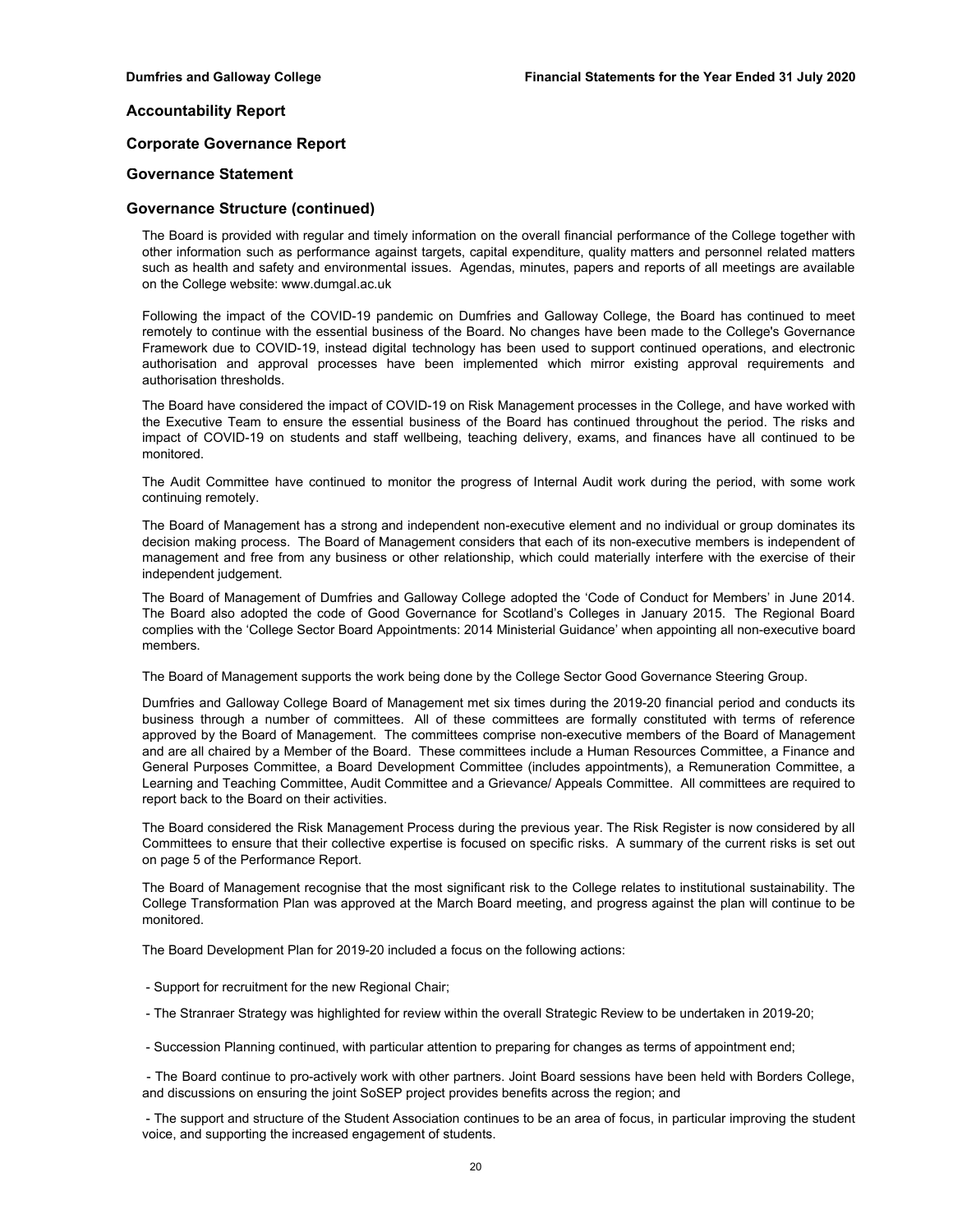## **Corporate Governance Report**

## **Governance Statement**

## **Governance Structure (continued)**

There is a clear division of responsibility in that the roles of the Regional Chair and Principal are separate.

All Board Members are able to take independent professional advice in furtherance of their duties at the College's expense and have access to the Board Secretary, who is responsible for ensuring compliance with all applicable procedures and regulations. The appointment, evaluation and removal of the Board Secretary are matters for the Board of Management as a whole.

#### **Appointments to the Board of Management**

Following regionalisation of Scottish colleges and their designation as public bodies, Regional Chairs are appointed by the Scottish Ministers and are subject to the Public Appointments process.

Any new appointments to the Board of Management are a matter for consideration by the Board as a whole. The Board has a Board Development Committee, which is responsible for the selection and recommendation to appoint any new member for the Board's consideration. Any appointment is also subject to approval by the Cabinet Secretary for Education and Lifelong Learning.

As noted in the Director's Report at page 16, the Board of Management has formally constituted several committees to act with delegated authority and their own terms of reference. Current membership of the key committees is also set out in the Directors' Report.

The remit of each committee is set out below.

#### **Human Resources Committee**

The primary purpose of the Human Resources Committee is to ensure that the College is operating within all legal requirements relating to employment law and other legislation affecting employment. The committee also approves the HR strategy and monitors actual performance against KPI's to include staff welfare, staff establishment, turnover, sickness, and absence. The Committee meets once per year, with additional meetings as required.

## **Board Development Committee**

The Board Development Committee was previously the Selection and Appointments Committee. The remit of this committee was revised and strengthened during 2015-16 to ensure compliance with the Code of Good Governance for Scotland's Colleges and the Board Development Framework. The Board Development Committee now has responsibility for advising the Board of Management on matters relating to members of the Board of Management, including Board Member appointment, balance of skills and experience, induction and training, balance in relation to equality as well as Board evaluation and development. The Committee meets at least once per year.

#### **Remuneration Committee**

The Remuneration Committee is responsible for making recommendations to the Board on the remuneration, terms and conditions (and, where appropriate severance payments) of the Principal, members of the Executive Management Team and the Secretary to the Board. The Committee meets at least once per year. Details of the remuneration of senior postholders for the period ended 31 July 2020 are set out in note 7 to these financial statements.

#### **Audit Committee**

The Audit Committee comprises a minimum of three non-executive members of the Board of Management (excluding the Principal and Chair). The Committee operates in accordance with written terms of reference approved by the Board of Management.

The Audit Committee meets a minimum of four times a year, and provides a forum for reporting by the College's internal, regularity and financial statements auditors. The auditors have access to the Committee for independent discussion, without the presence of College management.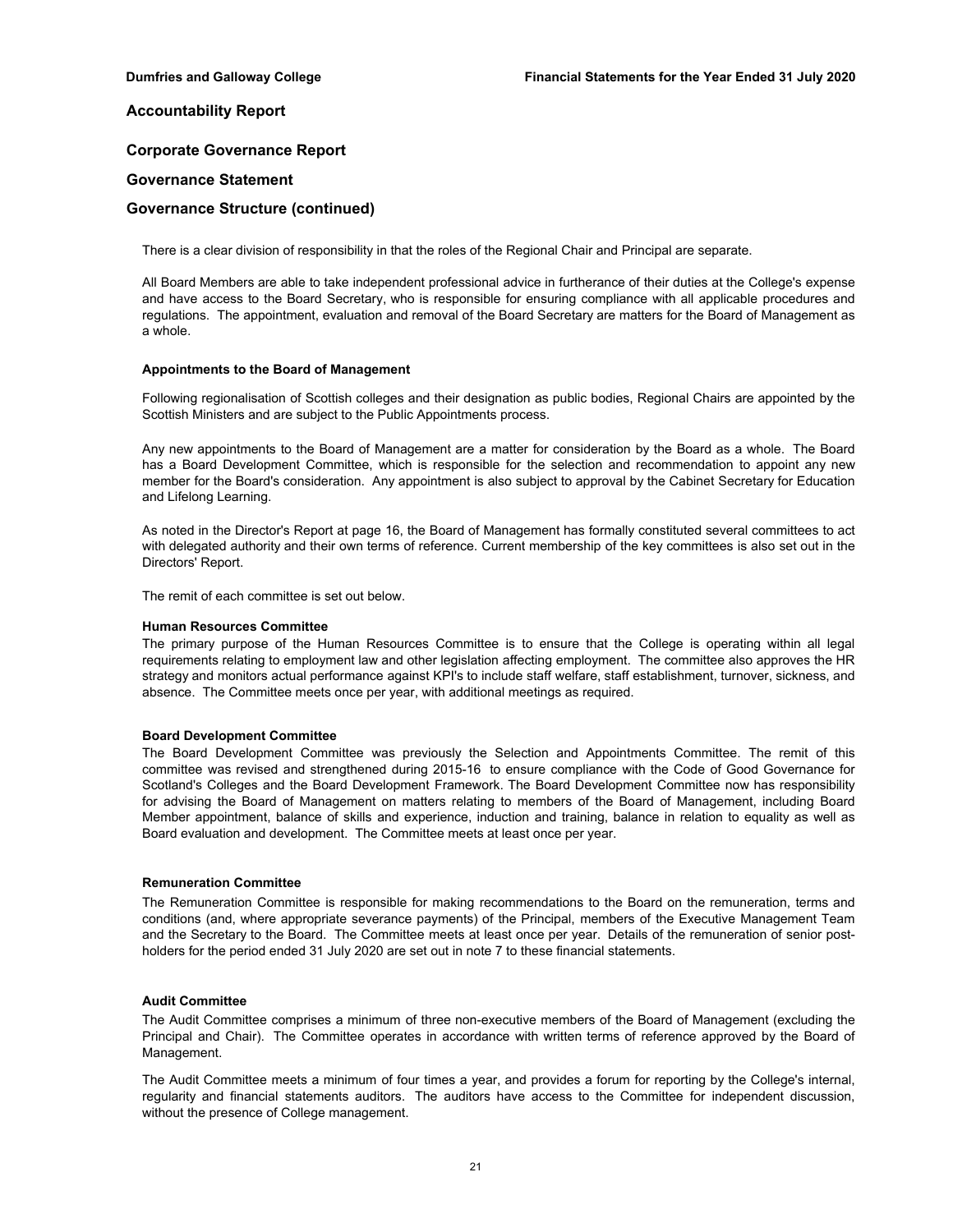## **Corporate Governance Report**

## **Governance Statement**

## **Governance Structure (continued)**

### **Audit Committee (continued)**

The College's internal auditors monitor the systems of internal control, risk management controls and governance processes in accordance with an agreed plan of input, and report their findings to management and the Audit Committee. Management is responsible for the implementation of agreed audit recommendations and internal auditors undertake periodic follow-up reviews to ensure such recommendations have been implemented.

The Audit Committee also advises the Board of Management on the appointment of internal, regularity and financial statements auditors and their remuneration for both audit and non-audit work.

#### **Finance and General Purposes Committee**

The Finance and General Purposes Committee is responsible for ensuring compliance with the Financial Memorandum and Financial Regulations. It recommends the annual budget to the Board and monitors actual performance against budget. The Committee also makes recommendations to the Board on matters relating to the development and management of its property and facilities. The Committee meets four times per year.

#### **Learning and Teaching Committee**

The Learning and Teaching Committee has overall responsibility for monitoring the direction and performance of learning and teaching and the quality of the learners experience at the College. The Committee meets four times per year.

#### **Grievance/ Appeals Committee**

The Grievance and Appeals Committee's remit is to hear any grievance or appeal of decision made by the Principal in accordance with discipline, grievance and capability procedures.

## **Self Evaluation**

The Chair meets with each member of the Board on an annual basis as part of the Board's process of evaluating the effectiveness of board members. The evaluation of the Regional Chair is undertaken by the Vice Chair. The performance of the Regional Chair is also evaluated by the Scottish Government, as regional college chairs are appointed by the Scottish Ministers and are personally accountable to them.

As part of the approved internal audit plan for 2019-2020, a review of the College's governance structure was undertaken to provide assurance over the transparency of the decision-making processes, duplication of reported information, and adherence to established Terms of Reference. Overall, the review demonstrated that the College's governance arrangements and controls in place were adequate, however some suggested areas for improvement were highlighted, which the Board Development Committee will take forward.

Key areas identified for further improvement include:

- The Articles of Governance and Governance Manual will be updated to reflect the timescale for issuing meeting Agendas and papers in advance of each meeting;

- The Board will review the reporting requirements of committees, to ensure they are provided with assurance that they are discharging their delegated responsibilities effectively, and escalating responsibilities where required:

- Benchmarking against other Colleges will be reviewed to determine any areas for further consideration and incorporation in the committee Terms of Reference;

- The Board Development Day will consider actions to improve Communications.

An External Review of Board effectiveness will be completed in 2020-21.

In addition to this, the Board will continue to review and refine the organisation of Board meetings and effectiveness of Board meetings.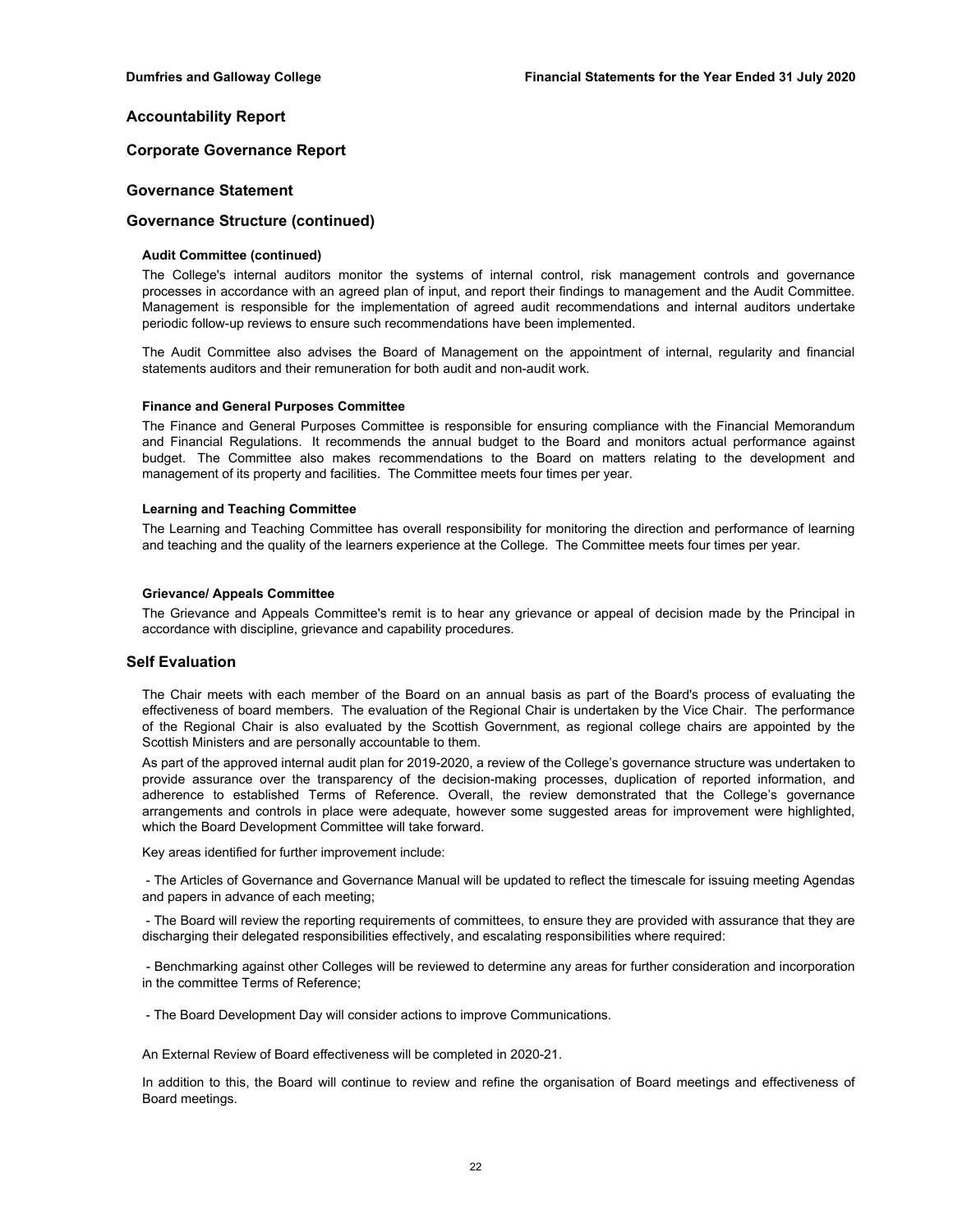## **Corporate Governance Report**

## **Governance Statement**

## **Corporate Strategy**

The Board of Management receives recommendations from its committees, the Principal and Executive Management Team to inform strategic developments. In addition to the scheduled Board meetings, Board Development sessions are held each year to provide an opportunity to focus discussions on the strategic direction for the College.

The Board are overseeing the development of five strategies which will sit with the new Strategic Plan, Ambition 2025. The plan is ambitious for the region, but will ensure that the student experience remains at the core of the College's values and will focus on continuous improvements, and making a positive contribution to local and national priorities.

The Board of Management adopted the Code of Good Governance for Scotland's Colleges in January 2015. The remit of the Board Development Committee includes Board Member induction and training as well as Board Evaluation. An annual self-evaluation process has been established which includes a review of performance over the last 12 months, and an assessment of external and internal changes which are likely to impact on the Board in the next 12 months. Areas for development are identified and a Development Plan produced which is monitored throughout the year. Progress against the Development Plan is assessed as part of the following year's performance review.

#### **Systems and Infrastructure Strategy**

The Estates Strategy will be superseded by a new Systems and Infrastructure Strategy, which will be one of the five key strategies to support the College's new strategic plan, Ambition 2025.

When the new Systems and Infrastructure Strategy is approved by the Board of Management, the College will aim to:

- integrate and harmonise College systems to meet customer needs;
- provide an exceptional experiential learning and social environment to support high quality learning:
- model innovative workplace practices with a focus on increasing our customer reach and satisfaction;
- provide a modern estate which is flexible, adaptive and meets the needs of current and future users;
- optimise ways of working through the use of digital technologies; and
- enable our net zero emissions targets within our College operations.

Operational plans are in place for the Corporate Services department areas to allow for the effective execution of the Systems and Infrastructure Strategy. Those linked project plans will be reviewed at regular intervals to ensure they are aligned to implementation of the strategy.

### **Human Resources Strategy**

The College has a five year human resources strategy which was implemented to support the College's previous strategic plan. A refreshed Strategy will align to the new strategic plan, Ambition 2025, and the key aims are:

- Maintain a clear focus on outcomes and goals;
- Be innovative and ambitious;
- Nurture, support and develop our talent;
- Increase ownership and accountability across our workforce;
- Promote an ethos of collegiate working and partnership; and
- Work in a healthy, safe and respectful environment.

## **Risk Management and Internal Control**

### *Scope of Responsibility*

The Board of Management is ultimately responsible for the College's system of internal control and for reviewing its effectiveness. The Board determines the appropriate Risk Appetite for the College, sets the tone of risk management throughout the organisation, and approves Risk Management arrangements. However, such a system is designed to manage, rather than eliminate, the risk of failure to achieve business objectives and can provide only reasonable, and not absolute, assurance against material misstatement or loss.

The College maintains a corporate level Risk Register, which is under the ownership of the member of the Executive Management Team member responsible for planning. The register is intended to cover wide risks which are so significant or pervasive that they pose a risk to strategic objectives.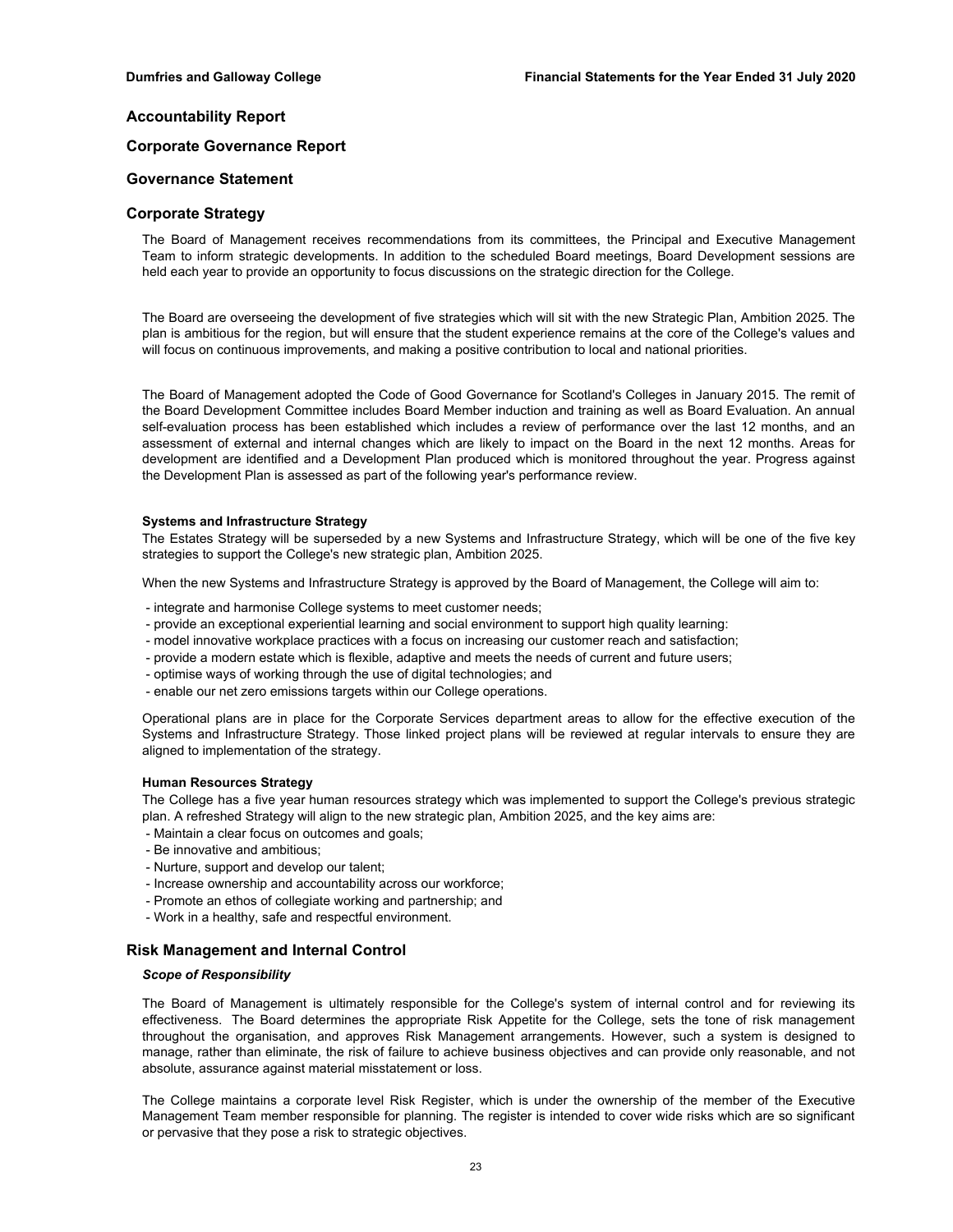## **Corporate Governance Report**

## **Governance Statement**

## **Risk Management and Internal Control (continued)**

The Board of Management has delegated the day-to-day responsibility to the Principal, as Accounting Officer, for maintaining a sound system of internal control that supports the achievement of the College's policies, aims and objectives, whilst safeguarding the public funds and assets for which she is personally responsible, in accordance with the responsibilities assigned to her in the Financial Memorandum between Dumfries and Galloway College and the SFC. She is also responsible for reporting to the Board of Management any material weaknesses or breakdowns in internal control.

### *Purpose of the system of internal control*

The system of internal control is designed to manage risk to a reasonable level rather than to eliminate all risk of failure to achieve policies, aims and objectives; it can therefore only provide reasonable and not absolute assurance of effectiveness. The system of internal control is based on an ongoing process designed to identify and prioritise the risks to the achievement of College policies, aims and objectives, to evaluate the likelihood of those risks being realised and the impact should they be realised, and to manage them efficiently, effectively and economically. The system of internal control has been in place in Dumfries and Galloway College for the period ended 31 July 2020 and up to the date of approval of the annual report and accounts.

### *Capacity to handle risk*

The Board of Management has reviewed the key risks to which the College is exposed together with the operating, financial and compliance controls that have been implemented to mitigate those risks. The Board of Management is of the view that there is a formal ongoing process for identifying, evaluating and managing the College's significant risks that has been in place for the period ending 31 July 2020 and up to the date of approval of the annual report and accounts. This process is regularly reviewed by the Board of Management.

### *Risk and control framework*

The system of internal control is based on a framework of regular management information, administrative procedures including the segregation of duties, and a system of delegation and accountability. In particular, it includes:

- regular reviews by the governing body of periodic and annual financial reports which indicate financial performance against forecasts;
- setting targets to measure financial and other performance;
- clearly defined capital investment control guidelines;
- the adoption of formal project management disciplines, where appropriate.

The College manages the risks faced by adopting robust management practices. The planning processes, self-evaluation and sector review, and audit processes are designed to identify and manage risks. A detailed risk register is maintained and updated on a regular basis. The risk register is discussed at each meeting of the Audit Committee.

Dumfries and Galloway College has an internal audit service, the work of which is informed by an analysis of the risks to which the College is exposed, and annual internal audit plans are based on this analysis. The analysis of risks and the internal audit plans are endorsed by the Board of Management on the recommendation of the Audit Committee. On an annual basis, a report is provided to the Board of Management detailing internal audit activity in the College. The report includes the internal auditors' independent opinion on the adequacy and effectiveness of the College's system of risk management, controls and governance processes.

The 2019-20 Internal Audit plan included scrutiny of some areas which were not performing as well as required. A 'Partial Assurance' opinion was given on three reports relating to specific controls in areas of staff development, petty cash/expenses and curriculum planning. The Audit Committee and Executive Management Team are monitoring progress towards implementing the recommendations and improving overall performance, with several recommendations having now been implemented.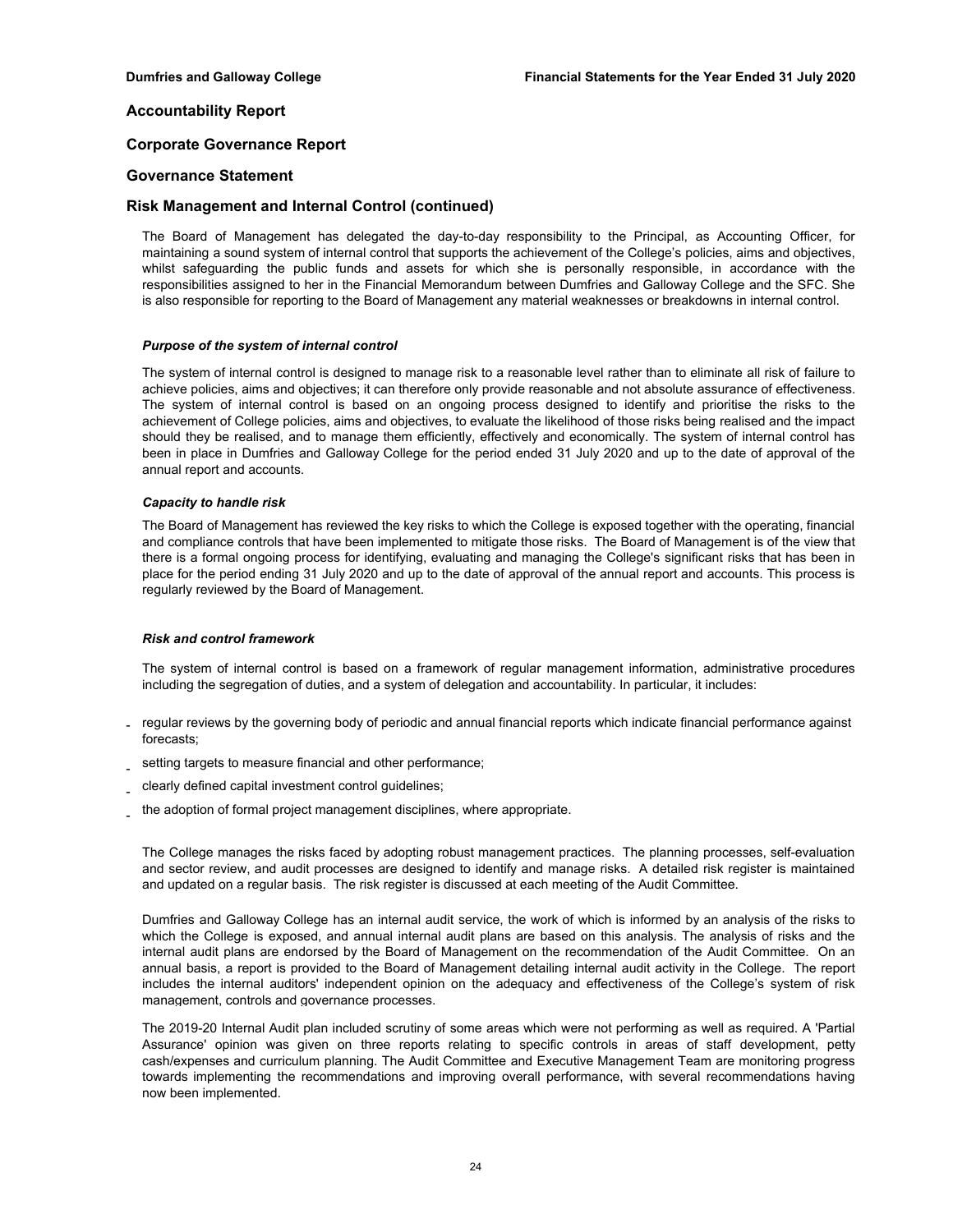## **Corporate Governance Report**

## **Governance Statement**

## **Risk Management and Internal Control (continued)**

The College's Internal Auditor has expressed the opinion that there are weaknesses in the framework for risk management, governance, internal control and economy, efficiency and effectiveness such that it could become inadequate and ineffective. However, the Annual Report from the Internal Auditor has noted that a proportion of their work was completed prior to the advent of the substantial operational disruption caused by the COVID-19 pandemic, and they recognise that there has been a significant impact on both the operations of the College and its risk profile, and the annual opinion should be read in this context.

The Audit Committee meets with internal and external auditors independently of College staff, to gain independent reassurance.

The College's Senior Leadership Team and Executive Management Team keep risk management under regular review, reporting into all Committee and the Board. Any urgent or escalating risks are also reported to the Chair in addition to this process.

Significant risks and management action that have been considered and agreed during 2019-20 are set out at page 5 of the Performance Report in these financial statements.

The Board of Management recognise that the most significant risks to the College relate to financial sustainability, together with salary pressures. The risk has increased due to the impact of COVID-19 and the College's ability to increase commercial income in the short term. A Transformation Plan project is currently in place, and a new Strategic Plan has been approved, which will meet the challenges and developments planned for future years.

The Board have considered actions taken in respect of Cybersecurity, Prevent and implementation of GDPR. The Board has also considered actions being taken to help improve retention and attainment, and achievement of the College's credit target, including staff and Board training and approving revisions to policies and procedures. In addition, the Board continue to monitor external influences including Government Policies, employer engagement, and consider management actions to reduce risks.

### *Review of effectiveness*

As described on Page 5 of the Performance Report, Risk Management is an integral part of the overall governance arrangements of the College, and as such there are specific responsibilities for people and groups undertaking different roles in the organisation.

As Accounting Officer, the Principal has responsibility for reviewing the effectiveness of the system of internal control. Her review of the effectiveness of the system of internal control is informed by:

- **-** the work of the internal auditors;
- **-** the work of the senior managers within the College who have responsibility for the development and maintenance of the internal control framework;
- **-** comments made by the College's financial statements auditors and the regularity auditors in their management letters and other reports.

The Principal has been advised on the implications of the results of her review of the effectiveness of the system of internal control by the Audit Committee, which oversees the work of the internal auditor, and a plan to address weaknesses and ensure continuous improvement of the system is in place.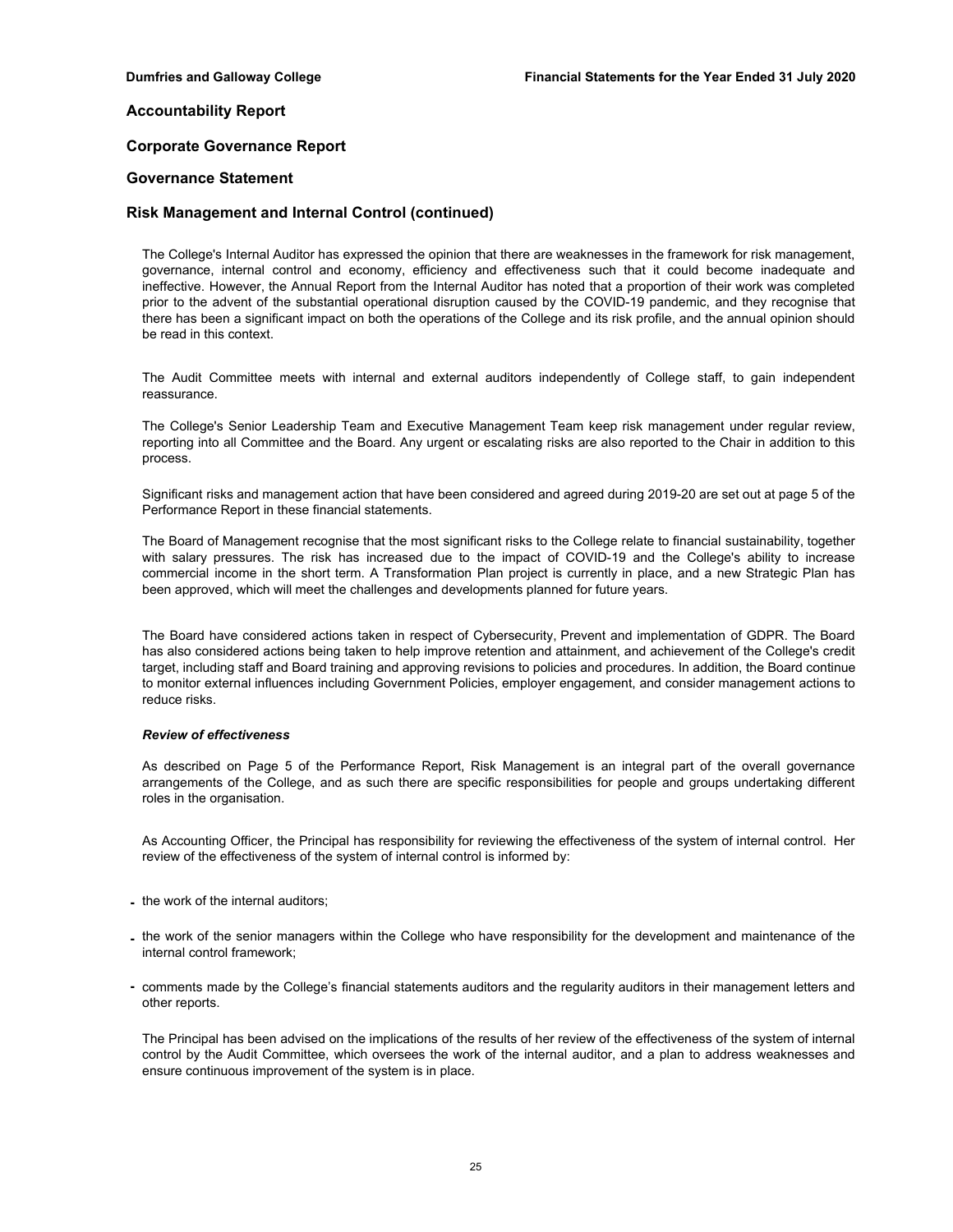## **Accountability Report (continued)**

## **Corporate Governance Report**

## **Governance Statement**

## *Review of effectiveness (continued)*

The Executive Management Team receives reports setting out key performance and risk indicators and considers possible control issues brought to their attention by early warning mechanisms, which are embedded within the departments and reinforced by risk awareness training. The Executive Management Team and the Audit Committee also receive regular reports from the internal auditor, which include recommendations for improvement. The Audit Committee's role in this area is confined to a high-level review of the arrangements for internal control. The Board of Management's agenda includes a regular item for consideration of risk and control and receives reports thereon from the Executive Management Team and the Audit Committee. The emphasis is on obtaining the relevant degree of assurance and not merely reporting by exception. At its December 2020 meeting, the Board of Management carried out the annual assessment for the period ended 31 July 2020 by considering documentation from the Executive Management Team and internal audit, and taking account of events since 31 July 2020.

## **Going Concern**

As noted on Page 14 of the Performance Statement, the College continues to prepare budget forecasts to ensure that adequate resources are available for the foreseeable future. Medium-term financial forecasts and costs modelling have been prepared to inform strategies for future years, and a Transformation Plan Project is in placed which will ensure the College is financially sustainable going forward. In order to reduce any potential overspend, a number of measures have been introduced which include robust workforce planning, and a full review of budgets to establish targets for savings. After making appropriate enquiries, the Board of Management considers that the College has adequate resources to continue in operational existence for the foreseeable future. For this reason, it continues to adopt the going concern basis in preparing the financial statements.

## **Conclusion**

In our opinion during 2019-20 the College has a framework of internal control that provided partial assurance regarding the effective and efficient deployment of resources to achieve the College aims. Focussed improvements highlighted by audit work have been made and will continue during 2020-21. These improvements relate to specific controls in the areas of staff development, petty cash and expenses, and curriculum planning.

Approved by order of the members of the Board on 8 December 2020 and signed on its behalf by:

Hugh Carr

Regional Chair **Principal** Principal 18 December 2020 18 December 2020

Joanna Campbell

**Hugh Carr Joanna Campbell**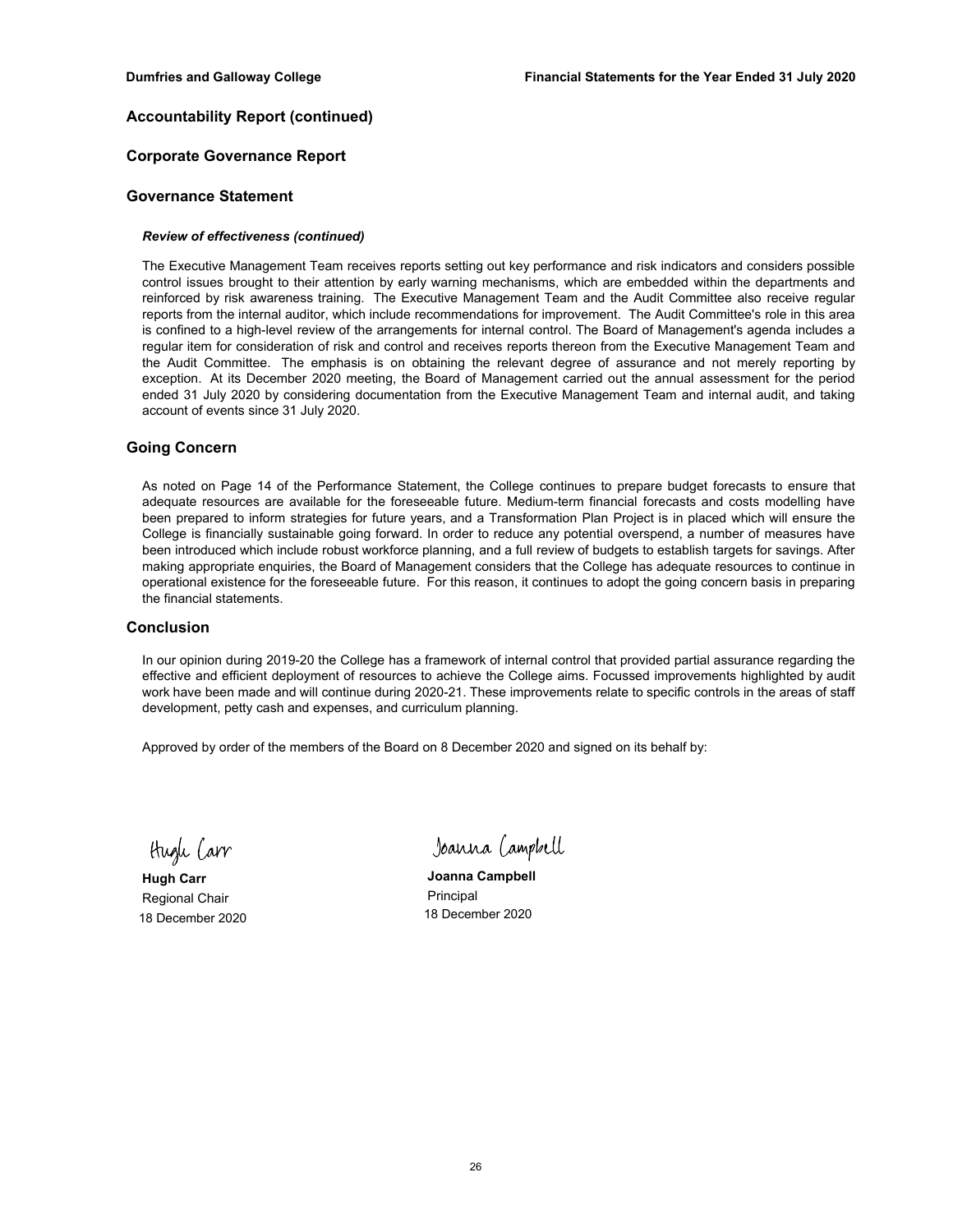## **Remuneration and Staff Report**

### **Introduction**

The College is required to prepare and publish within its financial statements an annual Remuneration Report under the 2019-20 Government Financial Reporting Manual (FReM) issued by the Scottish Government, which is relevant for the financial period ending 31 July 2020.

The report sets out the remuneration and accrued pension benefits of the Senior College Executives, which comprises the Regional Chair, College Principal and Executive Management Team. The Regional Chair and College Principal are the only two members of the Regional Board who receive remuneration in respect of their post, and as Board members have responsibility for directing the major activities of the College during the period in accordance with the FReM.

The report also provides information on the number of College employees, including Executive Management Team members, whose total actual remuneration was £60,000 or more, this information being disclosed in salary bandings of £10,000 above £60,000. The following report has been prepared in accordance with the aforementioned Regulations.

The College's External Auditor is required to audit certain parts of the remuneration report and give a separate opinion in his report on the Statement of Accounts as to whether the Remuneration Report has been properly prepared in accordance with the Regulations. All the tables in this report are subject to audit except those relating to Staff Members Allowances and Expenses.

#### **Remuneration Policy**

The remuneration of the Regional College Chair is set by the Scottish Government, and is a non-pensionable post.

The Remuneration Committee is responsible for making recommendations to the Board on the remuneration, terms and conditions (and, where appropriate severance payments) of the Principal, members of the Executive Management Team and the Secretary to the Board. The Committee meets at least once per year. Details of the remuneration of senior postholders for the period ended 31 July 2020 are set out in note 7 to the financial statements.

### **Remuneration including salary entitlements**

Remuneration of the Executive Management Team is set out in note 7 of the financial statements.

The College's employees receiving more than £60,000 remuneration during the period covered by the financial statements are shown below. This information is disclosed in salary bandings of £10,000 above £60,000 or more.

|                      | 12 Month period ended<br>31 July 2020    |                              | 12 Month period ended 31 July<br>2019 |                       |
|----------------------|------------------------------------------|------------------------------|---------------------------------------|-----------------------|
|                      | <b>Number</b><br>senior post-<br>holders | <b>Number</b><br>other staff | Number senior<br>post-holders         | Number<br>other staff |
| £60,001 to £70,000   |                                          |                              |                                       |                       |
| £70,001 to £80,000   |                                          |                              |                                       |                       |
| £80,001 to £90,000   |                                          |                              |                                       |                       |
| £90,001 to £100,000  |                                          |                              |                                       |                       |
| £100,001 to £110,000 |                                          |                              |                                       |                       |
| £110,001 to £120,000 |                                          |                              |                                       |                       |
| £120,001 to £130,000 |                                          |                              |                                       |                       |
|                      |                                          |                              |                                       |                       |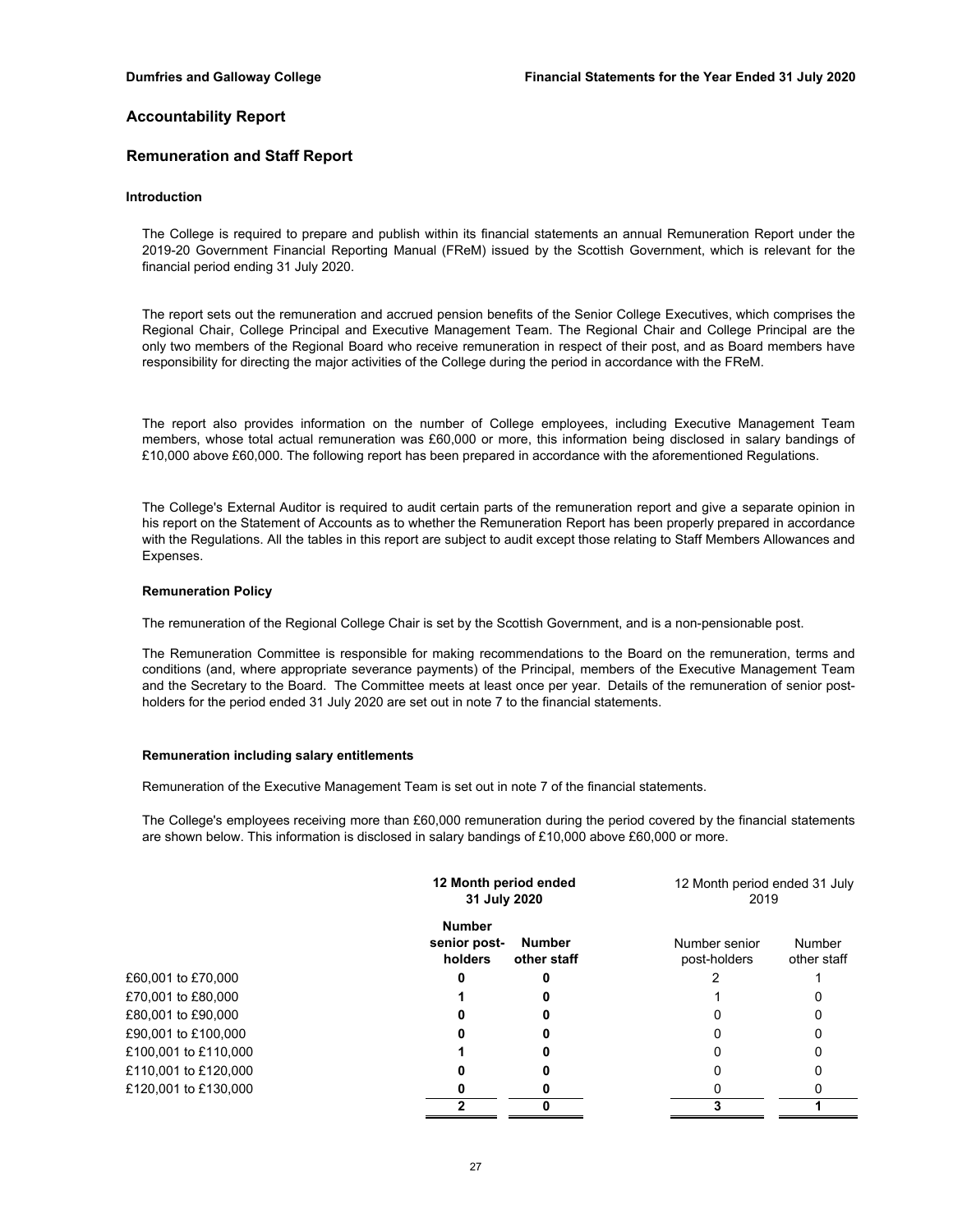## **Remuneration and Staff Report (continued)**

During the period, the College made no non-cash benefits available to staff (2018-19 - none).

#### **Median Remuneration**

Based on the 12 month figures above, the banded remuneration of the highest paid official in the organisation during the financial year 2019-20 was £100,000 - £105,000. (2018-19 - £95,000 - £100,000). This was 3.7 times (2018-19 - 3.7 times) the median remuneration of the workforce which was £27,177 (2018-19 £26,842).

#### **Salary entitlements**

The following table provides detail of the remuneration and pension interests of Senior Executives.

|                  | 12 months ended 31 July 2020 |                    |                | 12 months ended 31 July 2019 |                          |                |
|------------------|------------------------------|--------------------|----------------|------------------------------|--------------------------|----------------|
|                  |                              | <b>Actual</b>      |                |                              | Actual                   |                |
|                  |                              | <b>Pension</b>     |                |                              |                          |                |
| <b>Name</b>      | Salary<br>£'000              | benefit *<br>£'000 | Total<br>£'000 | Salary<br>£'000              | Pension benefit<br>£'000 | Total<br>£'000 |
| B. Johnstone (1) | $10 - 15$                    | 0                  | $10 - 15$      | $20 - 25$                    | 0                        | $20 - 25$      |
| D. Holland $(2)$ | $0-5$                        | 0                  | $0 - 5$        | 0                            | 0                        | 0              |
| H. Carr $(3)$    | $5 - 10$                     | 0                  | $5 - 10$       | 0                            | 0                        | 0              |
| J. Campbell      | 100-105                      | 70-75              | 175-180        | 55-60                        | 15-20                    | 75-80          |
| A. Glen          | 70-75                        | 40-45              | 130-135        | 75-80                        | 85-90                    | 160-165        |
| D. Dickson (4)   | $35 - 40$                    | 45-50              | 85-90          | 0                            | 0                        | 0              |

*\* Pension Benefits are calculated as real increase in pension multiplied by 20 plus the real increase in any lump sum less the contributions made by the individual. The real increase excludes increases due to inflation or any increase or decreases due to a transfer of pension rights.*

(1) B Johnstone's term of office ceased on 1st March 2020. His full-year equivalent salary was £15,000-£20,000.

(2) D Holland acted as Interim Chair of the Board between 1st and 30th March 2020. Her full-year equivalent salary was £20,000-£25,000.

(3) H Carr commenced as Interim Chair of the Board on 30th March 2020. His full-year equivalent salary was £20,000- £25,000.

(4) D Dickson commenced as Vice Principal Learning, Skills and Student Experience on 3rd February 2020. His full-year equivalent salary was £70,000-75,000.

The salary and pension benefits above are shown in bands of £5,000 in accordance with the 2019-20 Government Financial Reporting Manual.

Pension benefits for all College employees except the Regional Chair are provided through the Scottish Teacher's Superannuation Scheme (STSS), a defined benefit scheme which is externally funded and contracted-out of State Earnings-Related Pension Scheme or the Local Government Pension Scheme (LGPS) Dumfries and Galloway Pension Fund.

The Pension Benefits noted above include benefits from the Local Government Pension Scheme for one Senior Executive, and the Scottish Teachers Superannuation Scheme for two Senior Executives.

Contribution rates for both pension schemes are set annually for all employees, as set out at note 20.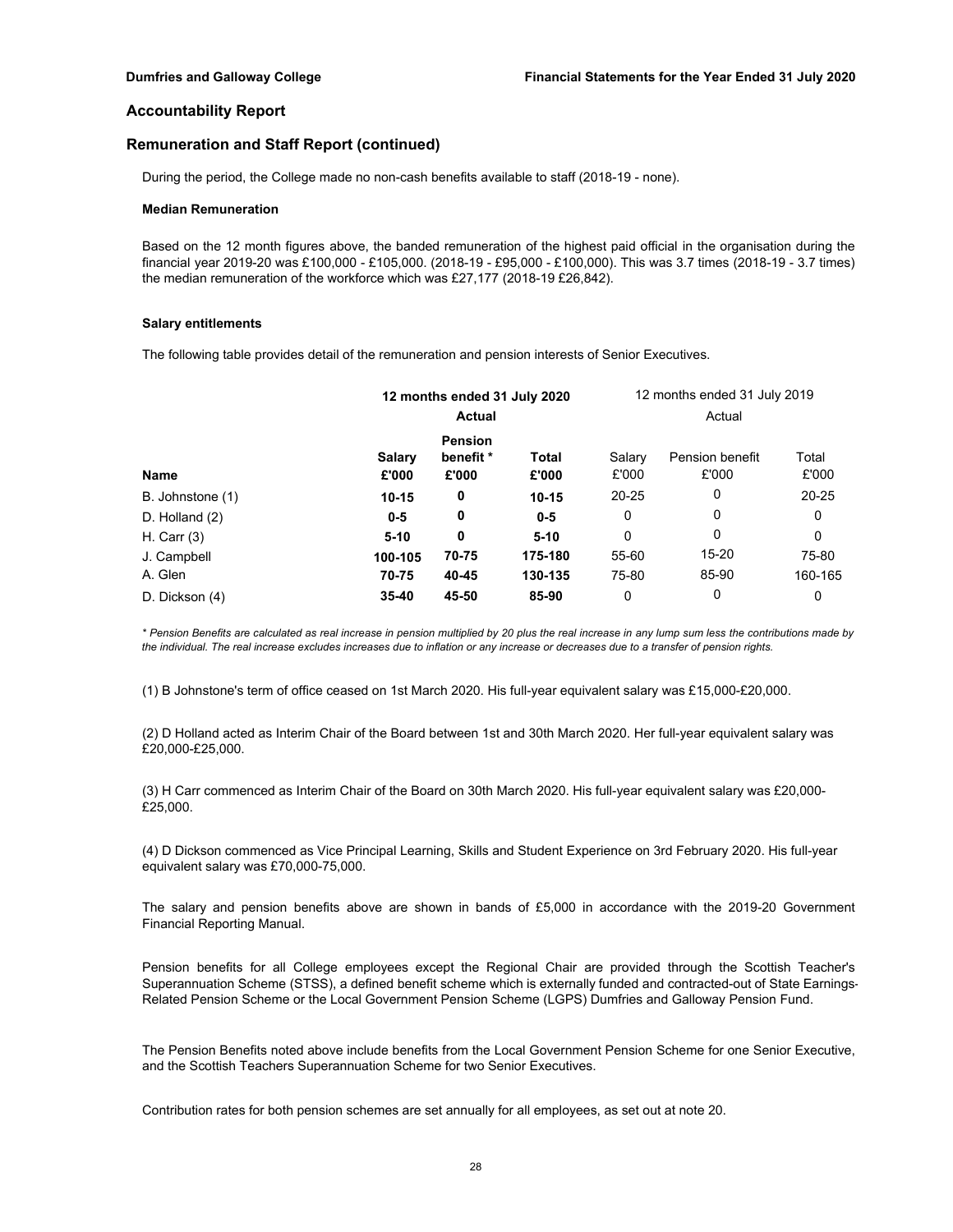## **Remuneration and Staff Report (continued)**

#### **Changes to the Local Government Pension Scheme**

Changes were made to the LGPS scheme from 1 April 2015. The pension after that date for members will be calculated on a career average basis, and the pension age will align with the state retirement age.

Scheme members will be able to choose to leave the scheme and draw their pension from state retirement age, or choose to work longer. Pension benefits would be reduced if the member retires before the state retirement age, and increased if they choose to work longer.

There is no automatic entitlement to a lump sum for LGPS scheme members. Members may opt to give up (commute) a pension for lump sum up to the limit set up by the Finance Act 2004. The actual rate guarantees a pension based on the pensionable salary and years of pensionable service.

Pension benefits built up by members in the scheme up to 31 March 2015 are protected, and will still be based on their final salary on leaving and the state retirement age in the current scheme. Member benefits build up in the new way from April 2015.

### **Senior Executives Pension**

Pension benefits are provided to Senior Executives on the same basis as all other staff. The accrued pension benefits for senior officials are set out in the table below, together with pension contributions made by the College.

|             | Accrued<br>pension<br>at<br>pension<br>age at 31<br><b>July 2020</b> | <b>Accrued lump</b><br>sum at pension<br>age at 31 July<br>2020 | Real<br>increase in<br>pension 1<br>to 31 July<br>2020 | Real<br>increase in<br>lump sum 1<br>August 2019 August 2019<br>to 31 July<br>2020 | CETV at 31<br><b>July 2020</b> | CETV at 31<br><b>July 2019</b> | Real<br>increase in<br><b>CETV</b> |
|-------------|----------------------------------------------------------------------|-----------------------------------------------------------------|--------------------------------------------------------|------------------------------------------------------------------------------------|--------------------------------|--------------------------------|------------------------------------|
| Name        | £'000                                                                | £'000                                                           | £'000                                                  | £'000                                                                              | £'000                          | £'000                          | £'000                              |
| H. Carr     | 0                                                                    | 0                                                               | 0                                                      | 0                                                                                  | 0                              | 0                              | 0                                  |
| D. Holland  | 0                                                                    | 0                                                               | 0                                                      | 0                                                                                  | 0                              | 0                              | $\Omega$                           |
| J. Campbell | $20 - 25$                                                            | 40-45                                                           | $0 - 5$                                                | $5 - 10$                                                                           | 345-350                        | 280-285                        | $20 - 25$                          |
| A. Glen *   | 30-35                                                                | 0                                                               | $0 - 5$                                                | 0                                                                                  | 410-415                        | 75-80                          | 130-135                            |
| D. Dickson  | $20 - 25$                                                            | 40-45                                                           | $0-5$                                                  | $0-5$                                                                              | 380-385                        | 0                              | 0                                  |

*\* The CETV at 31.07.20 for A. Glen includes a transfer in to the scheme during the year.*

### **Cash Equivalent Transfer Value**

A Cash Equivalent Transfer Value (CETV) is the actuarially assessed capitalised value of the pension scheme benefits accrued by a member at a particular point in time.

The value of the accrued pension benefits has been calculated on the basis of the age at which the person will first become entitled to receive a pension on retirement without reduction on account of its payment at that age; without exercising any option to commute pension entitlement into a lump sum; and without any adjustment for the effects of future inflation. The pension figures shown relate to the benefits that the person has accrued as a consequence of their total service and not just their current appointment.

In considering the accrued pension benefits figures the following contextual information should be taken into account:

- The figures for pension and lump sum are illustrative only in light of the assumptions set out above and do not necessarily reflect the actual benefits that any individual may receive upon retirement:

- The accrued benefits figures are reflective of the pension contributions that both the employer and scheme member have made over a period of time.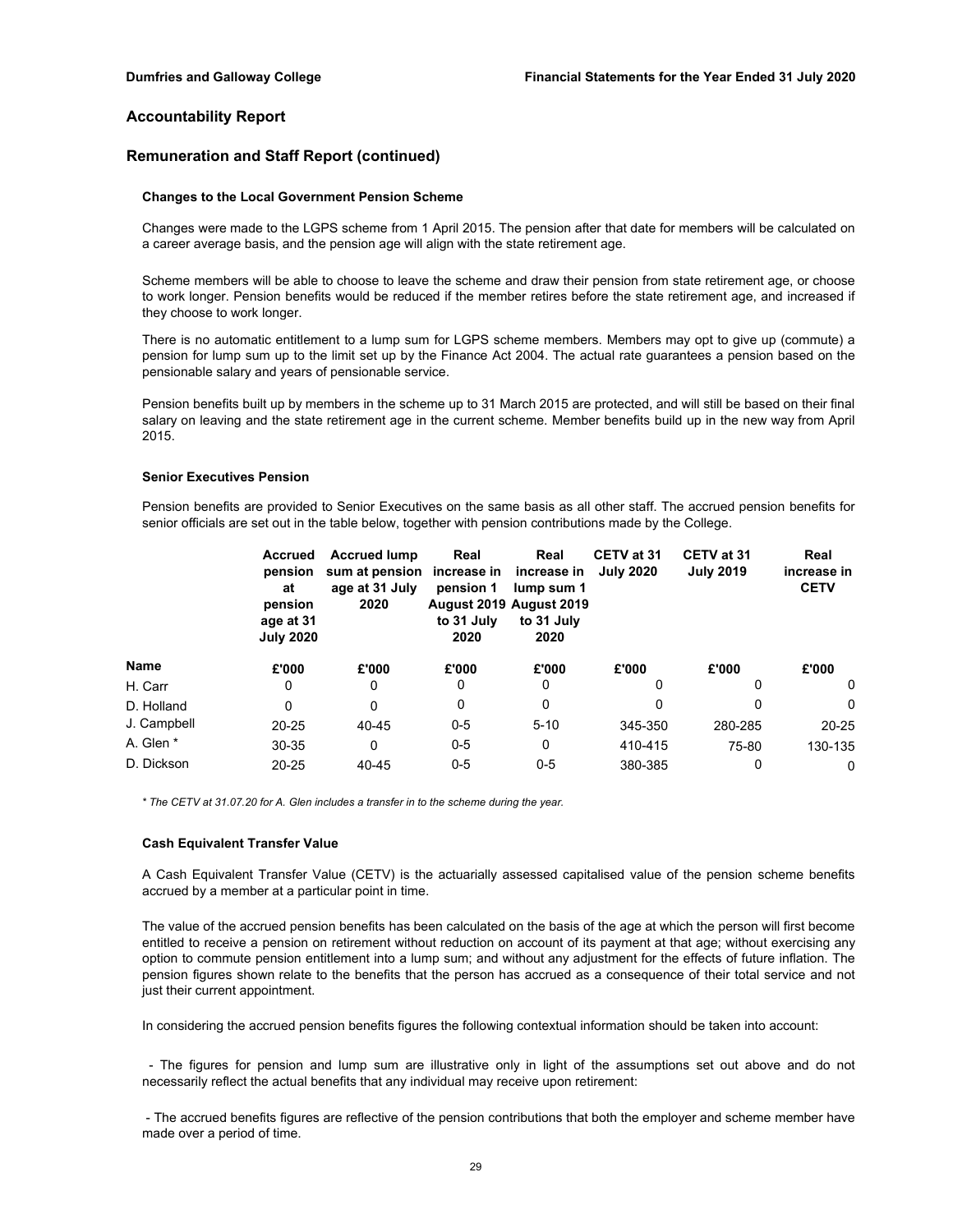## **Remuneration and Staff Report (continued)**

### **Real increase in CETV**

This reflects the increase in CETV that is funded by the employer. It does not include the increase in accrued pension due to inflation, contributions paid by the employee (including the value of any benefits transferred from another pension scheme or arrangement) and uses common market valuation factors for the start and end of the period.

#### **Compensation for loss of office**

21 employees left under voluntary exit/ early retirement terms during the year as part of the College Transformation Plan (2018-19 - no employees). The table below summarises the exit packages for those staff who left during 2019-20. It includes payments made to staff and the accrued pension cost of added years.

| Exit package cost band                  | Number of<br>compulsory<br>redundancies | Number of other<br>departures agreed | Total number of exit<br>packages by cost band |
|-----------------------------------------|-----------------------------------------|--------------------------------------|-----------------------------------------------|
| $\leq$ £10,000                          |                                         |                                      |                                               |
| £10,000-£25,000                         | O                                       | 8                                    |                                               |
| £25,000-£50,000                         |                                         | 5                                    | 5                                             |
| <b>Total number of exit</b><br>packages | 0                                       | 21                                   | 21                                            |
| Total cost (£)                          |                                         | £324,822                             | £324,822                                      |

### **Exit packages**

No Board member or senior manager left under voluntary or compulsory exit schemes in 2019-20 (2018-19 - none)

### **Staff Report**

The Staff Report contains information relating to staff costs and staff numbers.

#### **Staff Costs**

Staff costs for the year were as follows:

|                       | <b>Directly</b><br>employ<br>ed staff<br>£'000 | <b>Seconded</b><br>and agency<br>staff<br>£'000 | 2019-20<br><b>Total</b><br>£'000 | Directly<br>employed<br>staff<br>£'000 | Seconded and<br>agency staff<br>£'000 | 2018-19<br>Total<br>£'000 |
|-----------------------|------------------------------------------------|-------------------------------------------------|----------------------------------|----------------------------------------|---------------------------------------|---------------------------|
| Wages and salaries    | 7,836                                          | 8                                               | 7.844                            | 7.666                                  | 2                                     | 7,668                     |
| Social security costs | 716                                            | $\overline{\phantom{0}}$                        | 716                              | 675                                    |                                       | 675                       |
| Other pension costs   | 2.399                                          | $\overline{\phantom{0}}$                        | 2,399                            | 2,165                                  |                                       | 2,165                     |
| <b>Total</b>          | 10,951                                         | 8                                               | 10.959                           | 10,506                                 | 2                                     | 10,508                    |
| Average number of FTE | 245                                            | 0.16                                            | 245.16                           | 236                                    | 0.04                                  | 236.04                    |

The College employed 205 females and 117 males as at 31 July 2020. Of the three College Senior Executives at July 2020, two are male and one is female.

#### **Sickness Absence**

The total number of days lost per full-time equivalent (FTE) to sickness absence during 2019-20 was 9 days, which was an increase from 8 days per FTE in 2018-19 .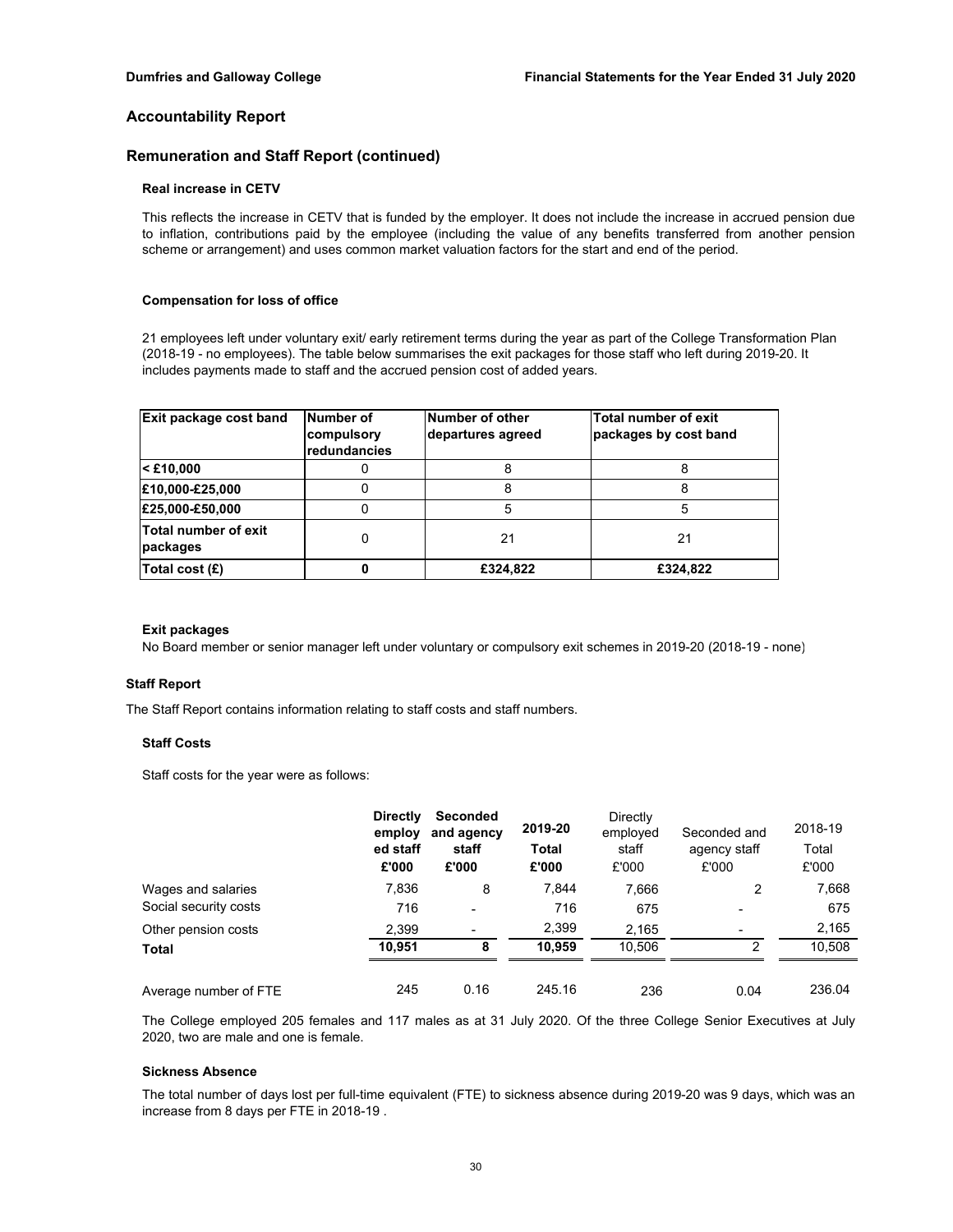## **Remuneration and Staff Report (continued)**

### **Social Matters, Respect for Human Rights**

The College's Equality Impact Assessment template requires consideration of Human Rights as a mandatory step in the policy approval process. Assessments are completed for all new or reviewed policies, procedures, strategies or plans. This ensures that all our activities support the human rights of our staff, students and stakeholders. Copies of the assessments can be requested by members of the public through our Equality and Diversity Officer, and are available to our staff through our intranet website. Assessments completed this year include the new five year strategy for the College, Ambition 2025, the Transformation project, voluntary severance scheme and the risk assessment for return to College in light of COVID-19 restrictions. We have found no detriment to Human Rights through College activity and considerable positive impact in terms of strengthening rights to education, employment, privacy and family life.

## **Equality, Diversity and Inclusion**

Dumfries and Galloway College is committed to promoting equality of opportunity, celebrating and valuing diversity, eliminating unlawful discrimination, harassment and victimisation and promoting good relations for all our staff, students, visitors and partners

We aim to achieve equality for all regardless of age, disability, gender, gender identity, marriage and civil partnership, pregnancy and maternity, race, religion or belief and sexual orientation. In addition, we recognise and prioritise equality for those who are carers, care experienced, suffer from mental health difficulties, are veterans of the armed services or those who are disadvantaged socio-economically. By fostering a culture of dignity and respect, we will ensure that everyone across our College family achieves their full potential. We achieved a rating of 'Substantial Assurance' for our equality work through our internal audit programme.

Our work towards equality and diversity is structured and tracked through a continuous improvement system, our Equality and Diversity Framework. This is underpinned by a clear Equality and Diversity Policy, and tracked through an annual Equality Report which meets the reporting requirements of the Equality Act (2010). Specific Duties (Scotland) (2012), the SFC and Scottish Government. A tabular action plan is used to track outputs. Accountability is assured through submission of all annual documents to the Board, College Leadership Team and cross-College Equality and Diversity Forum (which includes as members the President and Vice-President of the Students' Association, staff from across all functions of our service, managers from all levels and our Board Equality Champion). Transparency is assured through publication of all documents on our website.

Our annual plan includes actions to support other government initiatives, such as the Race Equality Framework and the Disability in Recruitment and Employment project. Our College endorsed the national #BlackLivesMatter and #callitracism campaigns this year, and signed up for the FE and HE Anti-Racism project. In addition, we reviewed and updated actions for British Sign Language promotion and addressing gender inequality. Our four year Gender Action Plan 2017-20 demonstrated progress across all identified key outcomes, including actions to embed the Equally Safe national project for eliminating gender based violence.

Our Board currently has a 45:55 gender split in favour of women (42:58 if executive members are included) and BAME representation exceeds our local population demographic percentage. In terms of staff gender equality, while our overall gender pay gap stands at 7.5%, analysis reveals that there is only a 1.3% pay gap at management level, and the overall pay gap is attributable to the preponderance of female staff who are undertaking cleaning and entry-level administrative jobs. If these posts are eliminated from the calculation, our pay gap stands at 0.67%. We measure pay gaps for all protected characteristics and report on these within our annual report.

We are committed to partnership working, and are an active member of Dumfries and Galloway Strategic Partnership's Equality and Diversity Working Group. This group includes representatives from all local public sector agencies, and a range of third sector organisations representing people from across the protected characteristics, such as Dumfries and Galloway Multicultural Association, DGVoice (representing people with a range of disabilities), LGBT Youth, D&G LGBT+ and Interfaith (D&G). The group operates an annual action plan and reporting schedule with clear output targets.

### **Employment issues including employee consultation and or participation**

A national Job Evaluation project is underway across the Scottish College sector, and there was an expectation that this would be complete and the costs known within this academic year. The project has been delayed due to COVID-19. However, progress is being made and the first round of panel assessment is well under way. Dumfries and Galloway College has had all relevant roles evaluated by the first round panel. The process will now include a second round panel of evaluation.

Changes were planned to management and team structures across College in order to increase value for money, which were further complicated and delayed for a time due to the effects of COVID-19 restrictions.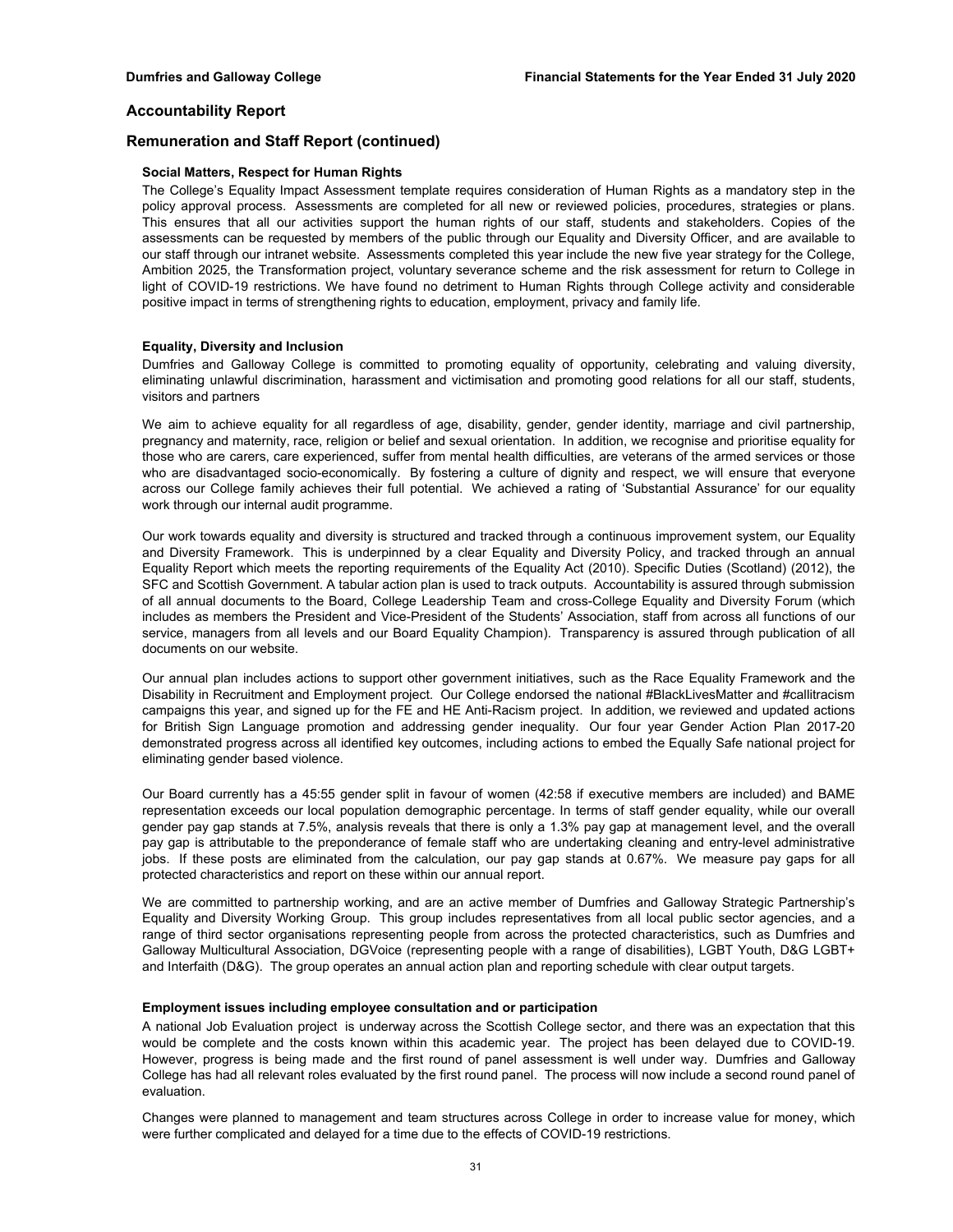## **Remuneration and Staff Report (continued)**

#### **Employment issues including employee consultation and or participation (continued)**

A Transformation project was initiated to align lines of accountability and staffing needs with a focus on value for money. This focussed on moving to a three Vice Principal structure and rationalising work families to bring appropriate teams into closer collaborative groups. Savings of 25 FTE were included in the plans in order to save approximately £1.1m in staffing costs over a two year period, and savings of £500,000 are projected to be made from the current scheme. Consultation was critical in executing this project. Regular LJNC meetings were held to discuss plans with Trades Unions. Staff meetings were held by the Principal at the start of the process, regular updates were provided on the staff intranet and the regular Principal's Briefing publication contained updates throughout. Staff were updated following the Board approval of the plan. All documents relating to Transformation were loaded on to the intranet for staff to access. Impacted staff had consultation meetings with their Line Manager, HR and Union representatives (if chosen).

As a result of the Transformation process, and to facilitate the optimal range of options for staff affected, the College gained approval to open a Voluntary Severance scheme and opened its first window from 21 April to 31 May 2020. Applications were considered by line managers for their initial stage decisions, with approved applications submitted to a Voluntary Severance panel for a final decision. Approval is in place to re-open the window (if required) until July 2021.

The national introduction of a furlough option provided an important opportunity to secure our workforce's future and provide some stability and reassurance for our staff during a time of change. In collaboration with Trades Unions, the decision was taken that staff who would be eligible for furlough were to be identified and approached with the furlough option on a strictly voluntary basis. This approach ensured that staff with caring responsibilities had a range of options for managing their financial affairs and work life balance. All staff who took furlough had their full salary maintained by the College so that there was no detriment in taking the furlough option.

Managing the changing requirements related to the COVID-19 crisis has made close consultation with staff and students essential at every stage. There are weekly meetings with LJNC to discuss all COVID related issues, plans, and actions required and Trades Unions colleagues attend Business Continuity meetings to help form policy. Regular advice is shared by HR with managers regarding welfare of staff during off site working, Flexible working to accommodate staff who have caring responsibilities was been key to making this work.

A staff survey was used to inform our approach, which collated the range of difficulties staff faced when working from home, and gathered information on anxieties or issues that might prevent a return to the building. All staff have access to the Togetherall mental health support website, containing self help courses and staffed round the clock by guides who can webchat with support and advice for anyone facing a crisis. Individual risk assessments were completed for each member of staff prior to return to the building, with extensive risk assessment undertaken collaboratively by each team to ensure safe working measures when on site. Core changes to our onsite working arrangements include compulsory face coverings and a one way system, sanitising stations and temperature checks.

The change in our way of working arising from the crisis has led to a review of key policies, such as Redundancy, Organisational Change, Redeployment, Travel and Time Off In Lieu (TOIL). All policies, plans and risk assessments arising from the crisis have been equality impact assessed.

#### **Policies in relation to disabled persons**

As outlined in our Equality, Diversity and Inclusion section, we operate an Equality and Diversity framework which includes disability. All changes to our normal procedures in light of the COVID-19 crisis were subject to Equality Impact Assessment so that we could mitigate their effect on staff and students with disabilities. For example, staff and students with severe mobility problems, visual impairment or learning disability were exempt from the one way system and given right of way within College. We are a Disability Confident employer. We operate an Equality Impact Assessment system which ensures that every strategy, plan, policy and procedure we have is checked for barriers or negative impacts for people with disabilities.

The College is a key partner in the local region's joint British Sign Language Plan 2017-21, and has arrangements in place with Access to Work to ensure appropriate BSL support for employees, through online support or through face to face interpreters. Our declaration rate for staff with disabilities is 5.6%, but it is likely that the true figure is around double this percentage. We will be investigating how to raise this declaration rate as part of our work towards the Fairer Scotland for Disabled People staff profile targets set by Scottish Government.

For students, we aim to create an environment which enables everyone to participate fully in their chosen subject and in College life. We aim to design our curriculum to be as accessible as possible and to provide extra support where it is needed. This includes provision of alternative formats for curriculum material, physical access and financial assistance where students are eligible for additional support such as scribes or signers.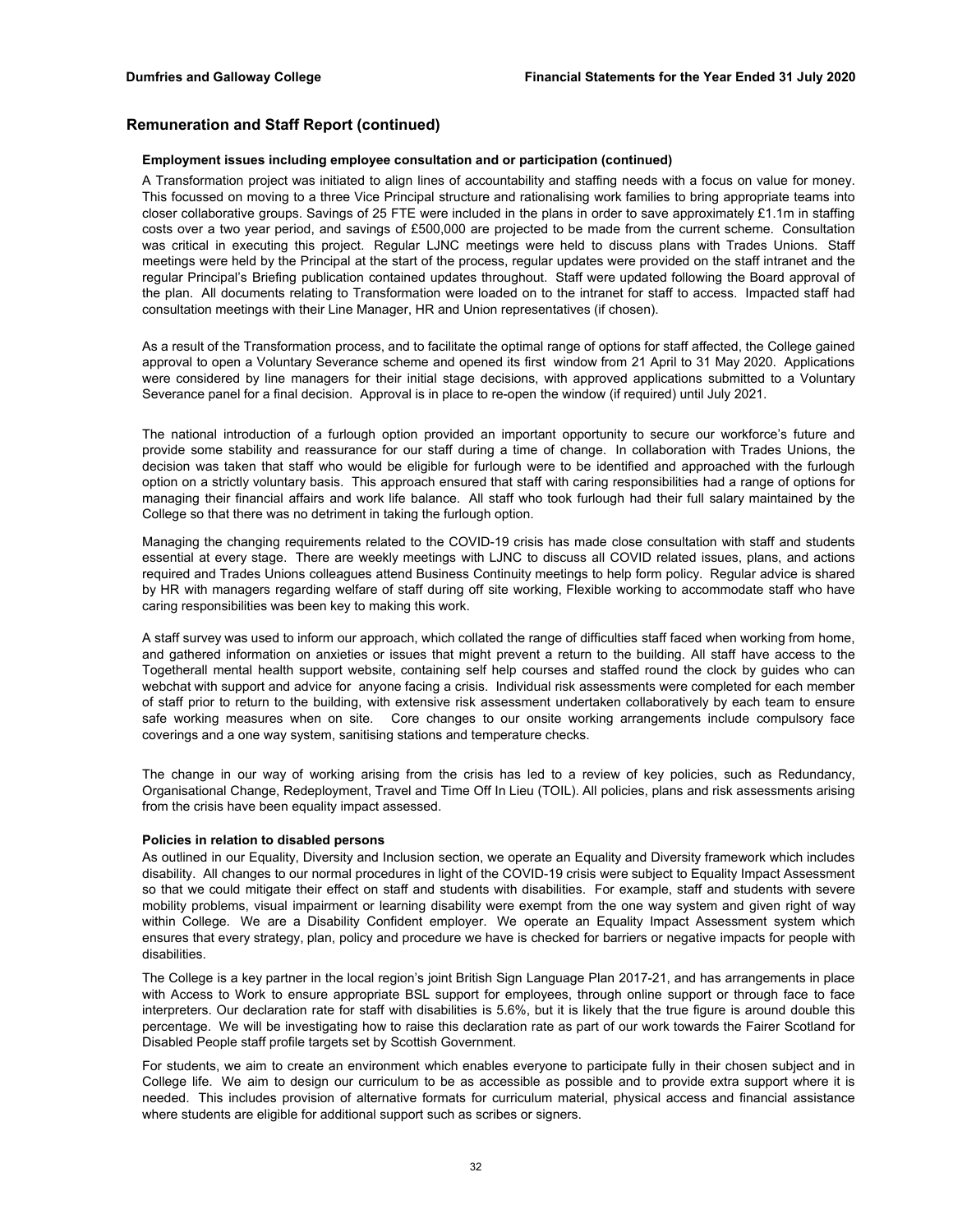## **Remuneration and Staff Report (continued)**

## **Health & Safety at Work**

Dumfries and Galloway College is committed to continuous improvement in health, safety and safety performance. It recognises its duty of care to employees, students, members of the public and employees of sub-contractors in all college situations. A number of processes and procedures are in place in order to comply with statutory responsibilities, which are set out in our Health and Safety Policy which is reviewed and updated regularly. The College provides information, instruction, training and supervision for all individuals, as well as maintaining suitable reporting lines and implementing corrective measures where appropriate.

## **Trade Union Relationships**

Dumfries and Galloway College recognises the Trades Unions listed in the National Recognition Procedures Agreement (NRPA). Locally our staff are represented by EIS/FELA and Unison who attend our Local Joint Negotiating Committee (LJNC). Staff who are elected representatives of the trade unions are provided support through paid facility time, and those details are set out on page 31.

## **Staff Development and Workforce Planning**

As our most valuable resource, the College recognises the importance of investing in and developing our staff to support the strategic objectives set out in our HR Strategy. The College believes that all employees have the potential to grow, both in their work role and personally, and endeavours to provide opportunities for this growth. A number of mechanisms are in place in order to help with this aim, including providing a broad range of development opportunities for staff. The College has processes and procedures in place to ensure that recruitment is carried out effectively and appropriate complaints processes are in place to encourage free communication between employees and their managers, and resolve any potential problems quickly and satisfactorily. Disciplinary, Attendance Management and Capability processes have been designed to help and encourage all employees to achieve and maintain standards of conduct, attendance and performance and consistent and fair treatment for all staff.

## **Facility Time**

In accordance with the Trade Union (Time Facility Publication Requirements) Regulations 2017, the College provided the following support through paid facility time for union officials working at the College during the period April 2019 to March 2020:

## **Relevant Union Officials**

| Number of employees who were relevant union officials during Full-time equivalent employee number: |                     |
|----------------------------------------------------------------------------------------------------|---------------------|
| the relevant period:                                                                               |                     |
|                                                                                                    | 5.8                 |
| Percentage of time spent on facility time                                                          |                     |
| Percentage of time                                                                                 | Number of employees |
| $0\%$                                                                                              |                     |
| 1-50%                                                                                              | 6                   |
| 51-99%                                                                                             |                     |
| 100%                                                                                               | 0                   |

## **Percentage of pay bill spent on facility time**

| Total cost of facility time:                         | £26.722.00  |
|------------------------------------------------------|-------------|
| Total pay bill:                                      | £10.281.731 |
| Percentage of total pay bill spent on facility time: | ን.26%       |

### **Paid trade union activities**

| Time spent on trade union activities as a percentage of total |     |
|---------------------------------------------------------------|-----|
| paid facility hours:                                          | 12% |

Approved by order of the members of the Board on 8 December 2020 and signed on its behalf by:

Hugh Carr

18 December 2020

Joanna Campbell

**Hugh Carr Joanna Campbell** Regional Chair **Chair Chair Chair Chair Chair Chair Principal**<br>18 December 2020 33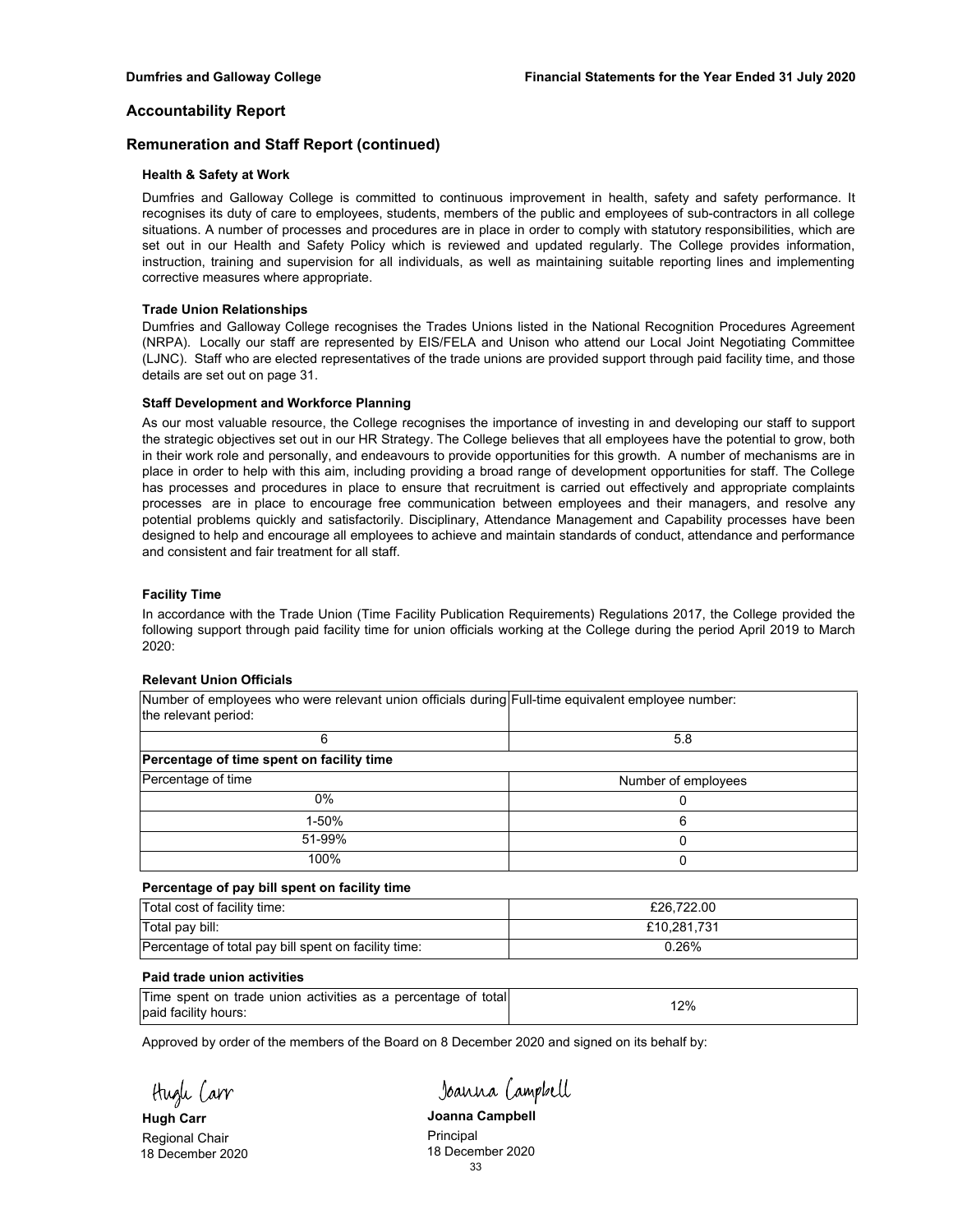**Independent auditor's report to the Board of Management of Dumfries and Galloway College, the Auditor General for Scotland and the Scottish Parliament**

## **Report on the audit of the financial statements**

#### **Opinion on financial statements**

We have audited the financial statements in the annual report and accounts of Dumfries and Galloway College for the year ended 31 July 2020 under the Further and Higher Education (Scotland) Act 1992 and section 44(1)(c) of the Charities and Trustee Investment (Scotland) Act 2005. The financial statements comprise the Statement of Comprehensive Income, Statement of Changes in Reserves, Balance Sheet, and Statement of Cash Flow and notes to the financial statements, including a summary of significant accounting policies. The financial reporting framework that has been applied in their preparation is applicable law and United Kingdom Accounting Standards, including Financial Reporting Standard 102 The Financial Reporting Standard applicable in the UK and Republic of Ireland (United Kingdom Generally Accepted Accounting Practice).

In our opinion the accompanying financial statements:

- give a true and fair view in accordance with the Further and Higher Education (Scotland) Act 1992 and directions made thereunder by the Scottish Funding Council of the state of the college's affairs as at 31 July 2020 and of its deficit for the year then ended;

- have been properly prepared in accordance with United Kingdom Generally Accepted Accounting Practice; and

- have been prepared in accordance with the requirements of the Further and Higher Education (Scotland) Act 1992 and directions made thereunder by the Scottish Funding Council, the Charities and Trustee Investment (Scotland) Act 2005, and regulation 14 of The Charities Accounts (Scotland) Regulations 2006 (as amended).

#### **Basis of opinion**

We conducted our audit in accordance with applicable law and International Standards on Auditing (UK) (ISAs (UK)), as required by the Code of Audit Practice approved by the Auditor General for Scotland. Our responsibilities under those standards are further described in the auditor's responsibilities for the audit of the financial statements section of our report. We were appointed by the Auditor General on 31 May 2016. The period of total uninterrupted appointment is four years. We are independent of the college in accordance with the ethical requirements that are relevant to our audit of the financial statements in the UK including the Financial Reporting Council's Ethical Standard, and we have fulfilled our other ethical responsibilities in accordance with these requirements. Non-audit services prohibited by the Ethical Standard were not provided to the college. We believe that the audit evidence we have obtained is sufficient and appropriate to provide a basis for our opinion.

## **Conclusions relating to going concern basis of accounting**

We have nothing to report in respect of the following matters in relation to which the ISAs (UK) require us to report to you where:

- the use of the going concern basis of accounting in the preparation of the financial statements is not appropriate; or

- the college has not disclosed in the financial statements any identified material uncertainties that may cast significant doubt about its ability to continue to adopt the going concern basis of accounting for a period of at least twelve months from the date when the financial statements are authorised for issue.

#### **Risks of material misstatement**

We report in a separate Annual Audit Report, available from the Audit Scotland website, the most significant assessed risks of material misstatement that we identified and our conclusions thereon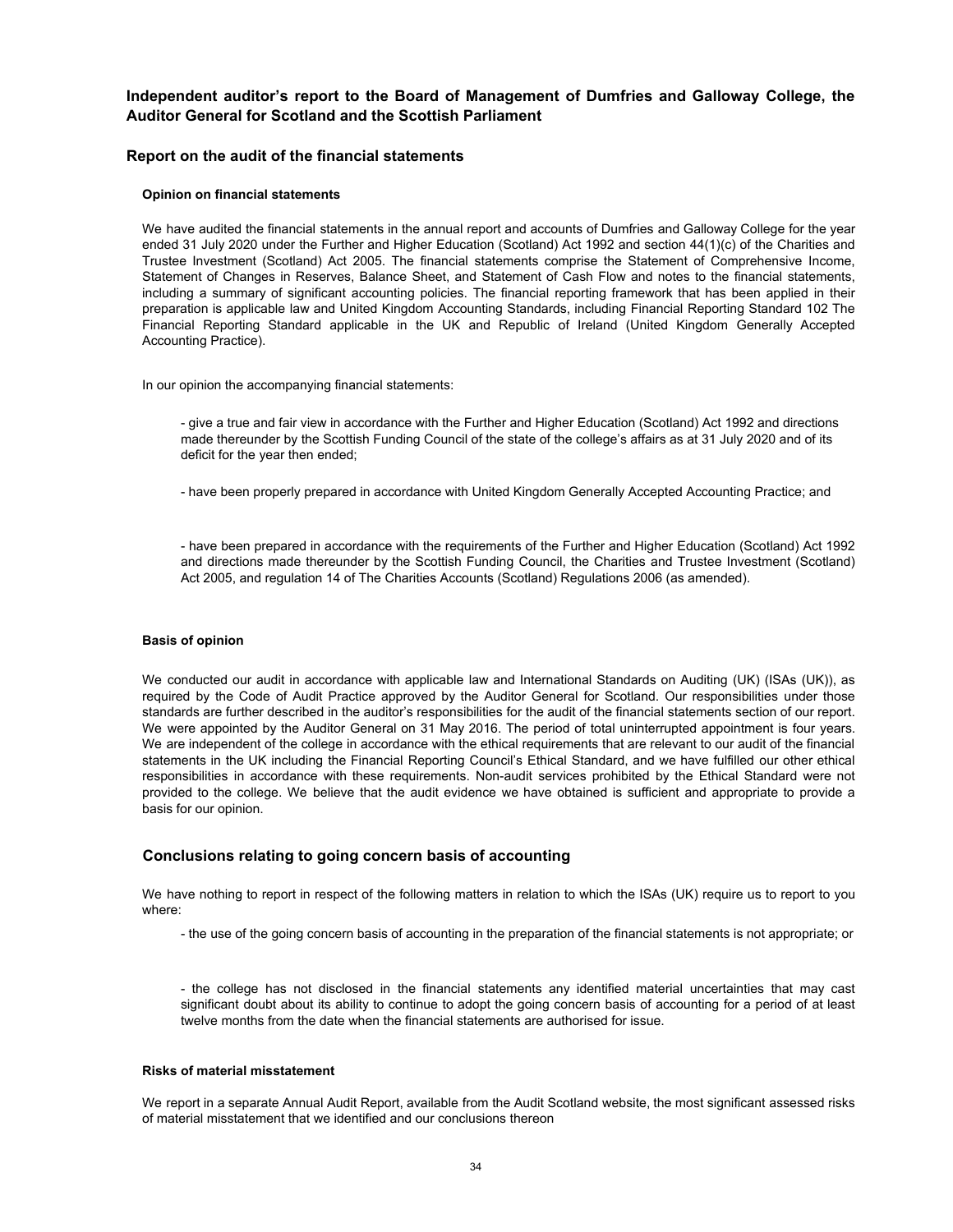#### **Responsibilities of the Board of Management for the financial statements**

As explained more fully in the Statement of the Board of Management's Responsibilities, the Board of Management is responsible for the preparation of financial statements that give a true and fair view in accordance with the financial reporting framework, and for such internal control as the Board of Management determines is necessary to enable the preparation of financial statements that are free from material misstatement, whether due to fraud or error.

In preparing the financial statements, the Board of Management is responsible for assessing the college's ability to continue as a going concern, disclosing, as applicable, matters related to going concern and using the going concern basis of accounting unless deemed inappropriate.

## **Auditor's responsibilities for the audit of the financial statements**

Our objectives are to obtain reasonable assurance about whether the financial statements as a whole are free from material misstatement, whether due to fraud or error, and to issue an auditor's report that includes our opinion. Reasonable assurance is a high level of assurance, but is not a guarantee that an audit conducted in accordance with ISAs (UK) will always detect a material misstatement when it exists. Misstatements can arise from fraud or error and are considered material if, individually or in the aggregate, they could reasonably be expected to influence the economic decisions of users taken on the basis of these financial statements.

The risk of not detecting a material misstatement resulting from fraud is higher than for one resulting from error, as fraud may involve collusion, intentional omissions, misrepresentations, or the override of internal control. The capability of the audit to detect fraud and other irregularities depends on factors such as the skilfulness of the perpetrator, the frequency and extent of manipulation, the degree of collusion involved, the relative size of individual amounts manipulated, and the seniority of those individuals involved. We therefore design and perform audit procedures which respond to the assessed risks of material misstatement due to fraud.

A further description of the auditor's responsibilities for the audit of the financial statements is located on the Financial Reporting Council's website www.frc.org.uk/auditorsresponsibilities. This description forms part of our auditor's report.

#### **Other information in the annual report and accounts**

The Board of Management is responsible for the other information in the annual report and accounts. The other information comprises the information other than the financial statements, the audited part of the Remuneration and Staff Report, and our independent auditor's report. Our opinion on the financial statements does not cover the other information and we do not express any form of assurance conclusion thereon except on matters prescribed by the Auditor General for Scotland to the extent explicitly stated later in this report.

In connection with our audit of the financial statements, our responsibility is to read all the other information in the annual report and accounts and, in doing so, consider whether the other information is materially inconsistent with the financial statements or our knowledge obtained in the audit or otherwise appears to be materially misstated. If we identify such material inconsistencies or apparent material misstatements, we are required to determine whether there is a material misstatement in the financial statements or a material misstatement of the other information. If, based on the work we have performed, we conclude that there is a material misstatement of this other information, we are required to report that fact. We have nothing to report in this regard.

#### **Report on regularity of expenditure and income**

#### **Opinions on matters prescribed by the Auditor General for Scotland**

In our opinion, the audited part of the Remuneration and Staff Report has been properly prepared in accordance with the Further and Higher Education (Scotland) Act 1992 and directions made thereunder by the Scottish Funding Council.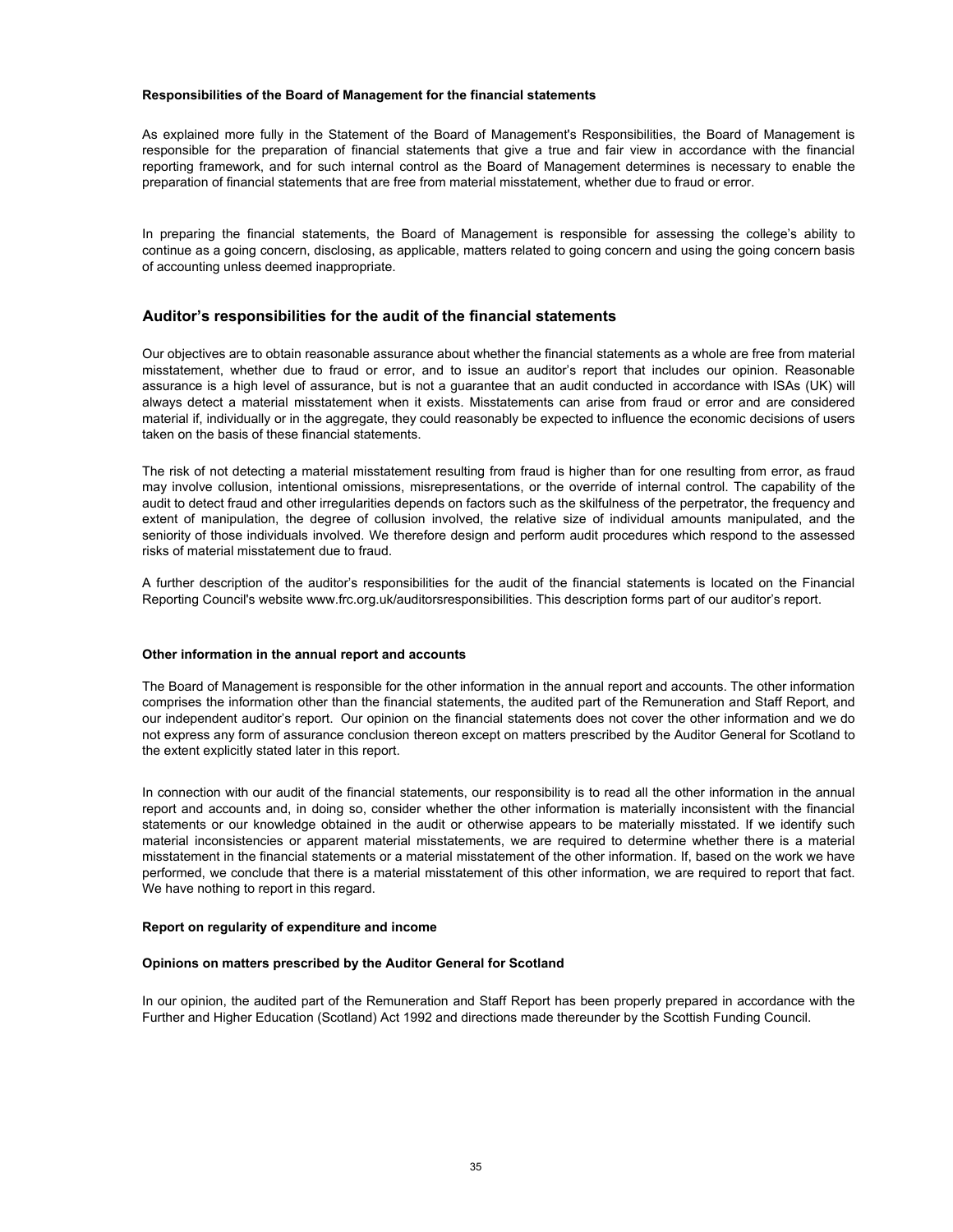In our opinion, based on the work undertaken in the course of the audit:

- the information given in the Performance Report for the financial year for which the financial statements are prepared is consistent with the financial statements and that report has been prepared in accordance with the Further and Higher Education (Scotland) Act 1992 and directions made thereunder by the Scottish Funding Council; and

- the information given in the Governance Statement for the financial year for which the financial statements are prepared is consistent with the financial statements and that report has been prepared in accordance with the Further and Higher Education (Scotland) Act 1992 and directions made thereunder by the Scottish Funding Council.

### **Matters on which we are required to report by exception**

We are required by the Auditor General for Scotland to report to you if, in our opinion:

- adequate accounting records have not been kept; or

- the financial statements and the audited part of the Remuneration and Staff Report are not in agreement with the accounting records; or

- we have not received all the information and explanations we require for our audit; or
- there has been a failure to achieve a prescribed financial objective.

We have nothing to report in respect of these matters.

#### **Conclusions on wider scope responsibilities**

In addition to our responsibilities for the annual report and accounts, our conclusions on the wider scope responsibilities specified in the Code of Audit Practice are set out in our Annual Audit Report.

### **Use of our report**

This report is made solely to the parties to whom it is addressed in accordance with the Public Finance and Accountability (Scotland) Act 2000 and for no other purpose. In accordance with paragraph 120 of the Code of Audit Practice, we do not undertake to have responsibilities to members or officers, in their individual capacities, or to third parties.

David Eardley

Exchange Place 3 Semple Street Edinburgh EH3 8BL David Eardley (for and on behalf of Azets Audit Services) 18 December 2020

David Eardley is eligible to act as an auditor in terms of section 21 of the Public Finance and Accountability (Scotland) Act 2000.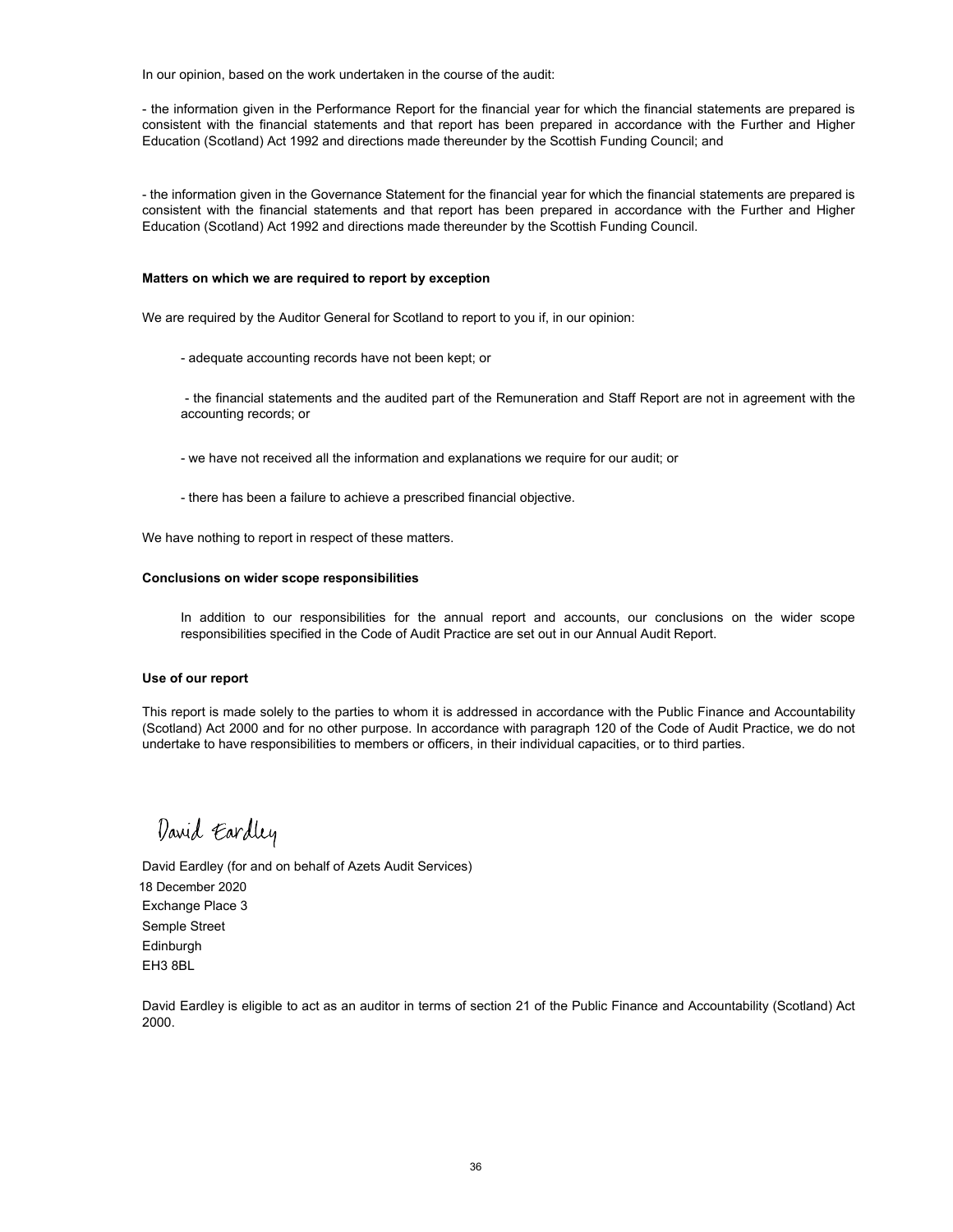## **Statement of Comprehensive Income**

|                                                         | <b>Note</b>    | Year ended 31<br>July<br>2020 | Year ended<br>31 July<br>2019 |
|---------------------------------------------------------|----------------|-------------------------------|-------------------------------|
|                                                         |                | £000                          | £000                          |
| <b>INCOME</b>                                           |                |                               |                               |
| SFC grants                                              | $\overline{2}$ | 11,350                        | 11,733                        |
| Tuition fees and education contracts                    | 3              | 1,415                         | 1,613                         |
| Other grant income                                      | 4              | 601                           | 318                           |
| Other operating income                                  | 5              | 435                           | 452                           |
| Endowment and investment income                         |                | 0                             | 0                             |
| <b>Total Income</b>                                     |                | 13,801                        | 14,116                        |
| <b>EXPENDITURE</b>                                      |                |                               |                               |
| Staff costs excluding exceptional costs                 | 6              | 10,996                        | 10,732                        |
| Fundamental restructuring costs                         |                | 325                           | $\mathbf 0$                   |
| Other operating expenses                                | 8              | 2,851                         | 3,378                         |
| Depreciation                                            | 12             | 1,415                         | 1,449                         |
| Interest and other finance costs                        | 11             | 164                           | 70                            |
| <b>Total Expenditure</b>                                |                | 15,751                        | 15,629                        |
| (Deficit)/ Surplus before other gains and losses        |                | (1,950)                       | (1, 513)                      |
| Gain/ (Loss) on disposal of fixed assets                |                | 0                             | 4                             |
| (Deficit)/ Surplus for the year                         |                | (1,950)                       | (1,509)                       |
| Unrealised surplus on revaluation of land and buildings | 12             | 1,951                         | 0                             |
| Actuarial gain/ (loss) in respect of pension schemes    | 20             | (4, 973)                      | (3,802)                       |
| Total comprehensive income for the year                 |                | (4, 972)                      | (5, 311)                      |
| <b>Represented by:</b>                                  |                |                               |                               |
| Unrestricted comprehensive income for the year          |                | (4, 972)                      | (5, 311)                      |

All items of income and expenditure relate to continuing activities.

The Statement of Comprehensive Income is prepared under the FE/ HE SORP. The SORP does not permit colleges to reflect the non-cash budget for depreciation in the Statement of Comprehensive Income. Note 10 provides details of the adjusted operating position on a Central Government accounting basis.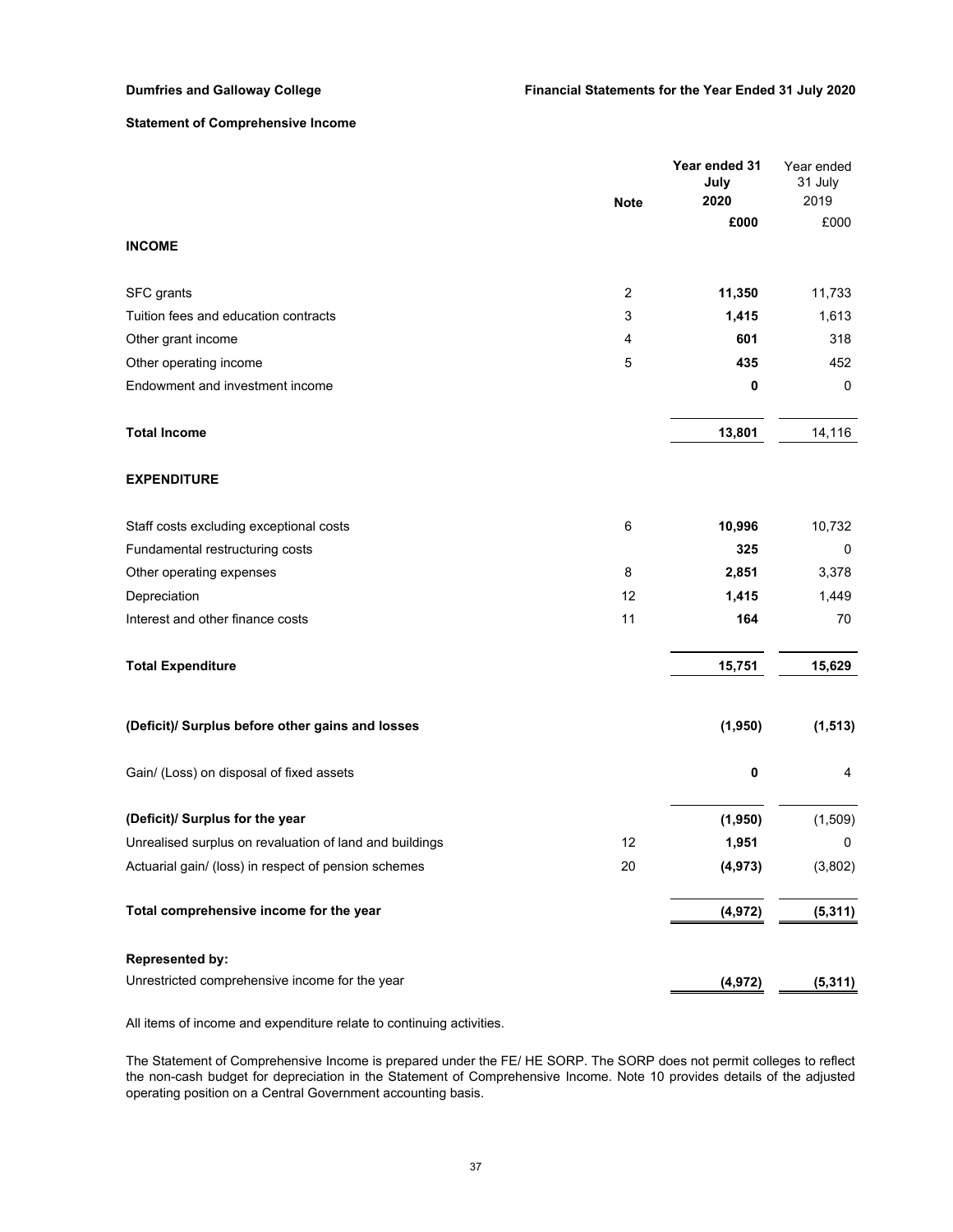# **Statement of Changes in Reserves for the year ended 31 July 2020**

|                                                                  | Income and<br>expenditure<br>reserve | <b>Revaluation</b><br>reserve |          |  | <b>Total</b> |
|------------------------------------------------------------------|--------------------------------------|-------------------------------|----------|--|--------------|
|                                                                  | £000                                 | £000                          | £000     |  |              |
| <b>Balance at 1 August 2018</b>                                  | 4,996                                | 6,102                         | 11,098   |  |              |
| Surplus/ (Deficit) from the income and expenditure statement     | (1,509)                              | 0                             | (1,509)  |  |              |
| Other comprehensive income                                       | (3,802)                              | 0                             | (3,802)  |  |              |
| Transfers between revaluation and income and expenditure reserve | 225                                  | (225)                         | 0        |  |              |
|                                                                  | (5,086)                              | (225)                         | (5, 311) |  |              |
| <b>Balance at 1 August 2019</b>                                  | (90)                                 | 5,877                         | 5,787    |  |              |
| Surplus/ (Deficit) from the income and expenditure statement     | (1,950)                              | 0                             | (1,950)  |  |              |
| Other comprehensive income                                       | (4, 973)                             | 1,951                         | (3,022)  |  |              |
| Transfers between revaluation and income and expenditure reserve | 225                                  | (225)                         | 0        |  |              |
| Total comprehensive income for the year                          | (6,698)                              | 1,726                         | (4, 972) |  |              |
| Balance at 31 July 2020                                          | (6, 788)                             | 7,603                         | 815      |  |              |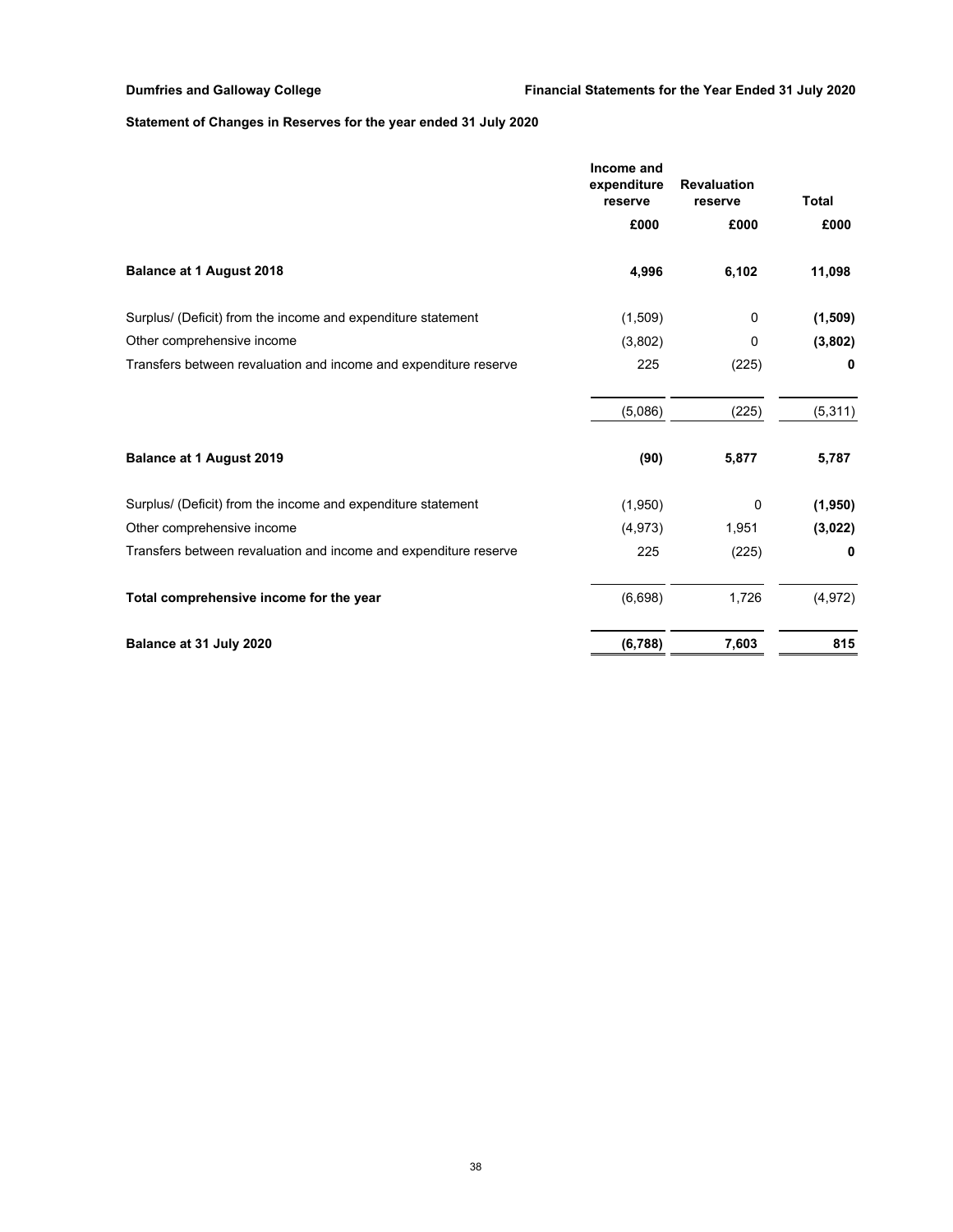## **Balance Sheet as at 31 July 2020**

|                                                                | <b>Note</b> | Year ended 31<br>July | Year ended<br>31 July |
|----------------------------------------------------------------|-------------|-----------------------|-----------------------|
|                                                                |             | 2020                  | 2019                  |
|                                                                |             | £000                  | £000                  |
| <b>Non-current assets</b>                                      |             |                       |                       |
| <b>Fixed assets</b>                                            | 12          | 39,914                | 36,697                |
| <b>Current Assets</b>                                          |             |                       |                       |
| Trade and other receivables                                    | 13          | 657                   | 699                   |
| Cash and cash equivalents                                      | 14          | 873                   | 3,660                 |
| <b>Total current assets</b>                                    |             | 1,530                 | 4,359                 |
| Less: Creditors - amounts falling due within one year          | 15          | (3, 228)              | (2,669)               |
| <b>Net Current Assets/ (Liabilities)</b>                       |             | (1,698)               | 1,690                 |
| <b>Total Assets less Current Liabilities</b>                   |             | 38,216                | 38,387                |
| Less: Creditors - amounts falling due after more than one year | 16          | (24, 159)             | (25, 101)             |
| <b>Provisions</b>                                              |             |                       |                       |
| Pension provisions                                             | 17          | (13, 242)             | (7, 499)              |
| Total net assets                                               |             | 815                   | 5,787                 |
| <b>Unrestricted Reserves</b>                                   |             |                       |                       |
| Income and expenditure reserve - unrestricted                  |             | (6, 788)              | (90)                  |
| Revaluation reserve                                            |             | 7,603                 | 5,877                 |
| <b>Total reserves</b>                                          |             | 815                   | 5,787                 |

The financial statements on pages 37 to 59 were approved by the Board of Management on 8 December 2020 and were signed on its behalf by:

Hugh Carr

Regional Chair **Principal** Regional Chair

Joanna Campbell

**Hugh Carr Joanna Campbell** 18 December 2020 18 December 2020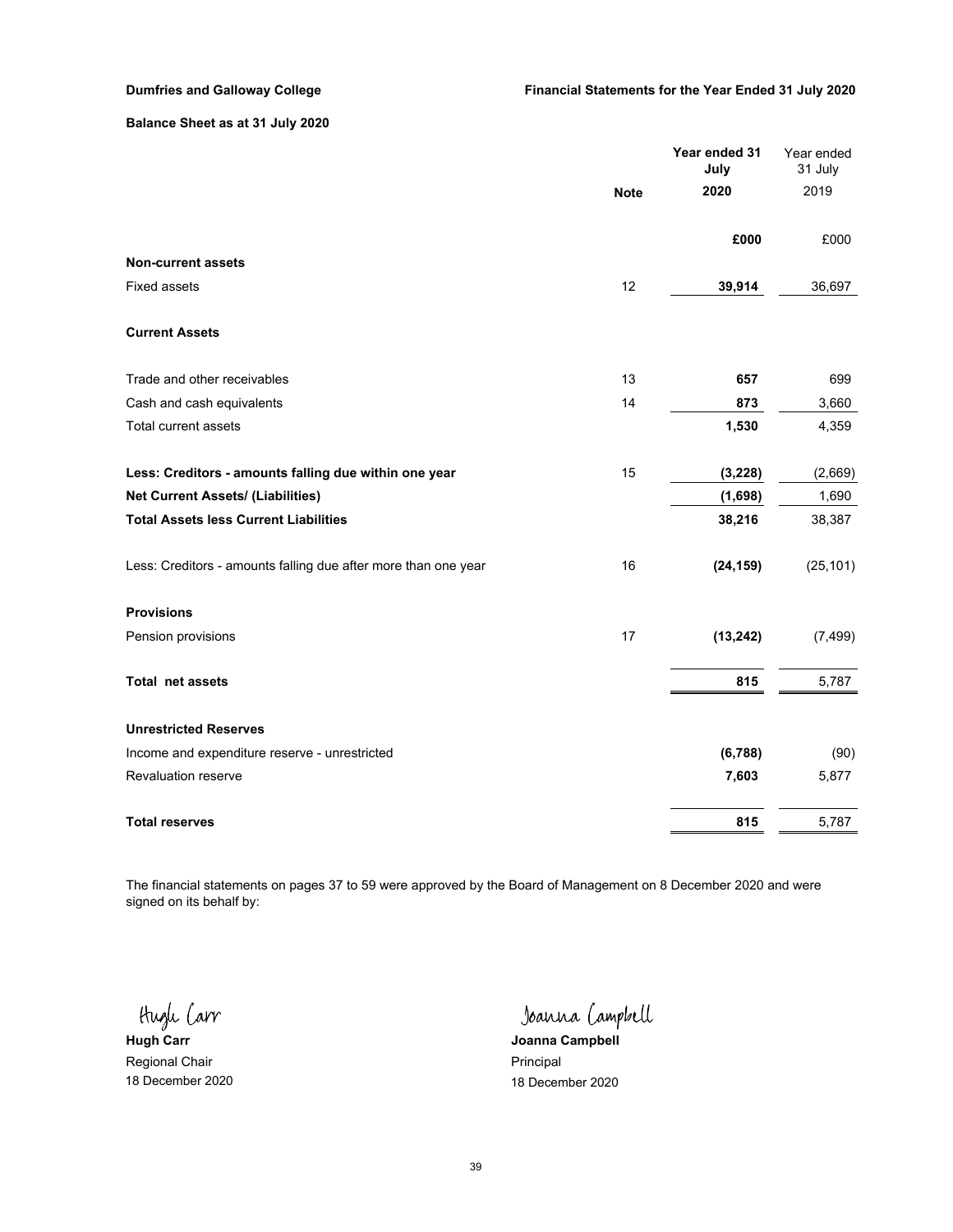# **Statement of Cash Flows for the year ended 31 July 2020**

|                                                                 |             | Year ended 31<br>July | Year ended<br>31 July |
|-----------------------------------------------------------------|-------------|-----------------------|-----------------------|
|                                                                 | <b>Note</b> | 2020                  | 2019                  |
|                                                                 |             | £000                  | £000                  |
| Cash flow from operating activities                             |             |                       |                       |
| (Deficit)/ Surplus for the period                               |             | (1,950)               | (1,509)               |
| Adjustment for non-cash items                                   |             |                       |                       |
| Depreciation                                                    | 12          | 1,415                 | 1,449                 |
| Decrease/ (increase) in debtors                                 |             | 42                    | (372)                 |
| (Decrease)/ increase in creditors                               | 15,16       | (383)                 | 3,889                 |
| Increase/ (decrease) in pension provision                       | 17          | 770                   | 891                   |
| Increase/ (decrease) in other provisions                        |             | $\mathbf 0$           | 0                     |
| Adjustment for investing or financing activities                |             |                       |                       |
| Investment income                                               |             | $\pmb{0}$             | 0                     |
| Gain/ (loss) on sale of fixed assets                            | 12          | 0                     | 4                     |
| Net cash (Outflow)/ Inflow from operating activities            |             | (106)                 | 4,352                 |
| Cash flows from investing activities                            |             |                       |                       |
| Proceeds from sales of fixed assets                             | 12          | 0                     | 4                     |
| Payments to acquire fixed assets                                | 12          | (2,681)               | (1,440)               |
|                                                                 |             | (2,681)               | (1, 436)              |
| (Decrease)/ increase in cash and cash equivalents in the period |             | (2,787)               | 2,916                 |
| Cash and cash equivalents at beginning of the period            |             | 3,660                 | 744                   |
| Cash and cash equivalents at end of the period                  |             | 873                   | 3,660                 |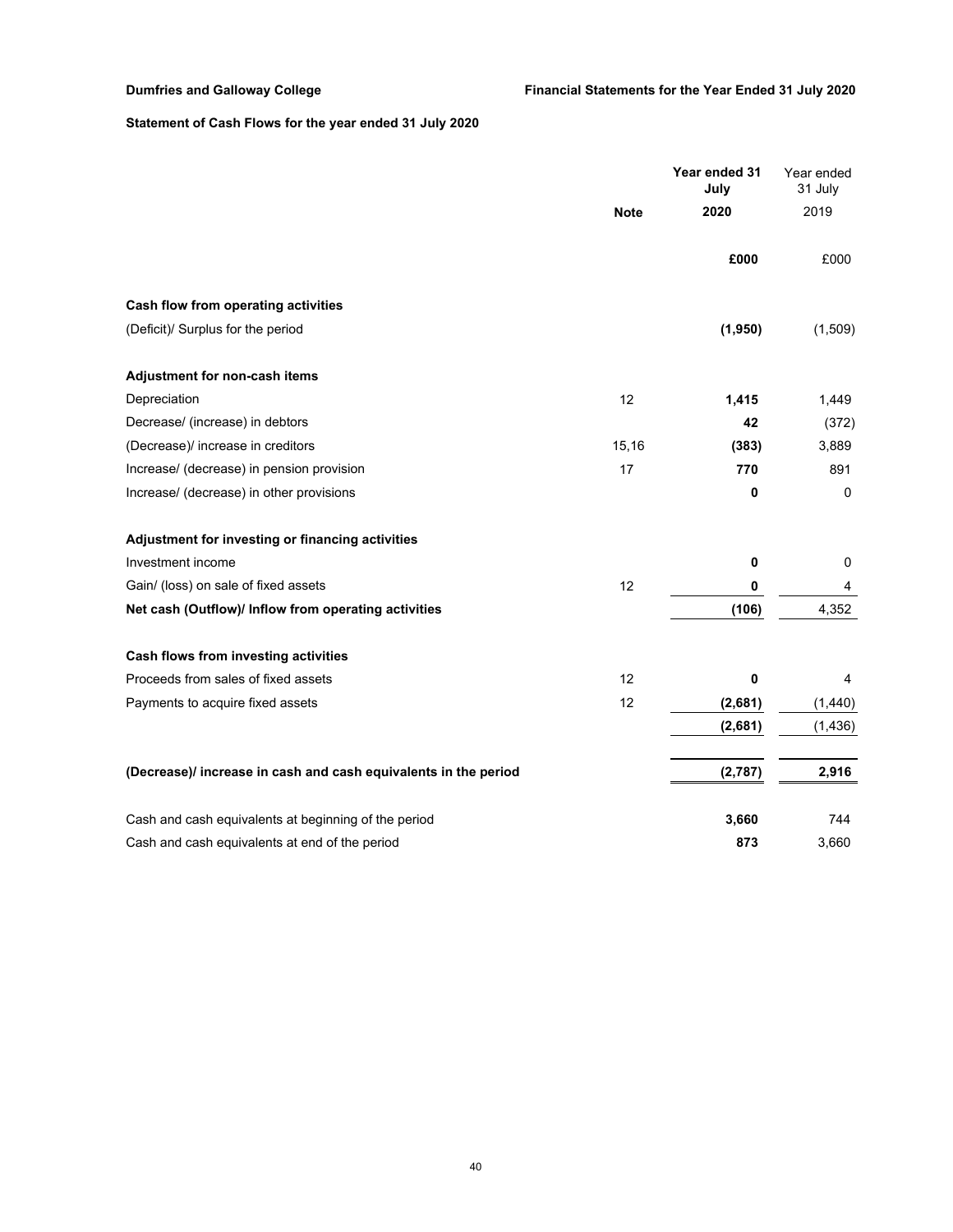#### **Notes to the Financial Statements**

#### **1. Statement of Accounting Policies**

The following accounting policies have been applied consistently in dealing with items which are considered material in relation to the financial statements.

### **1.1 Basis of preparation**

These financial statements have been prepared in accordance with the 2019 Statement of Recommended Accounting Practice (SORP): 'Accounting in Further and Higher Education'; the Financial Reporting Standards FRS 102 and the 2019-20 Government Financial Reporting Model (FReM) issued by the Scottish Government and in accordance with applicable Accounting Standards. They conform to the Accounts Direction and other guidance issued by the Scottish Funding Council.

The College is a public benefit entity and therefore has applied the relevant public benefit requirement of FRS 102.

The financial statements are prepared under the historical cost convention, modified by the revaluation of certain fixed assets.

The accounting policies contained in the FReM apply International Reporting Standards as adapted or interpreted for the public sector context. Where the FReM permits a choice of accounting policy, the accounting policy which is judged to be most appropriate to the College for the purposes of giving a true and fair view has been selected. The particular policies adopted by the College in dealing with items that are considered material to the financial statements are set out below.

### **1.2 Basis of accounting**

In preparing the financial statements, the College is required to make estimates and assumptions which affect reported income, expenses, assets and liabilities. Use of available information and application of judgement are inherent in the formation of estimates, together with past experience and expectations of future events that are believed to be reasonable under the circumstances. Actual results in the future could differ from such estimates.

The accounting policies have been approved by the Board of Management, and are consistent with previous years. The key areas where judgement and estimation have been applied are as follows:

| <b>Estimate</b>                                                 | <b>Basis of Estimation</b>                                                                                                                                                                                                                                                                                                                                                    |
|-----------------------------------------------------------------|-------------------------------------------------------------------------------------------------------------------------------------------------------------------------------------------------------------------------------------------------------------------------------------------------------------------------------------------------------------------------------|
| Valuation of buildings                                          | College buildings are of a specialist nature and are valued on the depreciated<br>replacement cost basis.                                                                                                                                                                                                                                                                     |
| Useful<br>lives<br>оf<br>economic<br>buildings and equipment    | Buildings are depreciated over their useful economic lives as assessed by an<br>independent, qualified valuer. The useful life of each item of equipment is assessed<br>by appropriately experienced senior College staff, and is based on previous<br>experience, taking into account changes in how the asset will be used and<br>technological advancement where relevant. |
| Recoverable amount of trade<br>debtors                          | Trade debtors are reviewed by appropriately experienced senior College staff, with<br>appropriate provision for potential irrecoverable balances being charged to the<br>financial statements as required.                                                                                                                                                                    |
| Obligations under the Local<br><b>Government Pension Scheme</b> | The College has relied on the assumptions made by suitably qualified Pension<br>Scheme Actuaries, which have been reviewed and are considered to be reasonable<br>and appropriate.                                                                                                                                                                                            |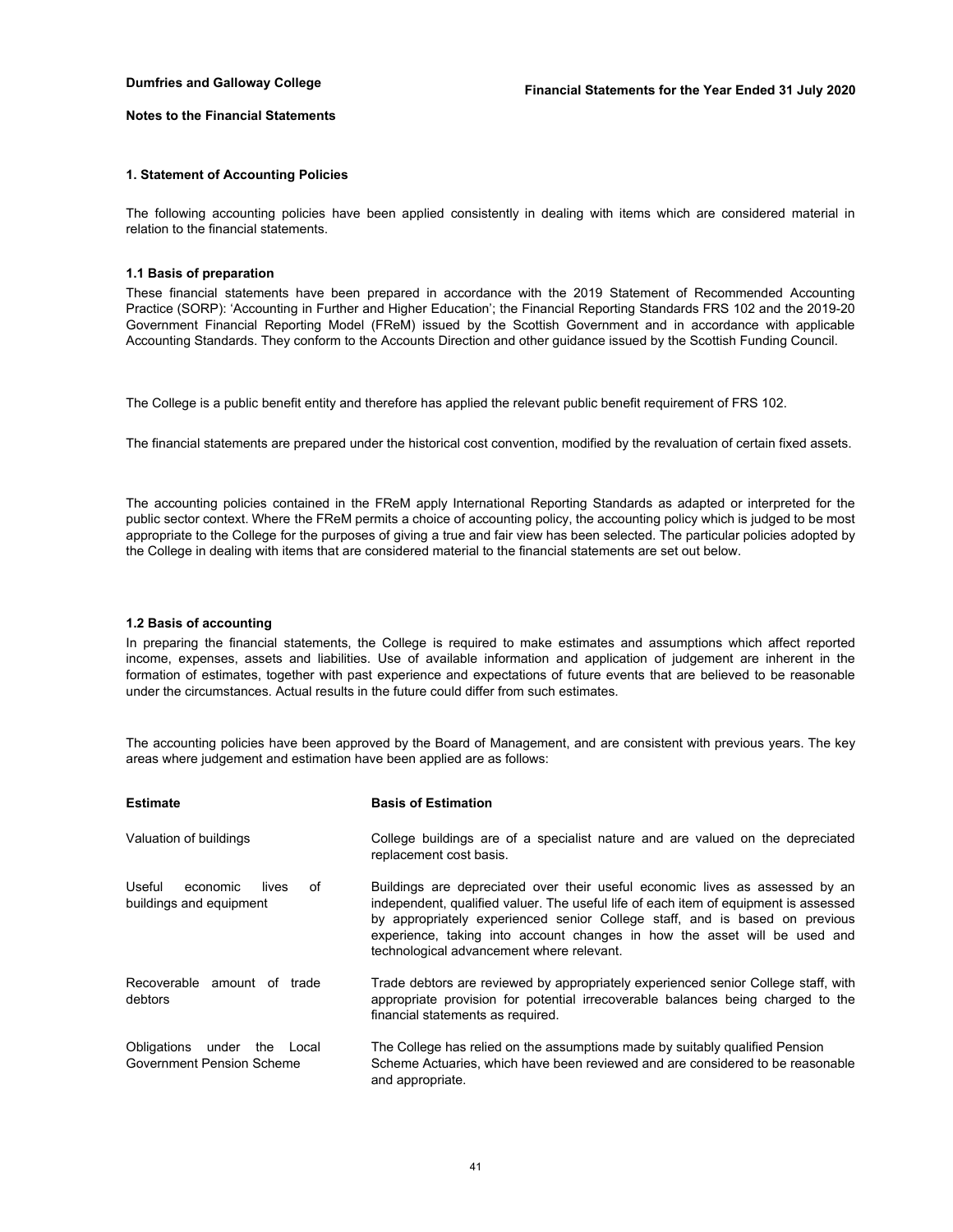#### **1. Statement of Accounting Policies (continued)**

#### **1.3 Recognition of income**

Income from the sale of goods or services is credited to the Statement of Comprehensive Income and Expenditure when the goods or services are supplied to the external customers or the terms of the contract have been satisfied.

Fee income is stated gross of any expenditure which is not a discount and credited to the Statement of Comprehensive Income and Expenditure over the period in which students are studying. Where the amount of the tuition fee is reduced, by a discount for prompt payment, income receivable is shown net of the discount.

All income from short-term deposits and investment income is credited to the statement of income and expenditure on a receivable basis.

The College acts as paying agent on behalf of two funding bodies - the Scottish Funding Council and the Student Awards Agency for Scotland - in the collection and payment of certain Student Support Funds. Where the College is exposed to minimal risk or enjoys minimal economic benefit related to the transaction, those funds are excluded from the income and expenditure of the College.

Where the College has more discretion in the manner in which specific funds are disbursed, and those funds do not meet the definition of agency funds, those funds are shown as College income and expenditure.

### *Grant funding*

Government revenue grants including the recurrent grants from the Scottish Funding Council (SFC) are recognised in income over the periods in which the College recognises the related costs for which the grant is intended to compensate. Where part of a government grant is deferred it is recognised as deferred income within creditors and allocated between creditors due within one year and due after more than one year as appropriate.

Grants from non government sources are recognised in income when the College is entitled to the income and performance related conditions have been met. Income received in advance of performance related conditions being met is recognised as deferred income within creditors on the balance sheet and released to income as the conditions are met.

#### *Donations and endowments*

Non exchange transactions without performance related conditions are donations and endowments. Donations and endowments with donor imposed restrictions are recognised in income when the College is entitled to the funds. Income is retained within the restricted reserve until such time that it is utilised in line with such restrictions at which point the income is released to general reserves through a reserve transfer.

Donations with no restrictions are recognised in income when the College is entitled to the funds.

Investment income and appreciation of endowments is recorded in income in the year in which it arises and as either restricted or unrestricted income according to the terms of the restriction applied to the individual endowment fund.

Four main types of donations and endowments are identified within reserves:

1. Restricted donations - the donor has specified that the donation must be used for a particular objective.

2. Unrestricted permanent endowments - the donor has specified that the fund is to be permanently invested to generate an income stream for the general benefit of the College.

3. Restricted expendable endowments - the donor has specified a particular objective other than the purchase or construction of tangible fixed assets, and the College has the power to use the capital.

4. Restricted permanent endowments - the donor has specified that the fund is to be permanently invested to generate an income stream to be applied to a particular objective.

#### *Capital grants*

Government capital grants are recognised in income over the expected useful life of the asset. Other capital grants are recognised in income when the College is entitled to the funds subject to any performance related conditions being met.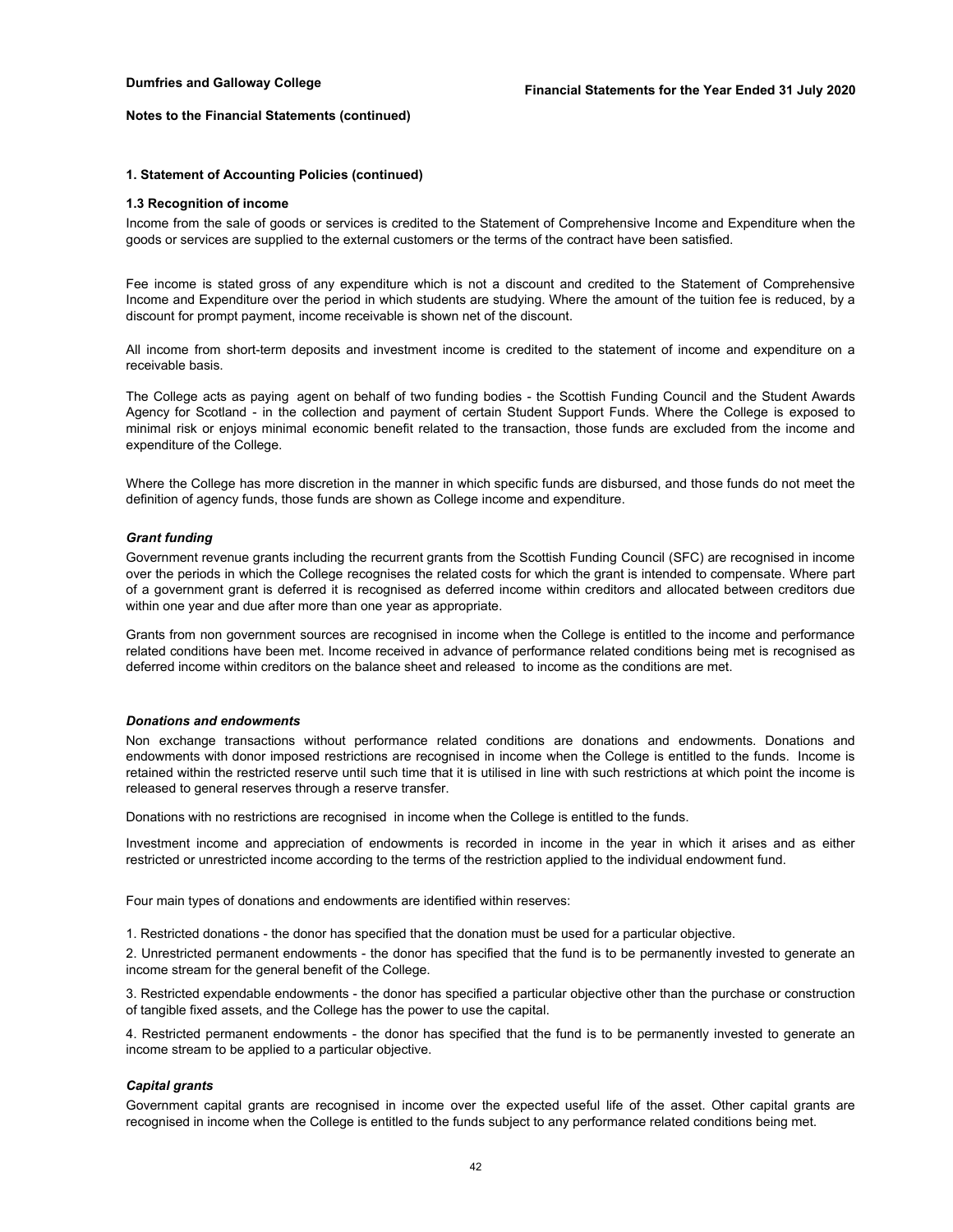### **1. Statement of Accounting Policies (continued)**

#### **1.4 Fixed assets**

In line with FReM all tangible assets must be carried at fair value. Where parts of a fixed asset have different useful lives, they are accounted for as separate items of fixed assets.

#### *Land and buildings*

Land and buildings are measured using the revaluation model. Under the revaluation model, assets are revalued to fair value. Where appropriate Depreciated Replacement cost has been used as a measure of fair value for land and buildings otherwise Market Value will be used. The College has a policy of ensuring a full revaluation takes place at least every 5 years such that the fair value is not materially different to the current value. Depreciation and impairment losses are subsequently charged on the revalued amount.

Finance costs, which are directly attributable to the construction of land and buildings, are not capitalised as part of the cost of those assets.

Costs incurred in relation to land and buildings after initial purchase or construction, and prior to valuation, are capitalised to the extent that they increase the expected future benefits to the College.

If a building is brought into use mid-way through a year the depreciation charge in the first year will be pro-rated to reflect the number of months that the asset was in use.

A review for impairment of a fixed asset is carried out if events or changes in circumstances indicate that the carrying amount of any fixed asset may not be recoverable.

Assets under construction are accounted for at cost, based on the value of architects' certificates and other direct costs, incurred to 31 July 2020. They are not depreciated until they are brought into use.

Freehold land is not depreciated as it is considered to have an indefinite useful life. Freehold buildings are depreciated on a straight line basis over their expected useful lives.

The expected useful life of buildings can vary from 10 to 50 years as determined by professional opinion and valuation.

#### *Equipment*

Equipment, including computers and software, costing less than £10,000 per individual item and motor vehicles costing less than £5,000 are recognised as expenditure. All other equipment is capitalised and depreciated in accordance with the depreciation policy.

Capitalised equipment is depreciated over its useful economic life as follows:

| Buildings                    | 10 to 50 years |
|------------------------------|----------------|
| <b>Fixtures and fittings</b> | 10 years       |
| Computer equipment           | 3 years        |
| Other equipment              | 5 years        |
| Motor vehicles               | 5 years        |

Where equipment is brought into use mid-way through a year the depreciation charge in the first year will be prorated to reflect the number of months that the asset was in use.

Depreciation methods, useful lives and residual values are reviewed at the date of preparation of each Balance Sheet.

#### *Borrowing costs*

Borrowing costs are recognised as expenditure in the period in which they are incurred.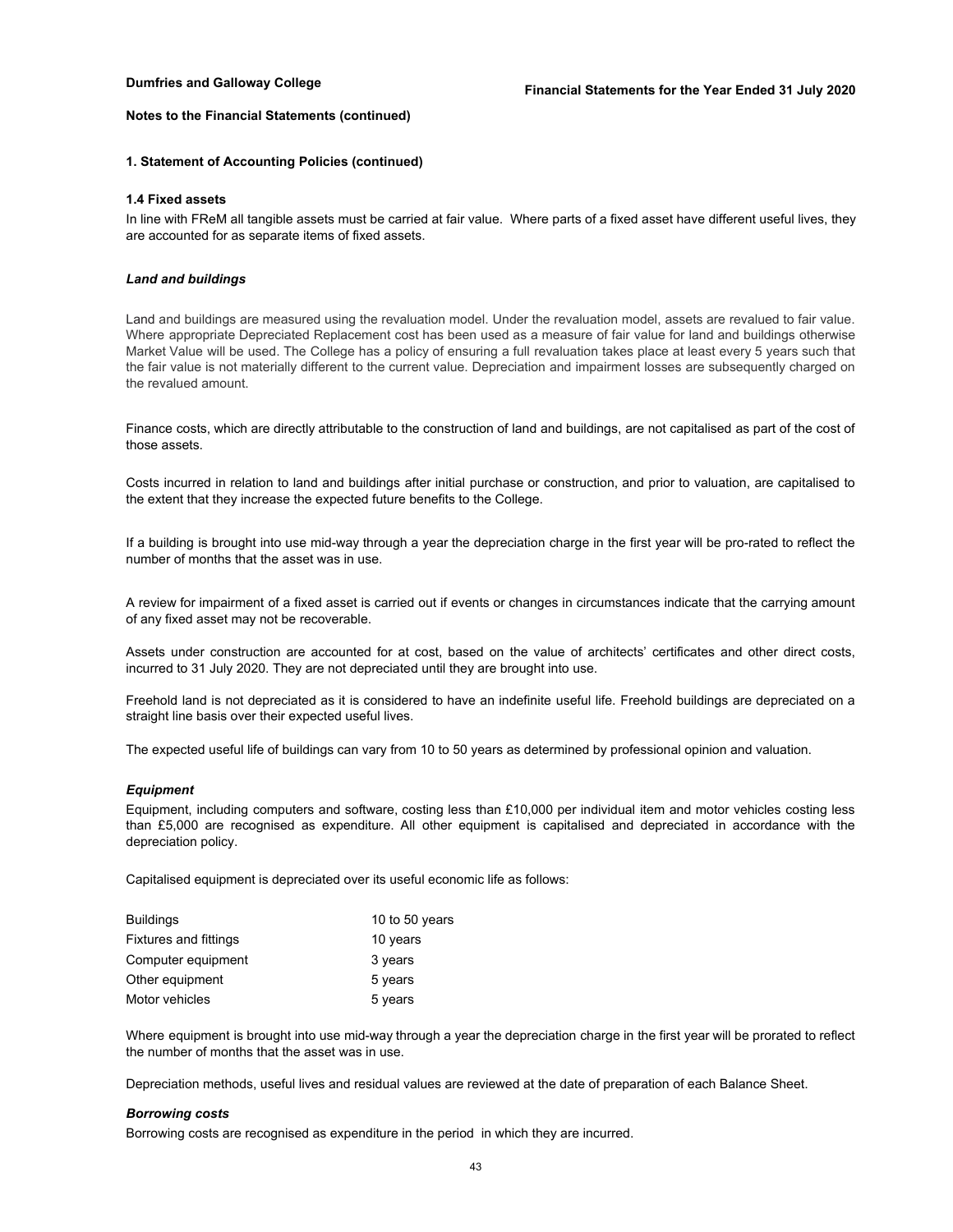#### **1. Statement of Accounting Policies (continued)**

#### **1.5 Finance leases**

Leases in which the College assumes substantially all the risks and rewards of ownership of the leased asset are classified as finance leases. Leased assets acquired by way of finance lease and the corresponding lease liabilities are initially recognised at an amount equal to the lower of their fair value and the present value of the minimum lease payments at inception of the lease.

Minimum lease payments are apportioned between the finance charge and the reduction of the outstanding liability. The finance charge is allocated to each period during the lease term so as to produce a constant periodic rate of interest on the remaining balance of the liability.

### **1.6 Operating leases**

Costs in respect of operating leases are charged on a straight-line basis over the lease term. Any lease premiums or incentives are spread over the minimum lease term.

#### **1.7 Cash and cash equivalents**

Cash includes cash in hand, deposits repayable on demand and overdrafts. Deposits are repayable on demand if they are in practice available within 24 hours without penalty.

Cash equivalents are short term, highly liquid investments that are readily convertible to known amounts of cash with insignificant risk of change in value.

#### **1.8 Taxation**

The College is an exempt charity within the meaning of the Trustee Investment and Charities (Scotland) Act 2005 and as such, is a charity within the meaning of Section 506 (1) of the Income and Corporation Taxes Act 1988. The College is recognised as a charity by HM Revenue and Customs and is recorded on the index of charities maintained by the Office of Scottish Charity Regulator. It is therefore a charity within the meaning of Para 1 of schedule 6 to the Finance Act 2010 and accordingly, the College is potentially exempt from taxation in respect of income or capital gains received within categories covered by section 478-488 of the Corporation Tax Act 2010 (CTA 2010) or section 256 of the Taxation of Chargeable Gains Act 1992, to the extent that such income or gains are applied to exclusively charitable purposes.

The College receives no similar exemption in respect of Value Added Tax (VAT). Irrecoverable VAT on inputs is included in costs of such inputs. Any irrecoverable VAT allocated to fixed assets is included in their cost.

#### **1.9 Accounting for retirement benefits**

All new College employees have the option of joining a pension scheme. The schemes currently open to new members are the Scottish Teachers' Superannuation Scheme and the Dumfries and Galloway Council Pension Fund. Both of the schemes are defined benefit schemes, which are externally funded and contracted out of the State Second Pension (S2P).

#### *Scottish Teachers' Superannuation Scheme*

The Scottish Teachers' Superannuation Scheme (STSS) pension scheme provides benefits based on career average salaries. The assets of the scheme are held separately from those of the College. The STSS is a multi-employer scheme for which it is not possible to identify the assets and liabilities to College members due to the mutual nature of the scheme and therefore this scheme is accounted for as a defined contribution retirement benefit scheme.

#### *Dumfries and Galloway Council Pension Fund*

The Dumfries and Galloway Council Pension Fund is a pension scheme providing benefits based on career average salaries. The assets and liabilities of the scheme are held separately from those of the College.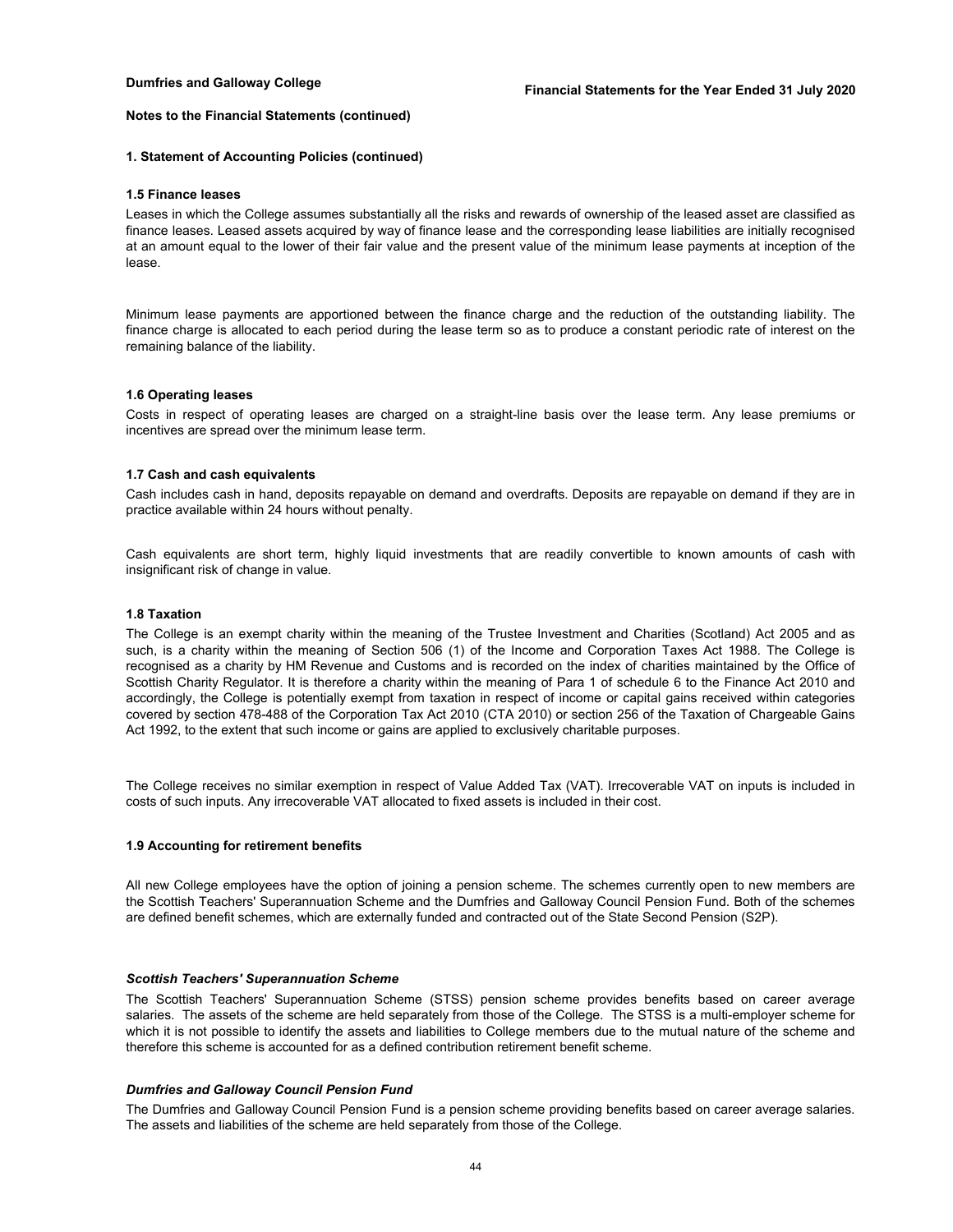### **1. Statement of Accounting Policies (continued)**

#### *Defined Contribution Plan*

A defined contribution plan is a post-employment benefit plan under which the company pays fixed contributions into a separate entity and will have no legal or constructive obligation to pay further amounts. Obligations for contributions to defined contribution pension plans are recognised as an expense in the income statement in the periods during which services are rendered by employees.

#### *Defined Benefit Plan*

Defined benefit plans are post-employment benefit plans other than defined contribution plans. Under defined benefit plans, the College's obligation is to provide the agreed benefits to current and former employees, and actuarial risk (that benefits will cost more or less than expected) and investment risk (that returns on assets set aside to fund the benefits will differ from expectations) are borne, in substance, by the College. The College should recognise a liability for its obligations under defined benefit plans net of plan assets. This net defined benefit liability is measured as the estimated amount of benefit that employees have earned in return for their service in the current and prior periods, discounted to determine its present value, less the fair value (at bid price) of plan assets. The calculation is performed by a qualified actuary using the projected unit credit method. Where the calculation results in a net asset, recognition of the asset is limited to the extent to which the College is able to recover the surplus either through reduced contributions in the future or through refunds to the extent to which the College is able to recover the surplus either through reduced contributions in the future or through refunds.

#### **1.10 Employment benefits**

Short term employment benefits such as salaries and compensated absences are recognised as an expense in the year in which the employees render service to the College. Any unused benefits are accrued and measured as the additional amount the College expects to pay as a result of the unused entitlement.

#### **1.11 Financial Instruments**

The College does not hold any complex financial instruments. The only financial instruments included in the financial statements are financial assets in the form of cash and cash equivalents as well as trade receivables and other current assets and financial liabilities in the form of trade receivables and other current liabilities.

All material amounts of trade receivables and other current assets due at 31 July 2020 have been brought into the Statement of Comprehensive Income irrespective of when actual payments were received.

All material amounts of trade payables and other current liabilities outstanding at 31 July 2020 have been brought into the Statement of Comprehensive Income irrespective of when actual payments were made.

#### **1.12 Provisions, contingent liabilities and contingent assets**

Provisions are recognised in the financial statements when:

(a) the College has a present obligation (legal or constructive) as a result of a past event;

- (b) it is probable that an outflow of economic benefits will be required to settle the obligation; and
- (c) a reliable estimate can be made of the amount of the obligation.

The amount recognised as a provision is determined by discounting the expected future cash flows at a pre-tax rate that reflects risks specific to the liability.

A contingent liability arises from a past event that gives the College a possible obligation whose existence will only be confirmed by the occurrence or otherwise of uncertain future events not wholly within the control of the College. Contingent liabilities also arise in circumstances where a provision would otherwise be made but either it is not probable that an outflow of resources will be required or the amount of the obligation cannot be measured reliably.

A contingent asset arises where an event has taken place that gives the College a possible asset whose existence will only be confirmed by the occurrence or otherwise of uncertain future events not wholly within the control of the College.

Contingent assets and liabilities are not recognised in the Balance Sheet but are disclosed in the notes.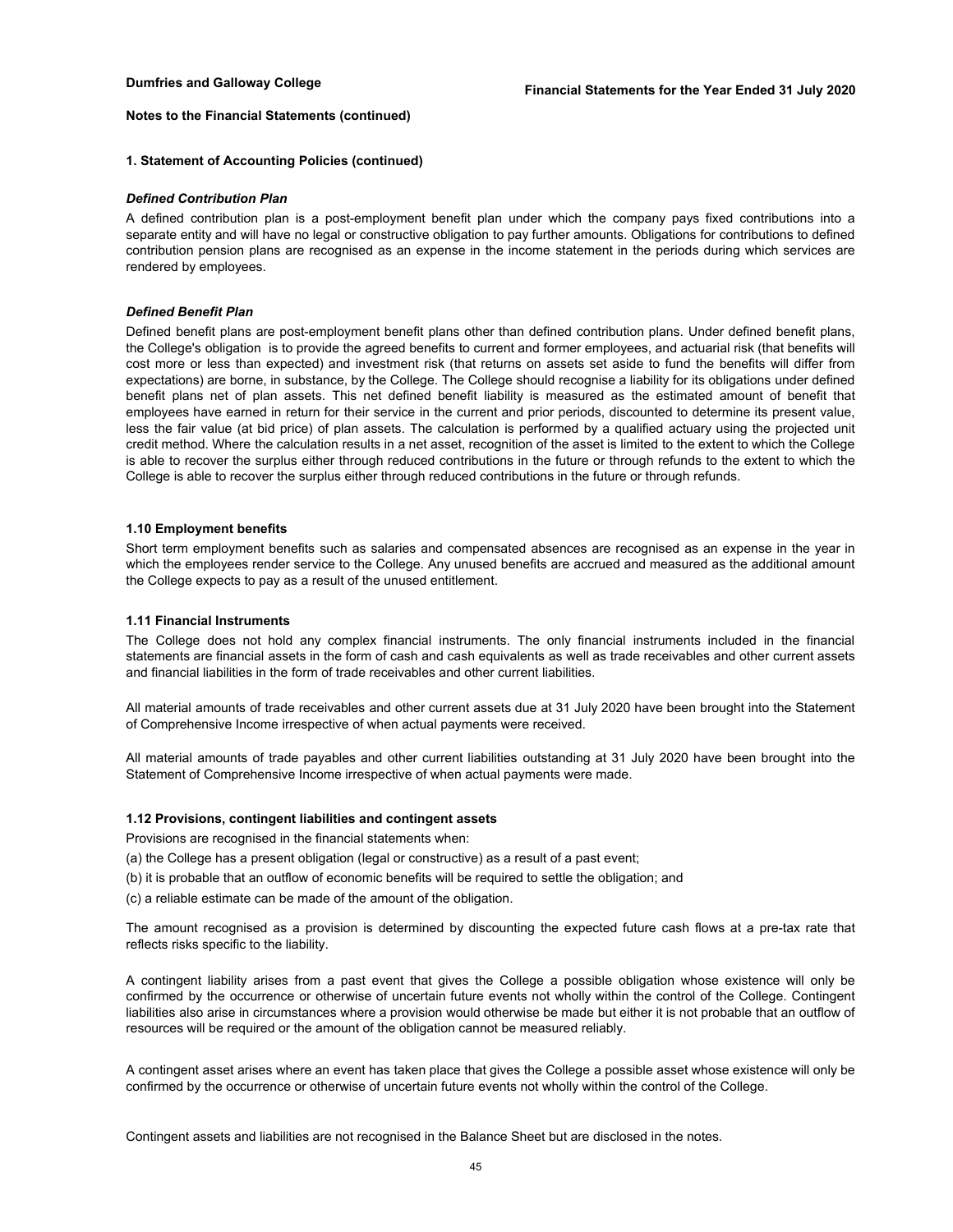## **1. Statement of Accounting Policies (continued)**

## **1.13 Reserves**

Reserves are classified as restricted or unrestricted. Restricted endowment reserves include balances which, through endowment to the College, are held as a permanently restricted fund which the college must hold in perpetuity.

Other restricted reserves include balances where the donor has designated a specific purpose and therefore the college is restricted in the use of these funds.

|                                                       | Year ended 31<br>July | Year ended<br>31 July |
|-------------------------------------------------------|-----------------------|-----------------------|
|                                                       | 2020                  | 2019                  |
|                                                       | £000                  | £000                  |
| 2 SFC Grants                                          |                       |                       |
| SFC FE recurrent grant (including fee waiver)         | 9,995                 | 9,911                 |
| FE and HE childcare funds                             | 167                   | 181                   |
| Release of deferred capital grants                    | 671                   | 675                   |
| Infrastructure grant                                  | 220                   | 368                   |
| South of Scotland Skills and Learning Network project | 47                    | 458                   |
| Other SFC grants - FE provision                       | 250                   | 140                   |
| <b>Total</b>                                          | 11,350                | 11,733                |
|                                                       |                       |                       |
| 3 Tuition Fees and education contracts                |                       |                       |
| FE fees - UK                                          | 321                   | 441                   |
| HE fees                                               | 654                   | 698                   |
| <b>SDS</b> contracts                                  | 326                   | 333                   |
| <b>Education contracts</b>                            | 114                   | 141                   |
| Other contracts                                       | 0                     | 0                     |
| <b>Total</b>                                          | 1,415                 | 1,613                 |
|                                                       |                       |                       |
| 4 Other grant income                                  |                       |                       |
| Release of deferred capital grants                    | 87                    | 87                    |
| Scottish Colleges Foundation - Revenue grant          | 70                    | 44                    |
| Other capital grants                                  | 133                   | 61                    |
| Other Government grant income                         | 273                   | 0                     |
| Other grants                                          | 38                    | 126                   |
| <b>Total</b>                                          | 601                   | 318                   |
|                                                       |                       |                       |
| 5 Other operating income                              |                       |                       |
| Residences and catering                               | 329                   | 405                   |
| Other income-generating activities                    | 7                     | 10                    |
| Other income                                          | 99                    | 37                    |
| Total                                                 | 435                   | 452                   |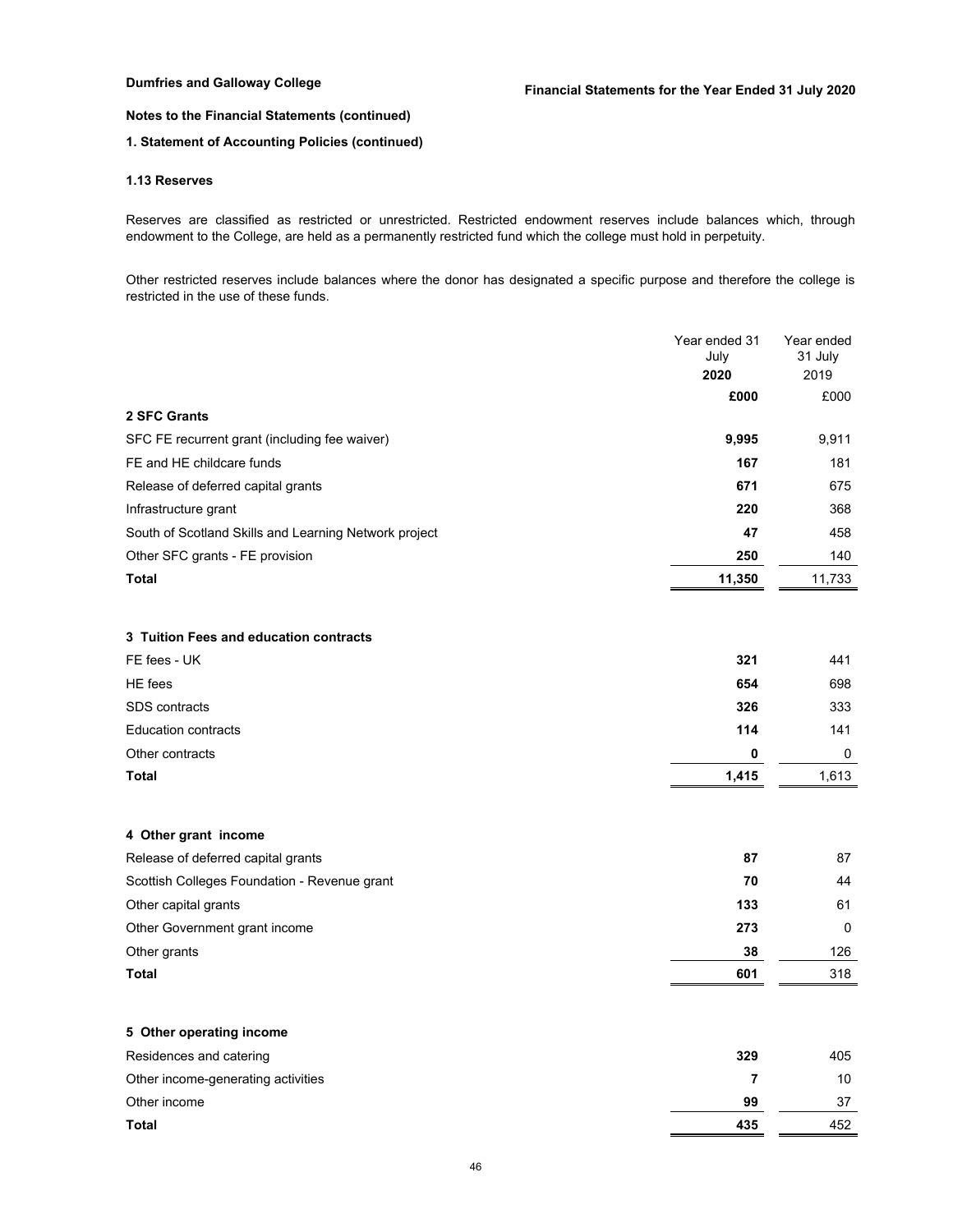|                                                                                    | Year ended 31<br>July<br>2020 | Year ended<br>31 July<br>2019 |
|------------------------------------------------------------------------------------|-------------------------------|-------------------------------|
|                                                                                    | £000                          | £000                          |
| 6 Staff costs                                                                      |                               |                               |
| Wages and salaries                                                                 | 7,836                         | 7,666                         |
| Social security costs                                                              | 716                           | 675                           |
| Other pension costs (including IAS 19 adjustments of £759k (2019 - £811k) note 20) | 2,387                         | 2,165                         |
| Total pay costs                                                                    | 10,939                        | 10,506                        |
| Other employee related non-pay costs                                               | 57                            | 226                           |
| Total staff costs excluding exceptional costs                                      | 10,996                        | 10,732                        |
| Exceptional costs - severance costs                                                | 325                           | 0                             |
| Staff costs including exceptional costs                                            | 11,321                        | 10,732                        |
|                                                                                    |                               |                               |
| Academic/ Teaching departments                                                     | 5,907                         | 5,186                         |
| Academic/ Teaching services                                                        | 1,290                         | 1,407                         |
| Administration and central services                                                | 3,442                         | 3,287                         |
| Premises                                                                           | 486                           | 475                           |
| Other expenditure                                                                  | 139                           | 151                           |
| Catering and residences                                                            | 0                             | $\Omega$                      |
| Other employee related non-pay costs                                               | 57                            | 226                           |
| <b>Total</b>                                                                       | 11,321                        | 10,732                        |

The average number of full-time equivalent employees, including higher paid employees, during the year was:

|                                     | No. | No.      |
|-------------------------------------|-----|----------|
| Academic/ Teaching departments      | 92  | 93       |
| Academic/ Teaching services         | 36  | 31       |
| Administration and central services | 100 | 95       |
| Premises                            | 14  | 14       |
| Other expenditure                   | 3   | 3        |
| Catering and residences             | 0   | $\Omega$ |
| Total                               | 245 | 236      |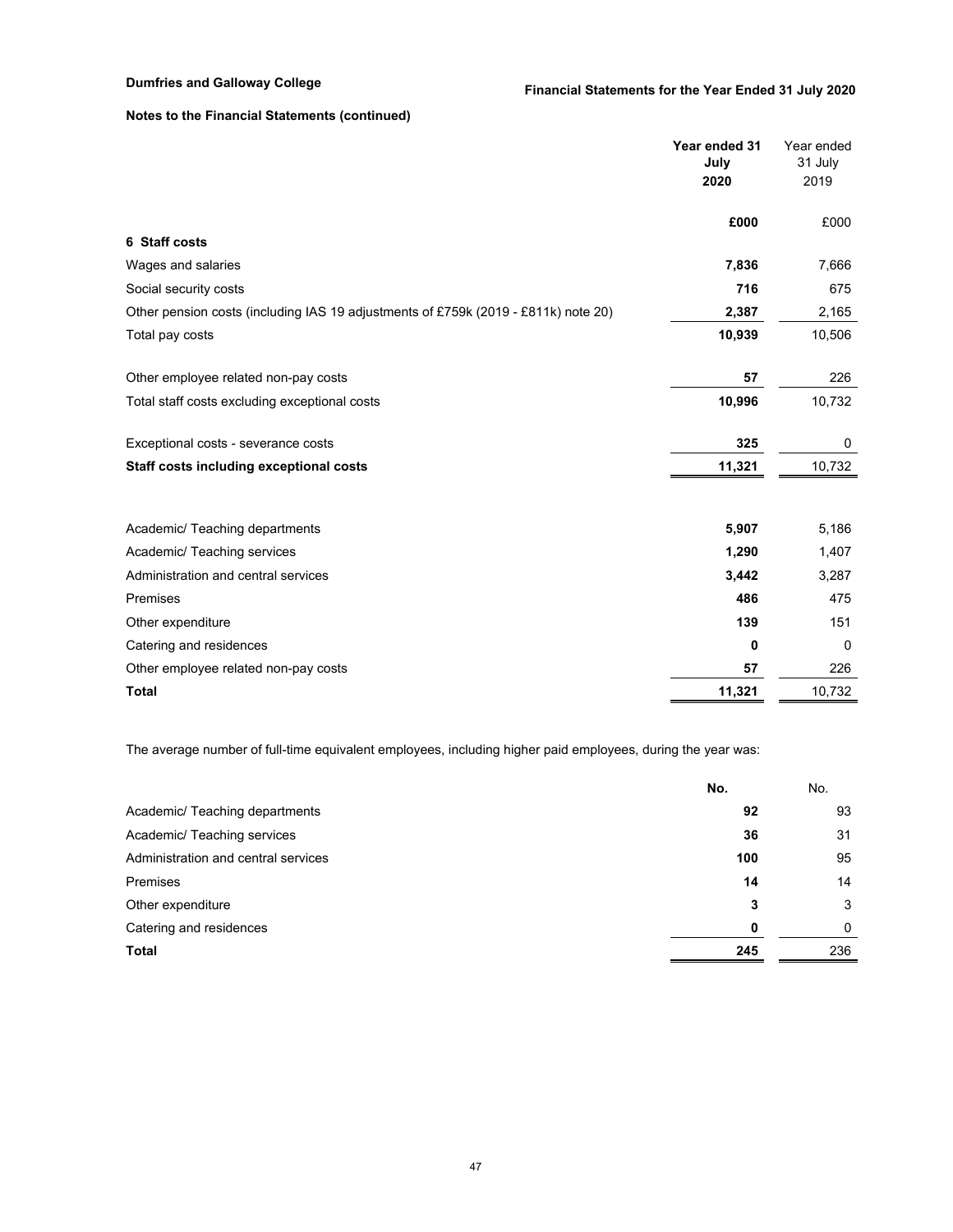### **6 Staff costs (continued)**

The number of staff, including senior post-holders and the Principal, who received total annual emoluments (excluding pension contributions and compensation for loss of office) in the following ranges were:

|                               | Year ended 31<br><b>July 2020</b><br>Number<br>senior post-<br>holders | Year ended 31<br><b>July 2019</b><br>Number<br>senior post-<br>holders |
|-------------------------------|------------------------------------------------------------------------|------------------------------------------------------------------------|
| £60,001 to £70,000 per annum  | 0                                                                      |                                                                        |
| £70,001 to £80,000 per annum  |                                                                        | 2                                                                      |
| £80,001 to £90,000 per annum  | 0                                                                      | 0                                                                      |
| £90,001 to £100,000 per annum |                                                                        |                                                                        |
|                               |                                                                        |                                                                        |

| 7 Senior post-holders' emoluments                               | 2020 | 2019 |
|-----------------------------------------------------------------|------|------|
|                                                                 | No.  | No.  |
| The number of senior post-holders, including the Principal was: |      |      |

|                                                         | Year ended 31<br>July | Year ended<br>31 July |
|---------------------------------------------------------|-----------------------|-----------------------|
| Senior post-holders' emoluments are made up as follows: | 2020                  | 2019                  |
|                                                         | £                     | £                     |
| Salaries                                                | 288,618               | 222,938               |
| Pension contributions                                   | 56,089                | 87,463                |
| Total emoluments                                        | 344,707               | 310,401               |

The above emoluments include amounts payable to the Principal(s) and Acting Principal who were also the highest paid senior post-holder(s), of:

| Salary (including holiday pay) | 102.910 | 103,489 |
|--------------------------------|---------|---------|
|                                |         |         |
| Pension contributions          | 23,186  | 15,368  |

The Principal and one other senior post-holder were members of the Local Government Pension Scheme and one senior postholder was a member of the Scottish Teachers' Superannuation Scheme. All pension contributions were paid at the same rate as for other members of staff.

The members of the Board of Management, other than the Principal, Regional Chair, and staff members, did not receive any payment from the College other than the reimbursement of travel and subsistence expenses incurred in the course of their duties. Travel expenses reimbursed to five members of the Board of Management during the year amounted to £1,990.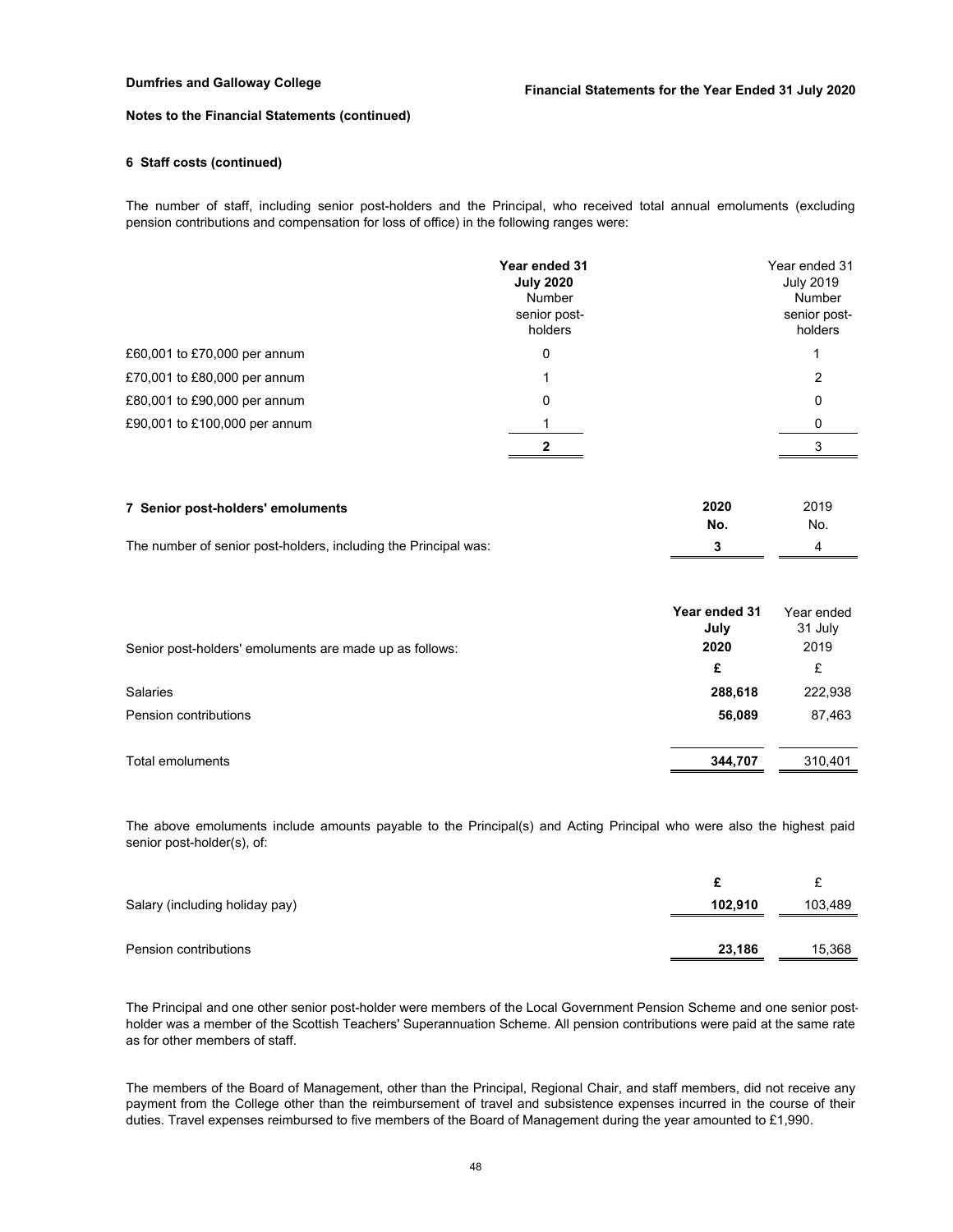| 8 Other operating expenses                     |                                                | Year ended 31<br>July<br>2020 | Year ended<br>31 July<br>2019 |
|------------------------------------------------|------------------------------------------------|-------------------------------|-------------------------------|
|                                                |                                                | £000                          | £000                          |
| Teaching departments                           |                                                | 579                           | 742                           |
| Administration and central services            |                                                | 1,306                         | 1,154                         |
| Premises costs                                 |                                                | 506                           | 731                           |
| Planned maintenance                            |                                                | 110                           | 317                           |
| <b>Agency Staff Costs</b>                      |                                                | 8                             | $\overline{2}$                |
| Residences and catering                        |                                                | 342                           | 432                           |
|                                                |                                                | 2,851                         | 3,378                         |
| Transfer to Arms Length Foundation             |                                                | 0                             | 0                             |
| <b>Total</b>                                   |                                                | 2,851                         | 3,378                         |
| Other operating costs include:                 |                                                |                               |                               |
| Auditors' remuneration                         | - external audit of these financial statements | 17                            | 18                            |
|                                                | -internal audit services *                     | 24                            | 17                            |
|                                                | - other services                               | 5                             | 5                             |
| Hire of plant and machinery - operating leases |                                                | 137                           | 99                            |

*\* Two different professional firms provide External Audit and Internal Audit services.*

#### **9. Impact of Depreciation Budget on Statement of Comprehensive Income**

Following reclassification, colleges received a non-cash budget to cover depreciation but this additional budget is not recognised under the FE/HE SORP accounting rules. Colleges may show a deficit equivalent to net depreciation as a result of having to meet Government accounting rules and the requirement to spend the cash allocation.

Under the FE/ HE SORP, the College recorded an operating deficit of  $E$  for the year ended 31 July 2020. After taking account of the Government non-cash budget and non-cash pension adjustments, the College shows an 'adjusted' deficit of  $E$  on a Central Government accounting basis. The deficit is attributed to other factors reflected in the adjusted operating table at Note 10, and the College is therefore operating sustainably within its funding allocation.

|                                                                                                            | Year ended 31<br>July<br>2020 | Year ended<br>31 July<br>2019 |
|------------------------------------------------------------------------------------------------------------|-------------------------------|-------------------------------|
|                                                                                                            | £000                          | £000                          |
| (Deficit) before other gains and losses (FE/HE SORP basis) for academic year                               | (1,950)                       | (1, 513)                      |
| Add: Depreciation budget for government funded assets (net of deferred capital grant) for<br>academic year |                               |                               |
|                                                                                                            | 390                           | 390                           |
| Operating (deficit) on Central Government accounting basis for academic year                               | (1,560)                       | (1,123)                       |

### **10. Adjusted Operating Position**

The Statement of Comprehensive Income presents the financial performance during the accounting period in accordance with the FE/ HE SORP. The adjusted operating position is intended to reflect the financial performance of the College after allowing for non-cash adjustments and other material on-off or distorting items required by the SORP. The adjusted operating position is therefore designed to smooth any volatility in reported results arising from FRS102 and also to recognise that some of the reported costs do not have an immediate cash impact on the College. This should give a better indication of the College's cash generative capacity.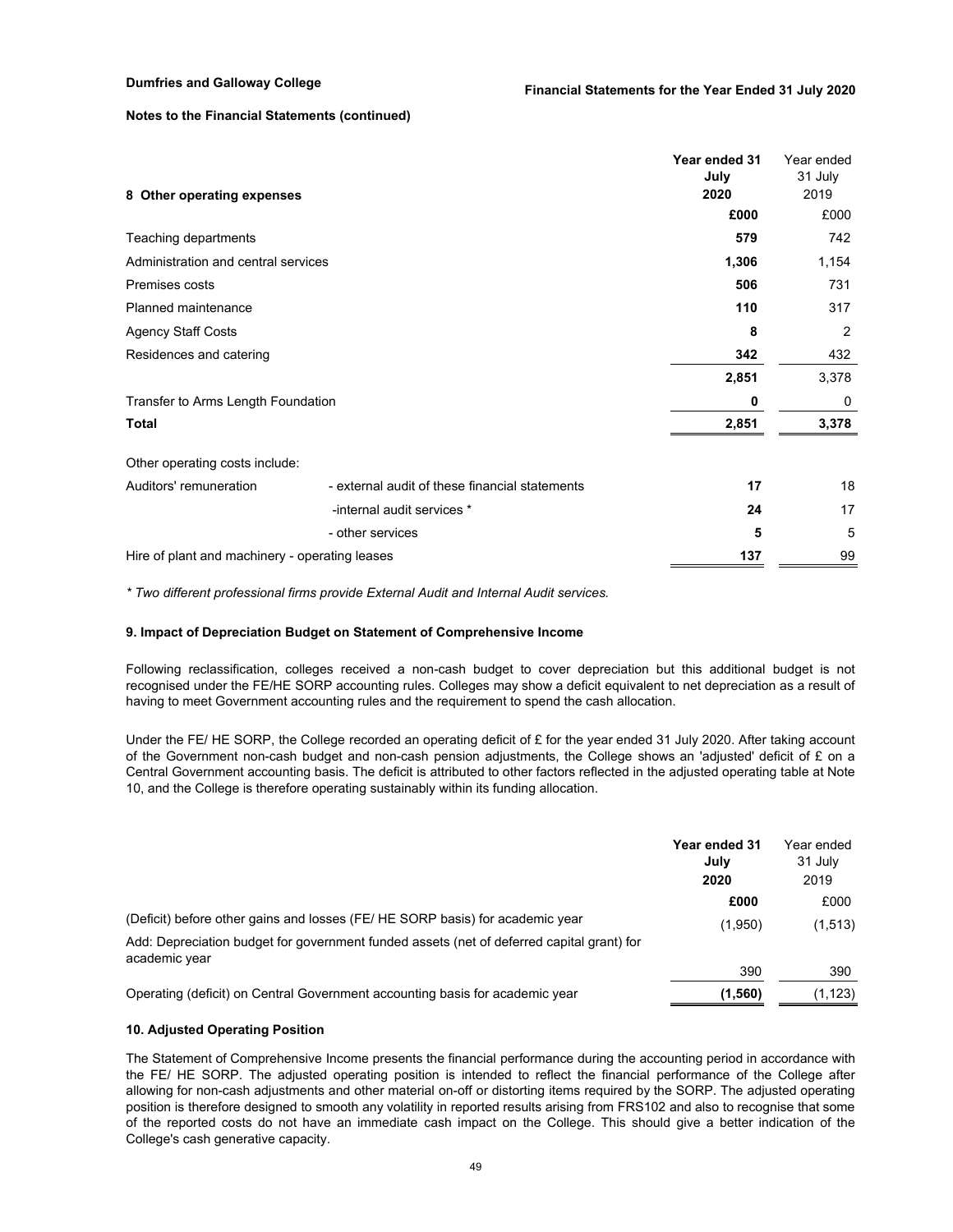### **10. Adjusted Operating Position (continued)**

|                                                                                                             | Year ended 31<br>July<br>2020 | Year ended<br>31 July<br>2019 |
|-------------------------------------------------------------------------------------------------------------|-------------------------------|-------------------------------|
|                                                                                                             | £000                          | £000                          |
| (Deficit) before other gains and losses (FE/HE SORP basis)                                                  | (1,950)                       | (1, 513)                      |
| <b>Add Back:</b>                                                                                            |                               |                               |
| - Depreciation (net of deferred grant release) on both government funded and privately<br>funded assets (1) | 657                           | 687                           |
| - Non-cash pension adjustments - Net service cost (2)                                                       | 759                           | 808                           |
| - Non-cash pension adjustments - Net interest cost (3)                                                      | 164                           | 70                            |
| - Non-cash pension adjustments - early retirement provision (4)                                             | (104)                         | 63                            |
| Deduct:                                                                                                     |                               |                               |
| - Non-government capital grant (5)                                                                          | (133)                         | (61)                          |
| Adjusted operating (deficit)/ surplus                                                                       | (607)                         | 54                            |

(1) Depreciation is a non-cash item and is therefore excluded when calculating the adjusted operating position.

(2) The adjustments to the pensions charge represents the non-cash element of service cost (i.e. including the present value of projected benefits resulting from employee service in the current year) less cash contributions paid.

(3) The net interest cost is the interest accumulated on the pension liability and this is offset against the current year's interest earned on pension assets. These are non-cash adjustments.

(4) The adjustment for early retirement provision represents the non-cash movement in the provision for unfunded pensions for the year.

(5) Grants have been received from non-government sources for equipment. This income is not matched by expenditure as it has been used to fund capital assets which will be depreciated over the life of the asset.

|                                                  | Year ended 31<br>July | Year ended<br>31 July |
|--------------------------------------------------|-----------------------|-----------------------|
| 11 Interest payable                              | 2020                  | 2019                  |
|                                                  | £000                  | £000                  |
| Net interest cost on pension liability (note 17) | 164                   | 70                    |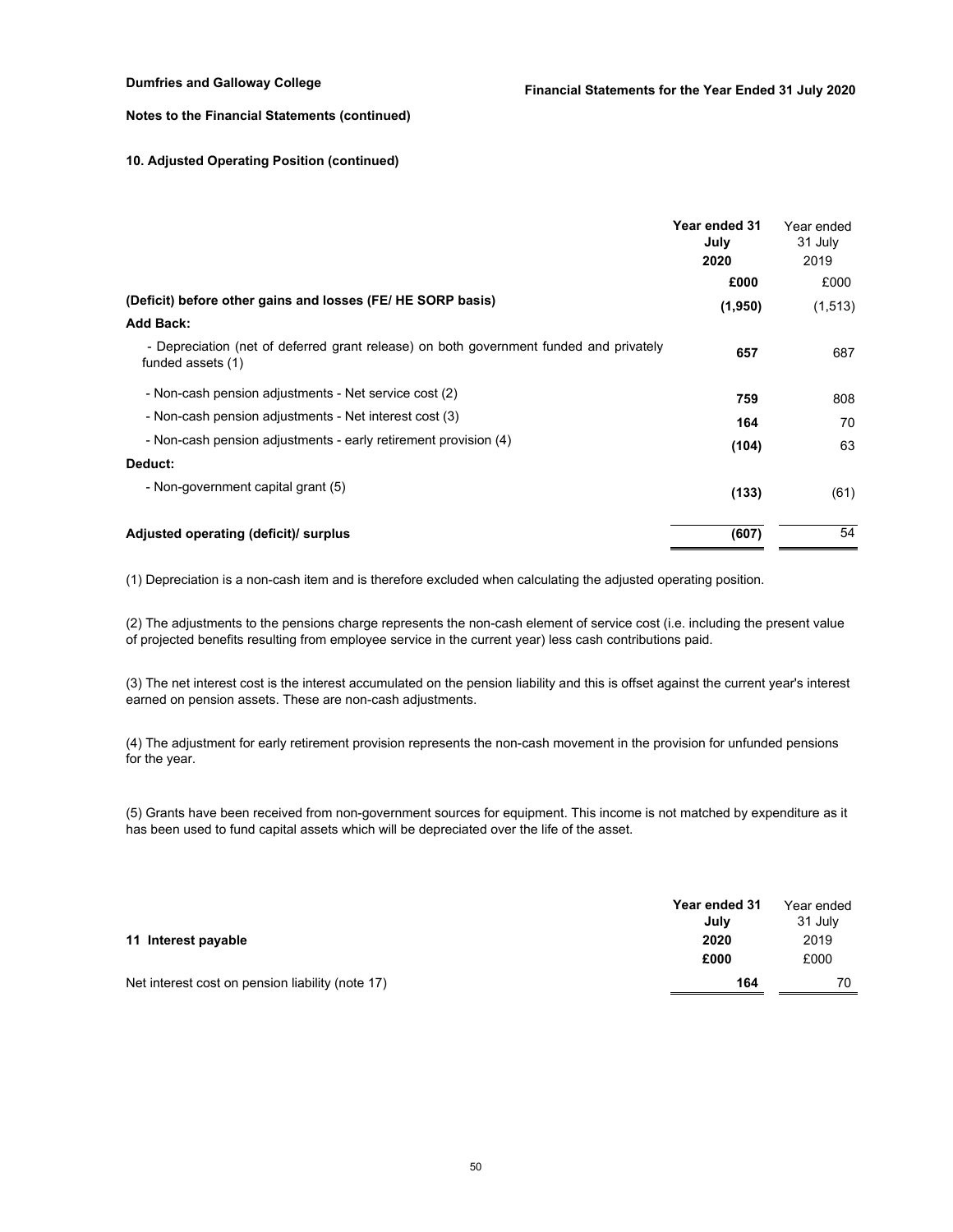## **12 Tangible Fixed Assets**

|                             | Land and<br><b>Buildings</b> | <b>Fittings and</b><br>Equipment | <b>Motor</b><br><b>Vehicles</b> | <b>Course of</b><br>Construction | <b>Total</b> |
|-----------------------------|------------------------------|----------------------------------|---------------------------------|----------------------------------|--------------|
|                             | £000                         | £000                             | £000                            | £000                             | £000         |
| <b>Cost or valuation</b>    |                              |                                  |                                 |                                  |              |
| At 1 August 2019            | 36,980                       | 737                              | 94                              | 1,288                            | 39,099       |
| Additions                   | 0                            | 39                               | $\pmb{0}$                       | 2,642                            | 2,681        |
| Disposals                   | $\mathbf 0$                  | 0                                | 0                               | 0                                | $\mathbf 0$  |
| <b>Transfers</b>            | 3,930                        | 0                                | 0                               | (3,930)                          | $\mathbf 0$  |
| (Deficit) on revaluation    | (801)                        | 0                                | $\pmb{0}$                       | 0                                | (801)        |
| At 31 July 2020             | 40,109                       | 776                              | 94                              | $\pmb{0}$                        | 40,979       |
| Depreciation                |                              |                                  |                                 |                                  |              |
| At 1 August 2019            | 1,962                        | 359                              | 81                              | 0                                | 2,402        |
| Provided during period      | 1,357                        | 46                               | 12                              | 0                                | 1,415        |
| On disposals                | $\mathbf 0$                  | 0                                | 0                               | 0                                | $\mathbf{0}$ |
| Written-back on revaluation | (2, 752)                     | 0                                | $\pmb{0}$                       | 0                                | (2, 752)     |
| At 31 July 2020             | 567                          | 405                              | 93                              | 0                                | 1,065        |
| NBV at 1 August 2019        | 35,018                       | 378                              | 13                              | 1,288                            | 36,697       |
| <b>NBV at 31 July 2020</b>  | 39,542                       | 371                              | 1                               | 0                                | 39,914       |
| Inherited                   | 3,179                        | 0                                | $\pmb{0}$                       | 0                                | 3,179        |
| Financed by capital grant   | 36,363                       | 371                              | 1                               | $\pmb{0}$                        | 36,735       |
| Other                       | $\pmb{0}$                    | 0                                | $\pmb{0}$                       | 0                                | $\mathbf 0$  |
| At 31 July 2020             | 39,542                       | 371                              | 1                               | $\pmb{0}$                        | 39,914       |

Land and buildings were revalued at 31st July 2020 by DM Hall, Chartered Surveyors in the capacity of independent valuer. The basis of valuation adopted was depreciated replacement cost and the valuation was made in accordance with the Royal Institution of Chartered Surveyors' Appraisal and Valuation Manual.

Inherited Land and Buildings with a net book value of £3,179,000 have been partially financed by exchequer funds. Should these assets be sold, the College may be liable, under the terms of the Financial Memorandum with the Council, to surrender the proceeds.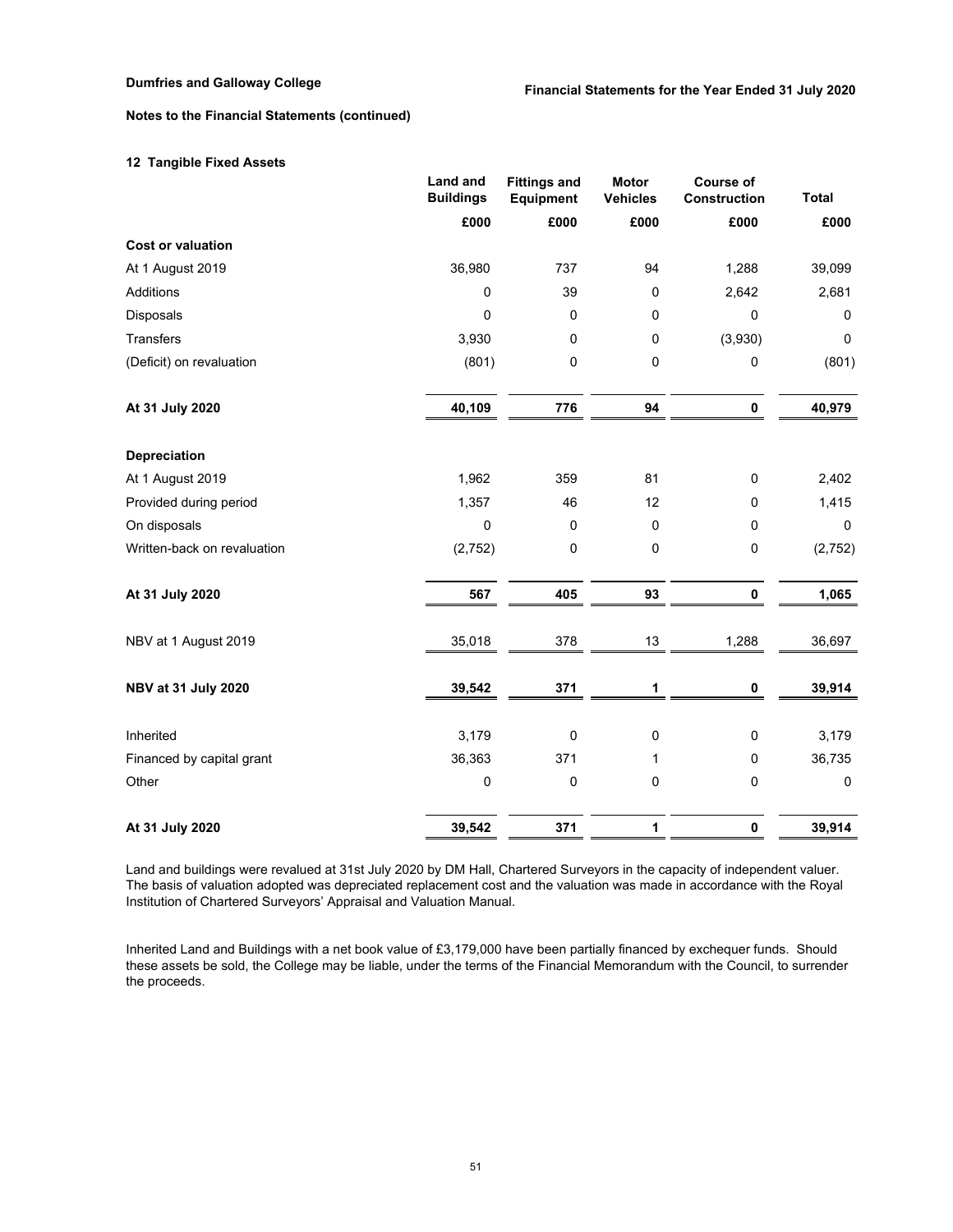| 13 Debtors: Amounts falling due within one year     | Year ended 31<br>July<br>2020<br>£000 | Year ended<br>31 July<br>2019<br>£000 |
|-----------------------------------------------------|---------------------------------------|---------------------------------------|
|                                                     |                                       |                                       |
| Trade debtors - net of provision for doubtful debts | 110                                   | 86                                    |
| Prepayments and accrued income                      | 547                                   | 613                                   |
|                                                     | 657                                   | 699                                   |
| 14 Cash and cash equivalents                        | 31 July                               | 31 July                               |
|                                                     | 2020                                  | 2019                                  |
|                                                     | £000                                  | £000                                  |
| Cash and cash equivalents                           | 873                                   | 3,660                                 |

The College receives certain Scottish Funding Council grants on an agency basis. The funds are available solely for students and the College acts only as paying agent. The funds held in trust are reflected on the balance sheet as both cash and a current liability.

Agency funds of £159,000 are included in the cash and cash equivalents at the year end.

| 15 Creditors: Amounts falling due within one year            | Year ended 31<br>July<br>2020 | Year ended<br>31 July<br>2019 |
|--------------------------------------------------------------|-------------------------------|-------------------------------|
|                                                              | £000                          | £000                          |
| Trade creditors                                              | 98                            | 52                            |
| <b>VAT</b>                                                   | 7                             | 9                             |
| Other taxation and social security                           | 190                           | 214                           |
| Pension                                                      | 186                           | 182                           |
| Accruals and deferred income                                 | 1,665                         | 1,297                         |
| Deferred capital grants                                      | 906                           | 751                           |
| Bursaries and Access funds for future disbursement (note 14) | 176                           | 164                           |
|                                                              | 3,228                         | 2,669                         |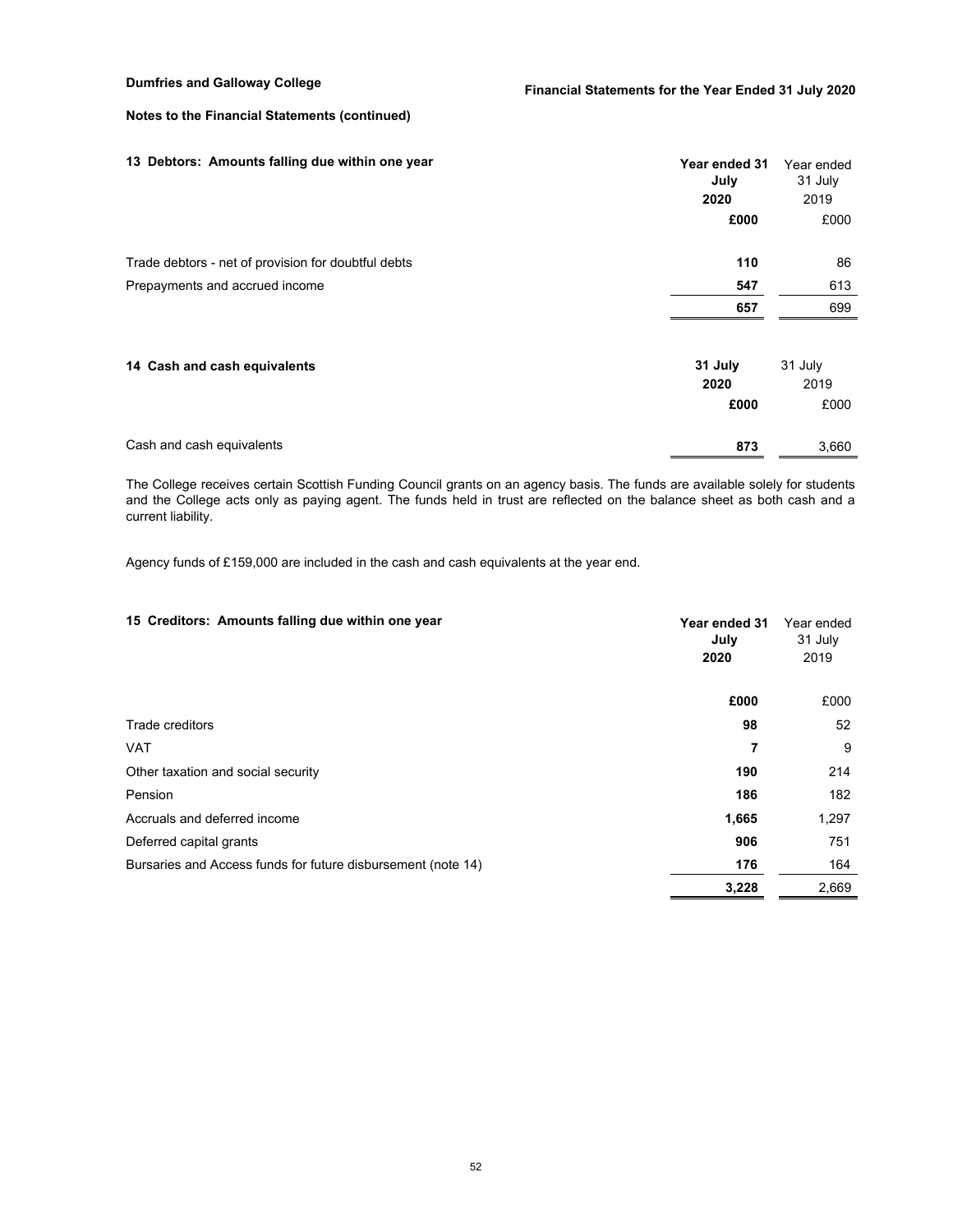| 16 Creditors: Amounts falling due after more than one year | Year ended 31<br>July<br>2020 | Year ended<br>31 July<br>2019 |
|------------------------------------------------------------|-------------------------------|-------------------------------|
|                                                            | £000                          | £000                          |
| Deferred capital grants                                    | 24.159                        | 25,101                        |

Deferred capital grants to be released within one year are included within current creditors, and the balance of deferred capital grants within long term creditors at note 15 in accordance with the requirements of FRS 102 and the 2019 SORP.

## **17 Provisions for liabilities and charges**

|                                         | Early<br>Retirement<br>pension<br>costs | Defined<br>Pension<br>obligations<br>(Note 20) | 2019-20<br>Total | 2018-19<br>Total |
|-----------------------------------------|-----------------------------------------|------------------------------------------------|------------------|------------------|
| At 1 August 2019                        | 726                                     | 6,773                                          | 7,499            | 2,806            |
| Expenditure in the period               | (49)                                    | (762)                                          | (811)            | (786)            |
| Additional provision required in period | (104)                                   | 1,521                                          | 1,417            | 1,603            |
| Revaluation adjustment                  | 0                                       | 4,973                                          | 4,973            | 3,802            |
| Interest charged                        | 12 <sup>°</sup>                         | 152                                            | 164              | 74               |
| At 31 July 2020                         | 585                                     | 12,657                                         | 13,242           | 7,499            |

The Early Retirement pension costs provision has been revalued by Hymans Robertson LLP.

| 18 Lease obligations                                                            | Year ended 31<br>July<br>2020         | Year ended<br>31 July<br>2019         |
|---------------------------------------------------------------------------------|---------------------------------------|---------------------------------------|
| Total rentals under operating leases for equipment and vehicles are as follows: | £000                                  | £000                                  |
| Payable during the period                                                       | 80                                    | 80                                    |
| Future minimum lease payments due:                                              |                                       |                                       |
| - Not later than 1 year                                                         | 65                                    | 80                                    |
| - Later than 1 year and not later than 5 years                                  | 2                                     | 64                                    |
| Total lease payments due                                                        | 67                                    | 144                                   |
| <b>19 Financial Instruments</b>                                                 | Year ended 31<br>July<br>2020<br>£000 | Year ended<br>31 July<br>2019<br>£000 |
| <b>Financial assets</b>                                                         |                                       |                                       |
| Financial assets measured at amortised cost                                     | 983                                   | 3,746                                 |
| <b>Financial liabilities</b>                                                    |                                       |                                       |
| Financial liabilities measured at amortised cost                                | 1,939                                 | 1,513                                 |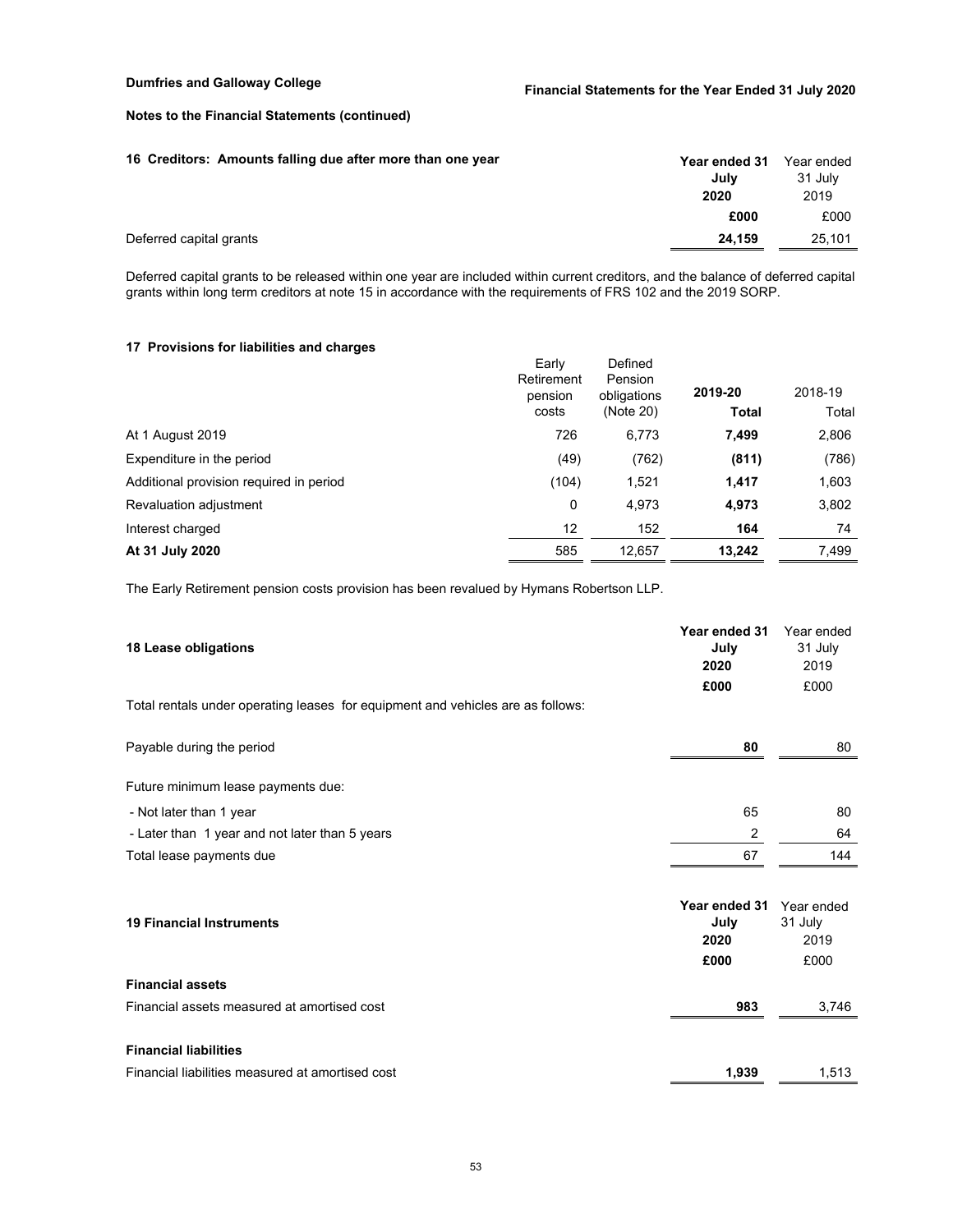#### **19 Financial Instruments (continued)**

Financial assets measured at amortised cost comprise cash and cash equivalents, trade debtors, proceeds of sale of fixed assets and other debtors (Excluding VAT debtor).

Financial liabilities measured at amortised cost comprise trade creditors, accruals and deferred income, bursary and discretionary funds for future disbursement and repayable to SFC.

#### **20 Pensions and similar obligations**

The College's employees belong to two principal pension schemes, the Scottish Teachers Superannuation Scheme (STSS) which is administered by the Scottish Public Pensions Agency and the Local Government Pension Scheme (LGPS) - The Dumfries and Galloway Council Pension Fund.

The total pension costs for the institution was : **12 months to** 12 months to

|                                                   | .                | .         |
|---------------------------------------------------|------------------|-----------|
|                                                   | <b>July 2020</b> | July 2019 |
|                                                   | £000             | £000      |
| Contribution to STSS                              | 873              | 604       |
| Contribution to LGPS                              | 758              | 753       |
| Pension costs as a result of implementing FRS 102 | 911              | 878       |
| Total pension cost                                | 2.542            | 2,235     |
|                                                   |                  |           |

Employer contribution rates during the period were:

STSS - 17.2% to 31 August 2019

- 23% from 1 September 2019

LGPS - 21.2% from April 2018

### **The Scottish Teachers Superannuation Scheme**

Dumfries and Galloway College participates in the Scottish Teachers' Pension Scheme. The scheme is an unfunded statutory public service pension scheme with benefits underwritten by the UK Government. The scheme is financed by payments from employers and from those current employees who are members of the scheme and paying contributions at progressively higher marginal rates based on pensionable pay, as specified in the regulations. The rate of employer contributions is set with reference to a funding valuation undertaken by the scheme actuary. The last four-yearly valuation was undertaken as at 31 March 2016. This valuation informed an increase in the employer contribution rate from 17.2% to 23.0% pf pensionable pay from September 2019 and an anticipated yield of 9.4% employees contributions.

Dumfries and Galloway College has no liability for other employers' obligations to the multi-employer scheme.

As the scheme is unfunded there can be no deficit or surplus to distribute on the wind-up of the scheme or withdrawal from the scheme.

The scheme is an unfunded multi-employer defined benefit scheme.

It is accepted that the scheme can be treated for accounting purposes as a defined contribution scheme in circumstances where Dumfries and Galloway College is unable to identify its share of the underlying assets and liabilities of the scheme.

The employer contribution rate for the period from 1 April 2019 is 17.2% increasing from 1 September to 23% of pensionable pay. The employee rate applied is variable and is anticipated to provide a yield of 9.4% of pensionable pay.

While a valuation was carried out as at 31 March 2016, it is not possible to say what deficit or surplus may affect future contributions. Work on the valuation was suspended by the UK Government pending the decision from the Court of Appeal (McCloud (Judiciary scheme)/ Sargeant (Firefighters scheme) cases) that held that the transitional protections provided as part of the 2015 reforms was unlawfully discriminated on the grounds of age. The cost cap will be reconsidered once the final decision on a remedy and how this affects the Scottish Teachers' Pension Scheme is known and its impact fully assessed in relation to any additional costs to the scheme.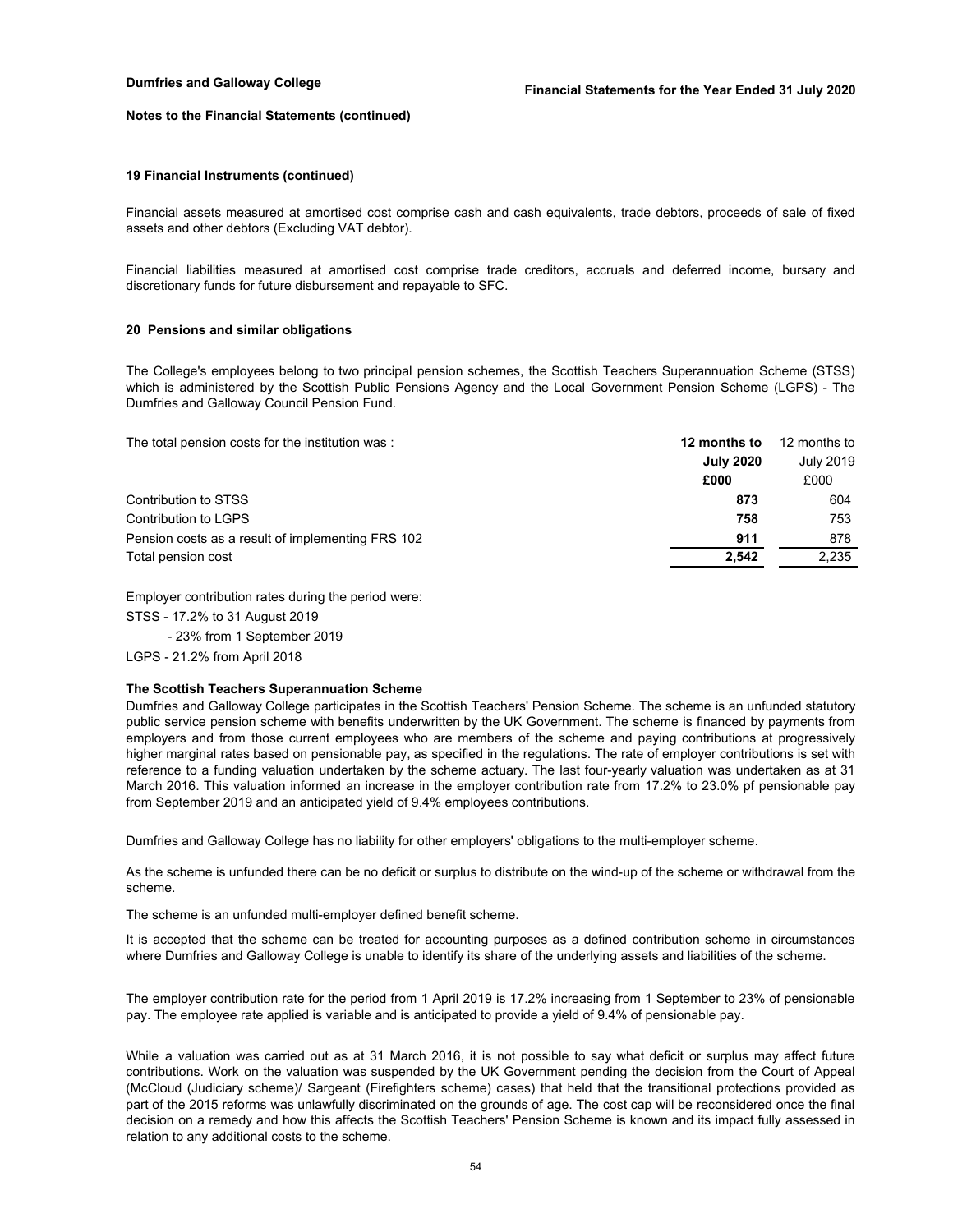#### **20 Pensions and similar obligations (continued)**

#### **The Scottish Teachers Superannuation Scheme (continued)**

Dumfries and Galloway College's level of participation in the scheme is 0.138% based on the proportion of employers' contributions paid in 2018-19.

#### **The Local Government Pension Scheme (LGPS)**

The LGPS is a defined benefit scheme, with the assets held in separate trustee administered funds.

The triennial valuation of the Dumfries and Galloway Council Pension Fund was carried out as at 31 March 2017 by Hymans Robertson LLP. The valuation for Dumfries and Galloway College's participation in the Dumfries and Galloway Council Pension Fund was updated by Hymans Robertson as at 31 July 2020.

Following the revaluation of the Dumfries and Galloway Council pension fund at 31 March 2017, the actuary determined that the funding level for Dumfries and Galloway College's element of the fund has increased from 98% as at 31 March 2014 to 102% as at 31 March 2017. The proposed employer rate has been derived using a risk based approach, taking into account the employers' perceived risk to the Fund and the time horizon over which funding takes place as well as the cost of the build up of pension by current active members and the actuarially calculated funding level. For 2019-20 the actuary has proposed an employer contribution rate for Dumfries and Galloway College of 21.2% of pensionable pay. This consists of a rate of 22.4% for benefits going forward less an allowance of 1.2% to utilise the surplus.

Employer contribution rates applied previously were as follows:

2015-16 - 20.3% of pensionable pay plus £23,000 2016-17 - 20.3% of pensionable pay plus £24,000 2017-18 - 20.3% of pensionable pay plus £25,000

And from 2018-19 - 21.2% of pensionable pay as noted above.

## **Assumptions**

Principal actuarial assumptions (expressed as weighted averages) at the year end were as follows:

|                                  | As at 31/07/20 | As at<br>31/07/19 |
|----------------------------------|----------------|-------------------|
|                                  | %              | $\%$              |
| Discount rate                    | 1.40%          | 2.10%             |
| Future salary increases          | 2.90%          | 3.20%             |
| Inflation/ pension rate increase | 2.20%          | 2.40%             |

Life expectancy is based on the Fund's Vita Curves with improvements in line with the CMI 2016 model with an allowance for smoothing of recent mortality experience and long term rate of 1.25% p.a.. Based on these assumptions, the average future life expectancies at age 65 are summarised below.

- Current pensioner aged 65: 21.8 years (male), 24.3 years (female).

- Future retiree upon reaching 65: 23 years (male), 26.2 years (female).

An allowance is included for future retirements to elect to take 50% of the maximum additional tax-free cash up to HMRC limits for pre-April 2009 service and 75% of the maximum tax-free cash for post-April 2009 service.

#### **Scheme assets and expected rate of return for LGPS**

The overall expected rate of return is calculated by weighting the individual rates in accordance with the anticipated balance in the plan's investment portfolio.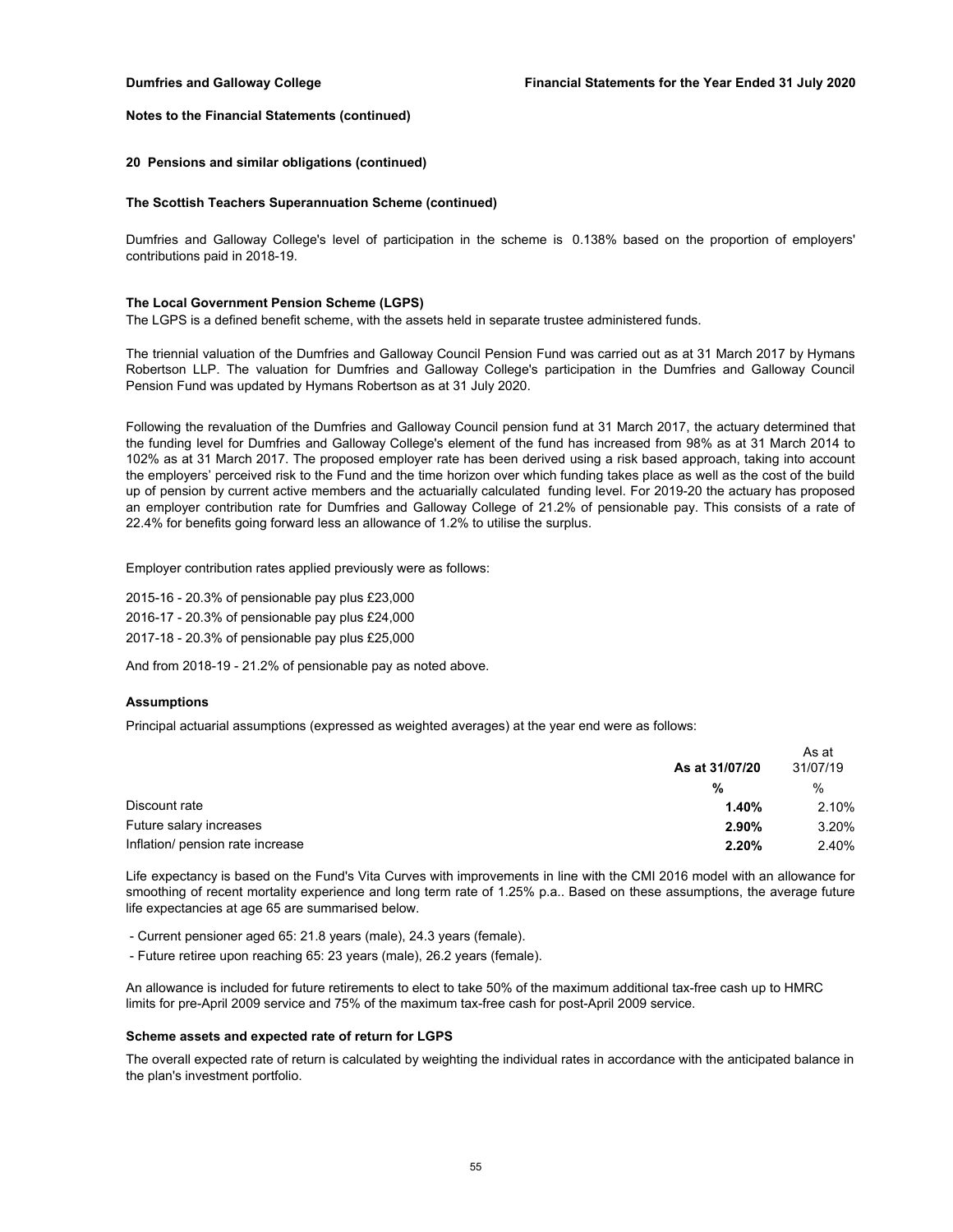## **20 Pensions and similar obligations (continued)**

The fair value of the plan assets and return on those assets were as follows:

|                              | Year              |               |            |
|------------------------------|-------------------|---------------|------------|
|                              | ended 31          | Year ended 31 | Year ended |
|                              | July              | July          | 31 July    |
|                              | 2020              | 2019          | 2018       |
|                              | <b>Fair value</b> | Fair value    | Fair value |
|                              | £000              | £000          | £000       |
| Equities                     | 15,902            | 17,991        | 17,184     |
| Corporate bonds              | 4,609             | 3,551         | 3,124      |
| Property                     | 2,304             | 2,130         | 2,009      |
| Other                        | 231               | 0             | 0          |
|                              | 23,046            | 23,672        | 22,317     |
|                              |                   |               |            |
| Actual return on plan assets | (1,605)           | 229           | 1,127      |

The analysis of the amounts charged to the Statement of Comprehensive Income (SOCI) is as follows:

|                                                      | Year ended 31<br>July<br>2020 | Year ended<br>31 July<br>2019 |
|------------------------------------------------------|-------------------------------|-------------------------------|
|                                                      | £000                          | £000                          |
| <b>Charged to staff costs:</b>                       |                               |                               |
| Current service cost                                 | (1,689)                       | (1, 318)                      |
| Past service costs                                   | 168                           | (226)                         |
| <b>Total charged to staff costs</b>                  | (1, 521)                      | (1, 544)                      |
| Credit/ charge for net return on pension scheme:     |                               |                               |
| Interest income                                      | 502                           | 631                           |
| Interest cost                                        | (654)                         | (701)                         |
| Net interest charged                                 | (152)                         | (70)                          |
| Credit/ charge to other comprehensive income:        |                               |                               |
| Return on assets                                     | (1,605)                       | 229                           |
| Other experience                                     | 131                           | (1)                           |
| Gains and losses on changes in financial assumptions | (3, 499)                      | (4,030)                       |
| Changes in demographic assumptions                   | 0                             | 0                             |
| <b>Actuarial Gain/ (Loss)</b>                        | (4, 973)                      | (3,802)                       |
| Total charge to the SOCI                             | (6, 646)                      | (5, 416)                      |
| Analysis of the movement in deficit during the year: |                               |                               |
| Deficit in scheme at start of year                   | (6, 773)                      | (2,093)                       |
| Service costs                                        | (1,521)                       | (1, 544)                      |
| Employers contributions                              | 762                           | 736                           |
| Net interest costs                                   | (152)                         | (70)                          |
| Actuarial gain/ (loss)                               | (4, 973)                      | (3,802)                       |
| Deficit in scheme at end of year                     | (12, 657)                     | (6, 773)                      |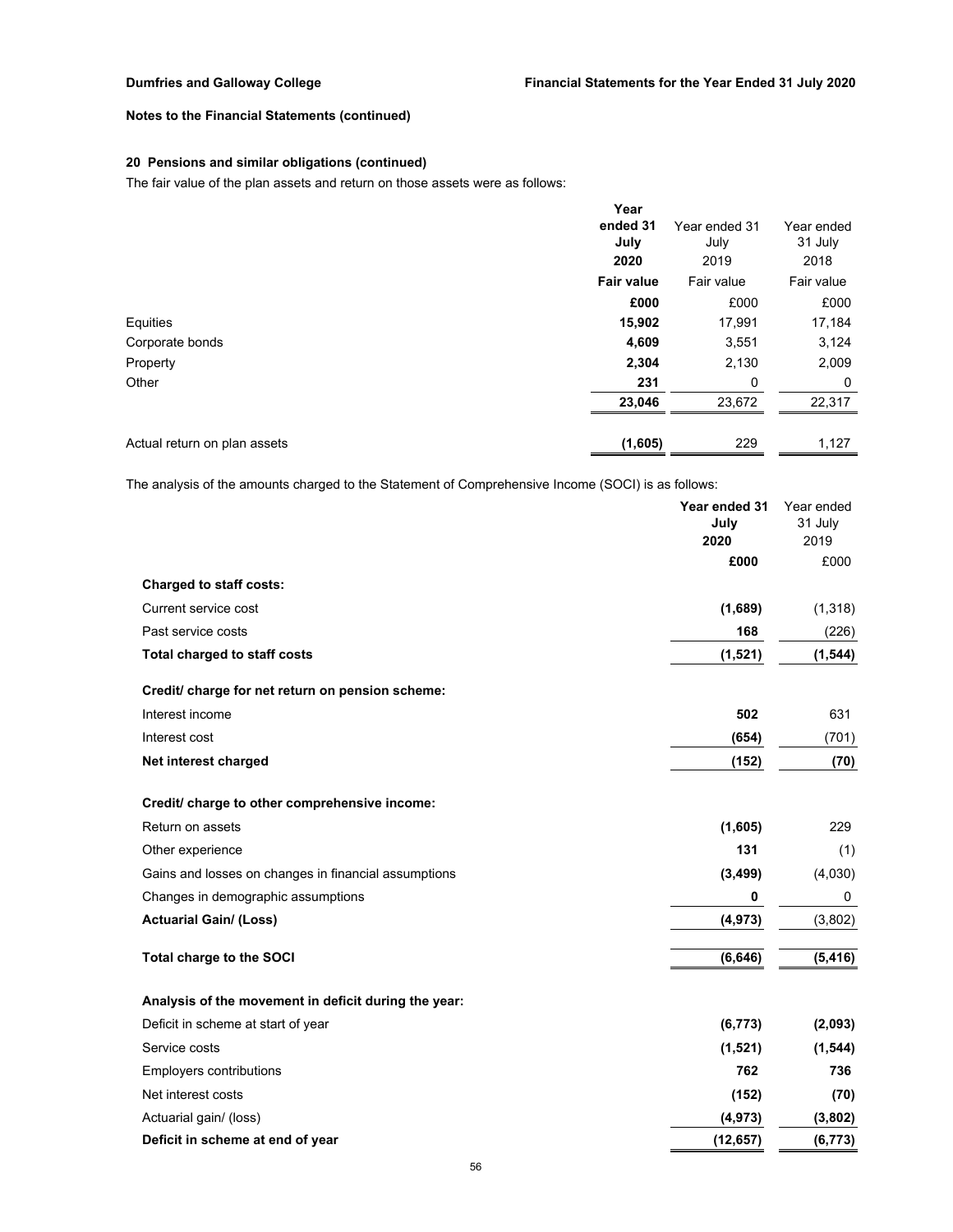#### **21 Related Party Transactions**

The Board of Management of Dumfries and Galloway College is a body incorporated under the Further and Higher Education (Scotland) Act 1992 and is funded by the Scottish Funding Council (SFC).

SFC and the Scottish Executive Enterprise and Lifelong Learning Department (SEELLD) are regarded as related parties. During the year Dumfries and Galloway College had various material transactions with these bodies and with other entities for which they are either the Funding Council or are regarded as the sponsor Department, e.g. Student Awards Agency for Scotland, and a number of other colleges and higher education institutions.

Due to the nature of the College's operations and the composition of its Board of Management being drawn from local public and private sector organisations, it is inevitable that transactions will take place with organisations in which a member of the Board of Management may have an interest. All transactions involving organisations in which a member of the Board of Management may have a material interest are conducted at arm's length and in accordance with normal project and procurement procedures.

During the year under review, the College had no transactions with non-public bodies in which a member of the Board of Management has an interest and which, in aggregate, exceeded £5,000 except as disclosed below.

The College had transactions during the year, or worked in partnership with, the following publicly funded or representative bodies or companies in which members of the Board of Management hold, or held, official positions.

| <b>Member</b>       | Organisation                              | <b>Position</b>          |
|---------------------|-------------------------------------------|--------------------------|
| J. Brennan          | Crichton Foundation                       | <b>Appointed Trustee</b> |
| H. Carr             | Dumfries and Galloway Housing Partnership | Director of Finance      |
|                     | <b>Colleges Scotland</b>                  | <b>Board Member</b>      |
| J. Henderson        | Dumfries and Galloway Housing Partnership | Vice Chairman            |
| <b>B.</b> Johnstone | <b>College Development Network</b>        | <b>Board Member</b>      |
|                     | <b>Colleges Scotland</b>                  | <b>Board Member</b>      |
| K. McGahan          | William Waugh & Sons (Builders) Ltd       | Joint Managing Director  |

The Crichton Foundation has previously provided grant funding towards the Henry Duncan building, which forms part of the Crichton Campus. Grant finding received during the previous year of £7,781 was fully distributed during 2019-20.

The College provided training for Dumfries and Galloway Housing Partnership during the year ended 31 July 2020. Invoices to Dumfries and Galloway Housing Partnership amounted to £1,435. No balances were due to the College from Dumfries and Galloway Housing Partnership at 31 July 2020.

The College has engaged William Waugh & Sons (Builders) Ltd for various maintenance works during the period, following tender exercises in line with standard College procurement procedures. Invoices from William Waugh & Sons during the period amounted to £14,882. No balances were due to William Waugh by the College at 31 July 2020.

The members of the Board of Management, other than the Principal, Regional College Chair, and staff members, did not receive any payment from the College other than the reimbursement of travel and subsistence expenses incurred in the course of their duties. Travel expenses reimbursed to five members of the Board of Management during the year amounted to £1,990.

Remuneration of the Executive Management Team is set out in note 7.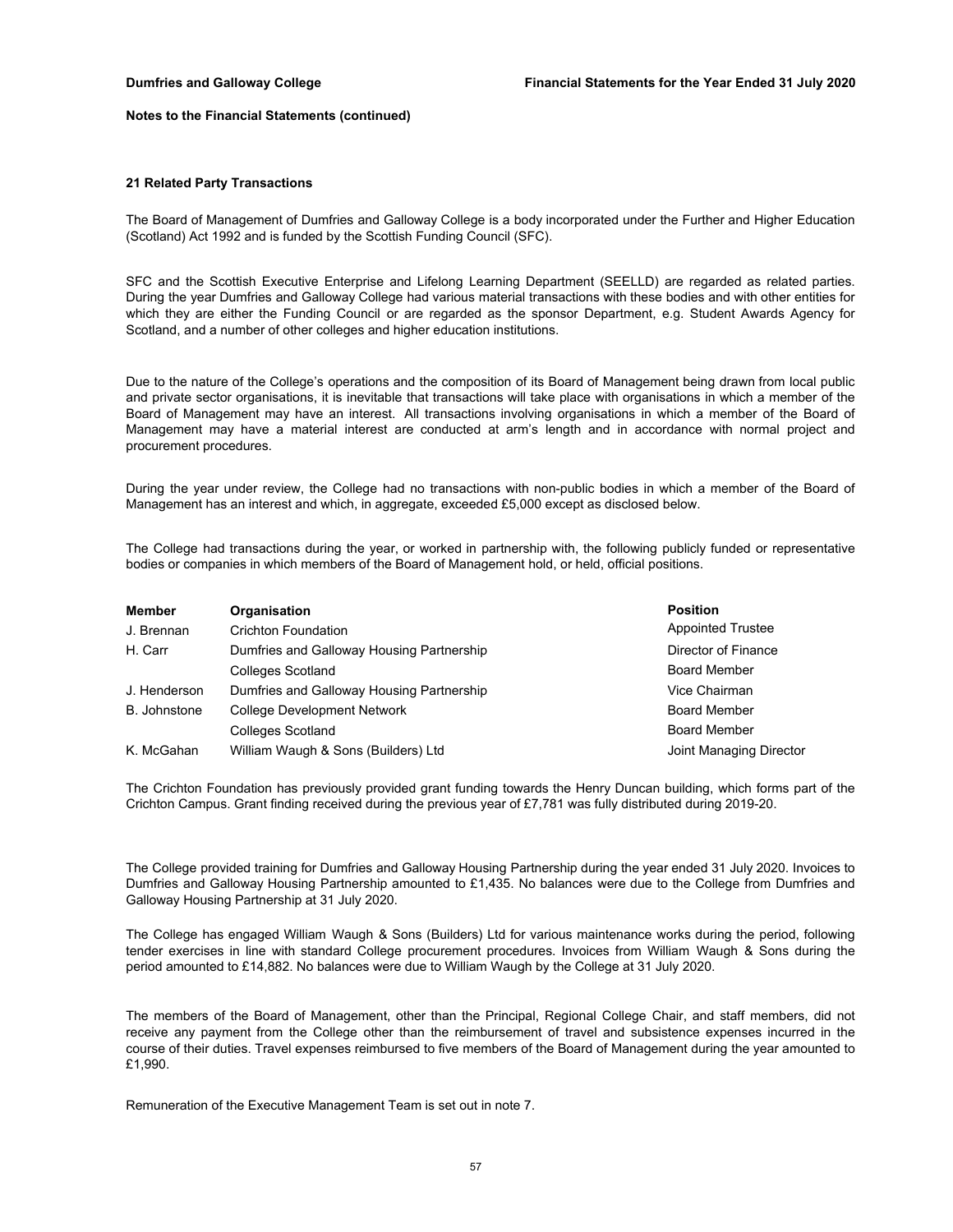## **22 FE Bursaries and other Student Support Funds**

| <b>Darbarico and other Stadent Support Fands</b>           | FE.            |              |            | Year ended 31<br>July | Year ended<br>31 July |
|------------------------------------------------------------|----------------|--------------|------------|-----------------------|-----------------------|
|                                                            | <b>Bursary</b> | <b>EMA's</b> | Other      | 2020                  | 2019                  |
|                                                            | £000           | £000         | £000       | £000                  | £000                  |
| <b>Balance brought forward</b>                             | 109            | $\Omega$     | 0          | 109                   | 173                   |
| Allocation received in year (including interest)           | 2,072          | 145          | 381        | 2,598                 | 2,208                 |
|                                                            | 2,181          | 145          | 381        | 2,707                 | 2,381                 |
| Expenditure<br>Repayable to Funding Council as<br>Clawback | (2,095)<br>0   | (145)<br>0   | (341)<br>0 | (2, 581)<br>0         | (2, 253)<br>(62)      |
| College Contribution to funds                              | 0              | 0            | 0          | 0                     | $\Omega$              |
| <b>Virements</b>                                           | 33             | 0            | 0          | 33                    | 43                    |
| <b>Balance Carried forward</b>                             | 119            | 0            | 40         | 159                   | 109                   |
| <b>Represented by:</b>                                     |                |              |            |                       |                       |
| Repayable to Funding Council as<br>Clawback                | 16             | 0            | 0          | 16                    | 6                     |
| Retained by College for Students                           | 103            | 0            | 40         | 143                   | 103                   |
|                                                            | 119            | 0            | 40         | 159                   | 109                   |

The student support grants detailed above are available solely for students, the College acting only as paying agent. The grants and related disbursements are therefore excluded from the Statement of Comprehensive Income.

## **23 FE and HE Childcare Funds**

|                                          | Year ended 31<br>July | Year ended<br>31 July |
|------------------------------------------|-----------------------|-----------------------|
|                                          | 2020                  | 2019                  |
|                                          | £000                  | £000                  |
| <b>Balance brought forward</b>           | 42                    | 6                     |
| Allocation received in year              | 200                   | 260                   |
|                                          | 242                   | 266                   |
| Expenditure                              | (167)                 | (181)                 |
| Repayable to Funding Council as Clawback | (42)                  | 0                     |
| <b>Virements</b>                         | (33)                  | (43)                  |
| <b>Balance Carried forward</b>           | 0                     | 42                    |
| <b>Represented by:</b>                   |                       |                       |
| Repayable to Funding Council as Clawback | 0                     | 42                    |
| Retained by College for Students         | 0                     | 0                     |
|                                          | 0                     | 42                    |

Childcare Fund transactions are included within College Income & Expenditure in accordance with accounts direction from SFC, as the College has more discretion in the manner in which these funds are disbursed.

## **24 Capital Commitments**

| Provision has not been made for the following capital commitments at 31 July 2020: | Year ended 31<br>July | Year ended<br>31 July |
|------------------------------------------------------------------------------------|-----------------------|-----------------------|
|                                                                                    | 2020                  | 2019                  |
|                                                                                    | £000                  | £000                  |
| Commitments contracted for                                                         | n                     | 1.783                 |